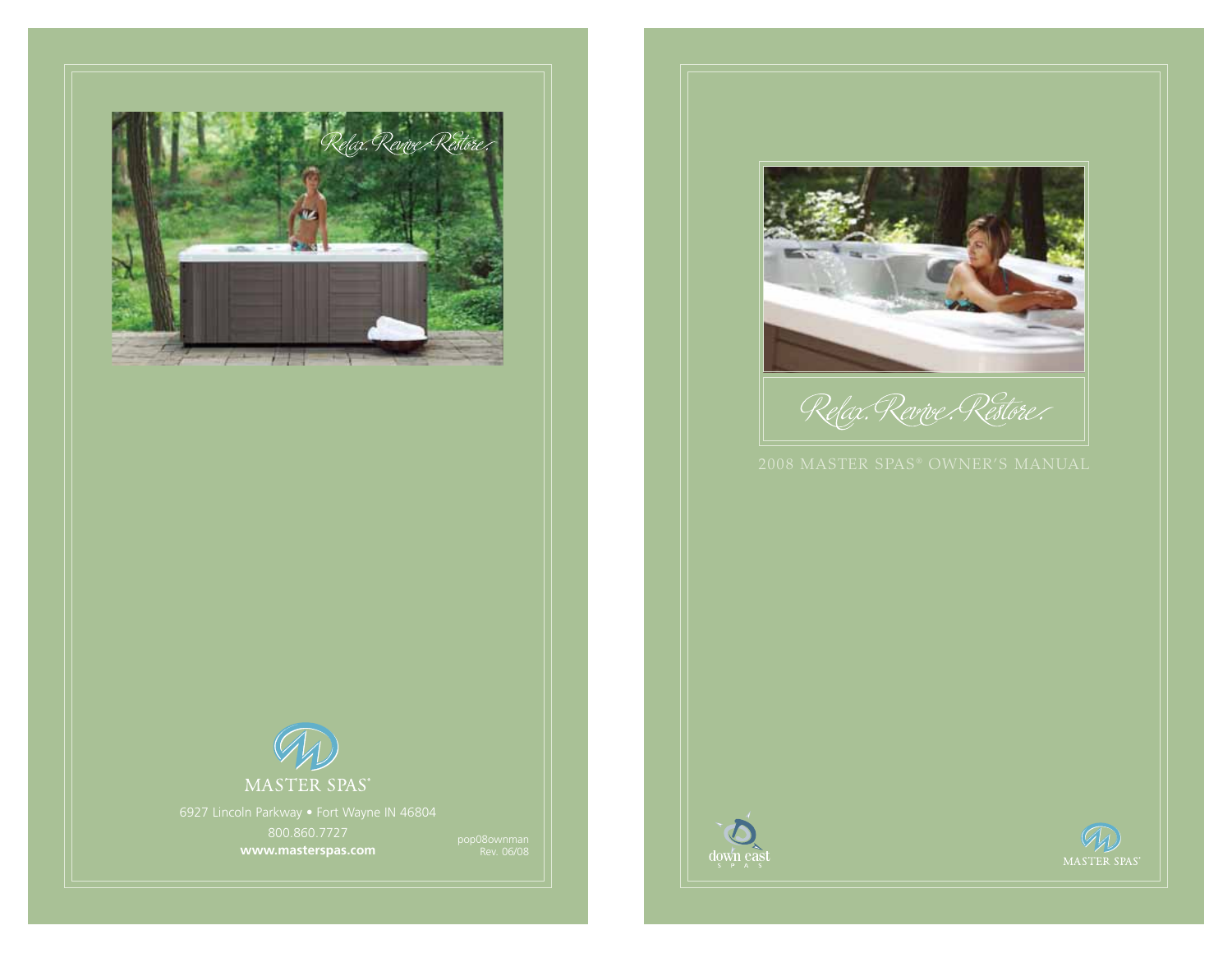#### **Welcome To Ultimate Relaxation!**

Thank you for choosing your new spa built by Master Spas. Please read the entire Owner's Manual before installing and using your spa. The goal of this manual is to provide you with safety and operational information plus some tips that will help you enjoy your spa to its fullest.

At the time of print, this manual is accurate in its information. Master Spas reserves the right to change or improve its product without prior notice. To check on updates or for other information, please visit www.masterspas.com and follow the links to the customer service section.

#### **Record Of Ownership**

| Phone # ( $\frac{1}{2}$ $\frac{1}{2}$ $\frac{1}{2}$ $\frac{1}{2}$ $\frac{1}{2}$ $\frac{1}{2}$ $\frac{1}{2}$ $\frac{1}{2}$ $\frac{1}{2}$ $\frac{1}{2}$ $\frac{1}{2}$ $\frac{1}{2}$ $\frac{1}{2}$ $\frac{1}{2}$ $\frac{1}{2}$ $\frac{1}{2}$ $\frac{1}{2}$ $\frac{1}{2}$ $\frac{1}{2}$ $\frac{1}{2}$ $\frac{1}{2}$ $\$ |  |  |
|---------------------------------------------------------------------------------------------------------------------------------------------------------------------------------------------------------------------------------------------------------------------------------------------------------------------|--|--|
|                                                                                                                                                                                                                                                                                                                     |  |  |
|                                                                                                                                                                                                                                                                                                                     |  |  |
|                                                                                                                                                                                                                                                                                                                     |  |  |

#### **Serial Number Location**

The serial number for your spa is located in the filter area, on the spa system pack, or on the listing plate on the skirting. It will start with "M" followed by a 6-digit number. Ex. M804590



6927 Lincoln Parkway Fort Wayne, Indiana 46804 800-860-7727 www.masterspas.com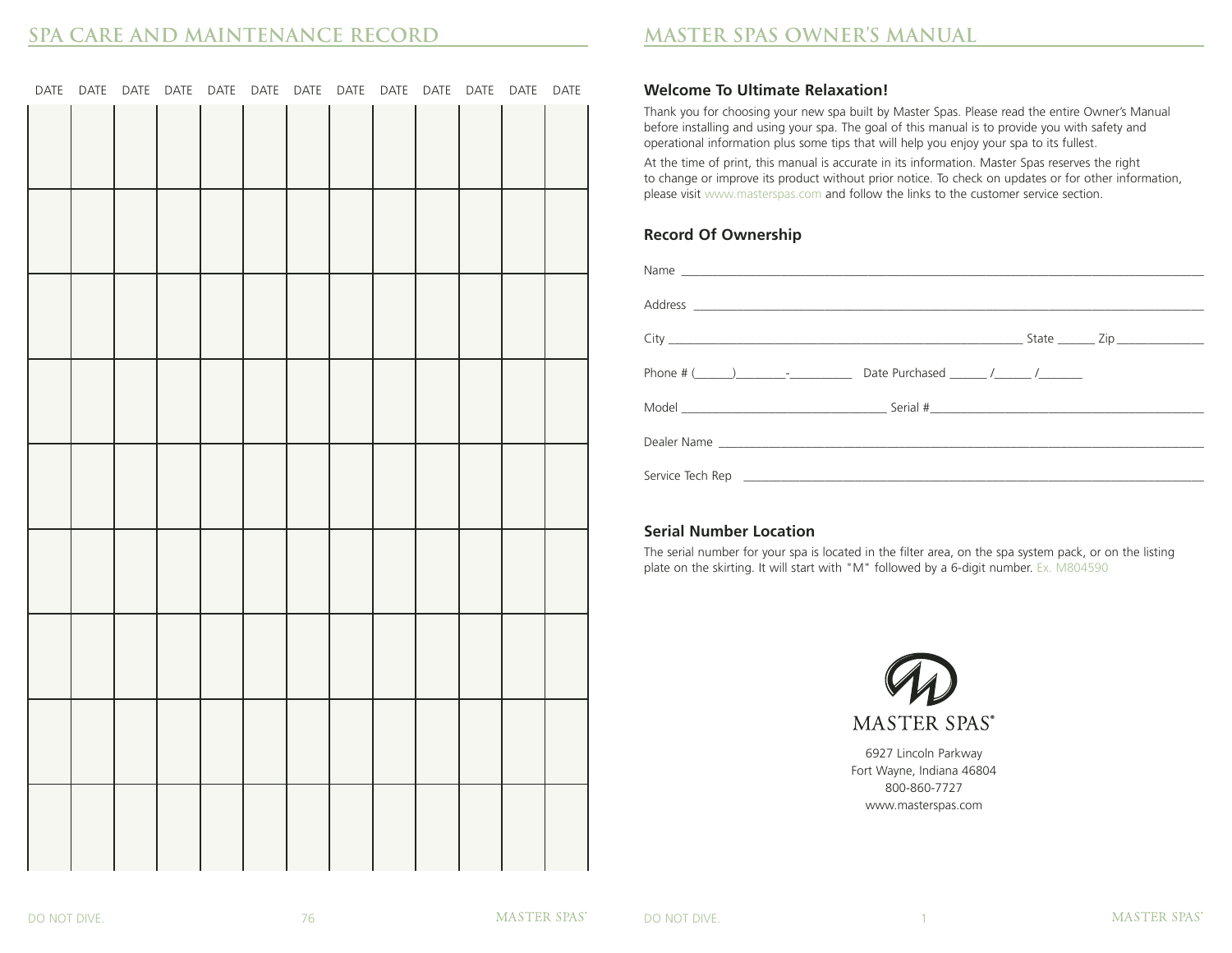## **TABLE OF CONTENTS**

## SPA CARE AND MAINTENANCE RECORD

| <b>Important Safety Instructions</b>                     |  |
|----------------------------------------------------------|--|
|                                                          |  |
|                                                          |  |
| <b>Installation</b>                                      |  |
|                                                          |  |
| Spa Water Maintenance - Legend Series and Down East Spas |  |
| Spa Water Maintenance - Non ECO PUR <sup>™</sup>         |  |
|                                                          |  |
|                                                          |  |
|                                                          |  |
|                                                          |  |
| <b>Master Spas Legend Series</b>                         |  |
| <b>Master Spas - Legend Series - LSX 557</b>             |  |
|                                                          |  |
| Down East (3-4 Pump Systems)                             |  |
| <b>Down East (Mystic)</b>                                |  |
|                                                          |  |
|                                                          |  |
|                                                          |  |
|                                                          |  |
|                                                          |  |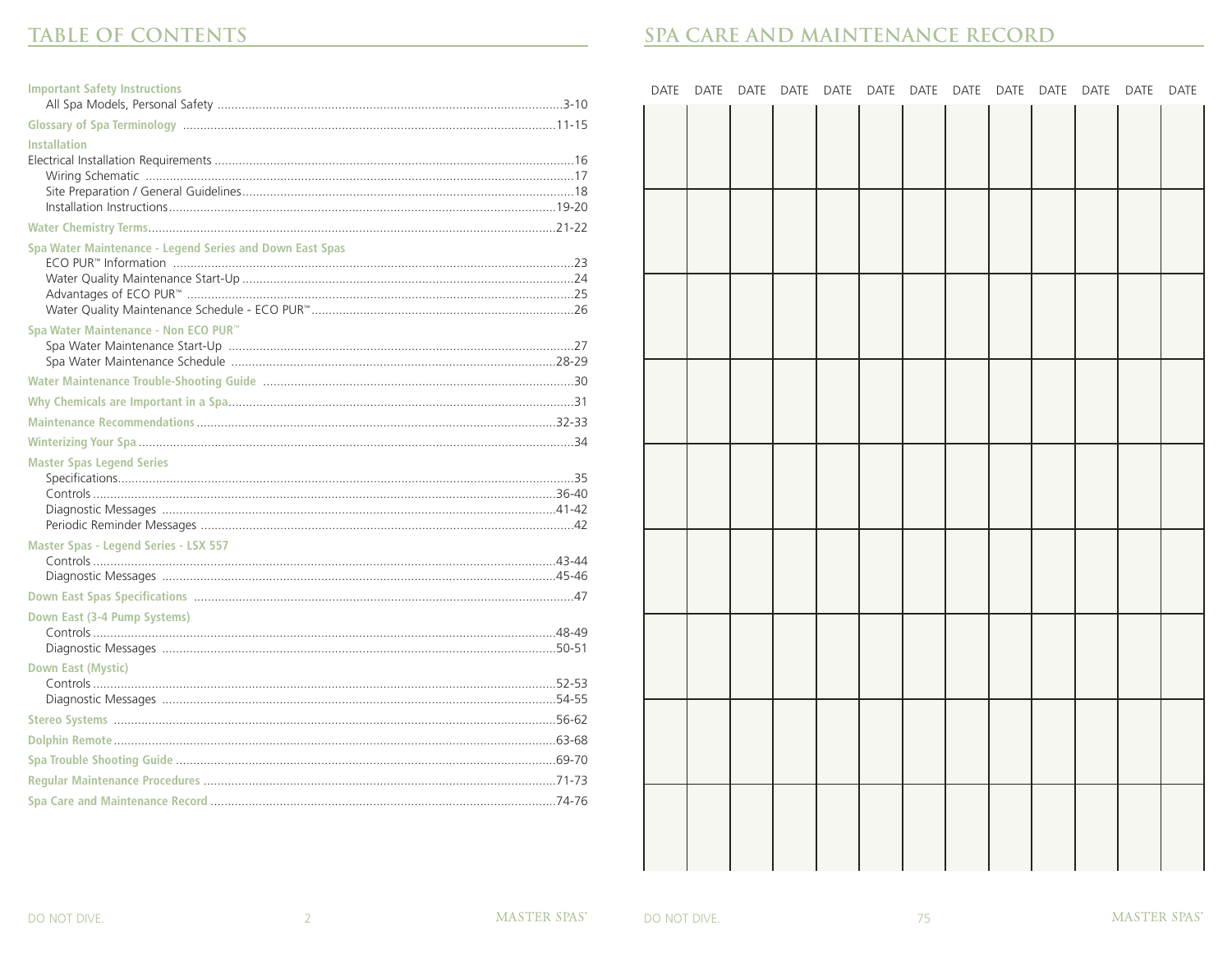|                                                     | DATE DATE |  | DATE DATE DATE DATE DATE DATE |  |  |
|-----------------------------------------------------|-----------|--|-------------------------------|--|--|
| Drain & Clean Spa                                   |           |  |                               |  |  |
| <b>Clean Filter Cartridges</b>                      |           |  |                               |  |  |
| Change ECO PUR™<br><b>Element Every 180 Days</b>    |           |  |                               |  |  |
| <b>Soak Filter</b><br><b>Cartridges in Solution</b> |           |  |                               |  |  |
| <b>Test</b><br><b>GFCI</b>                          |           |  |                               |  |  |
| <b>Clean and Condition</b><br><b>Spa Cover</b>      |           |  |                               |  |  |
| <b>Miscellaneous</b><br><b>Service</b>              |           |  |                               |  |  |
|                                                     |           |  |                               |  |  |
|                                                     |           |  |                               |  |  |

## **SAFETY INSTRUCTIONS**

## **SAVE THESE INSTRUCTIONS**

Included with your new spa is a safety sign. The sign is for you and your guest's protection and is suitable for outdoor use in wet locations. The sign should be placed in a location visible to all users of the spa.

Please take time to point out the physical location of the safety sign and the importance of the safety precautions displayed on the safety sign to all of your guests. Remember, your safety and the safety of anyone who enjoys the use of your spa is our utmost concern.

The sign should be mounted with screws or another type of permanent fastener. Additional or replacement signs can be obtained from your dealer or direct from the factory.

## **INTRODUCTION**

It's time to relax! You now have your very own portable spa by Master Spas, Inc. By fully understanding the operation of each of the features of your new Master Spa, you will be assured of many years of hassle-free, hot water therapy and fun.

Your safety is of paramount importance to the MasterSpas family. We urge you to read and become thoroughly familiar with all safety aspects addressed in this manual.

Through reading and totally understanding the important information in your owner's manual, you will realize that you now own **THE ULTIMATE RELAXATION MACHINE!**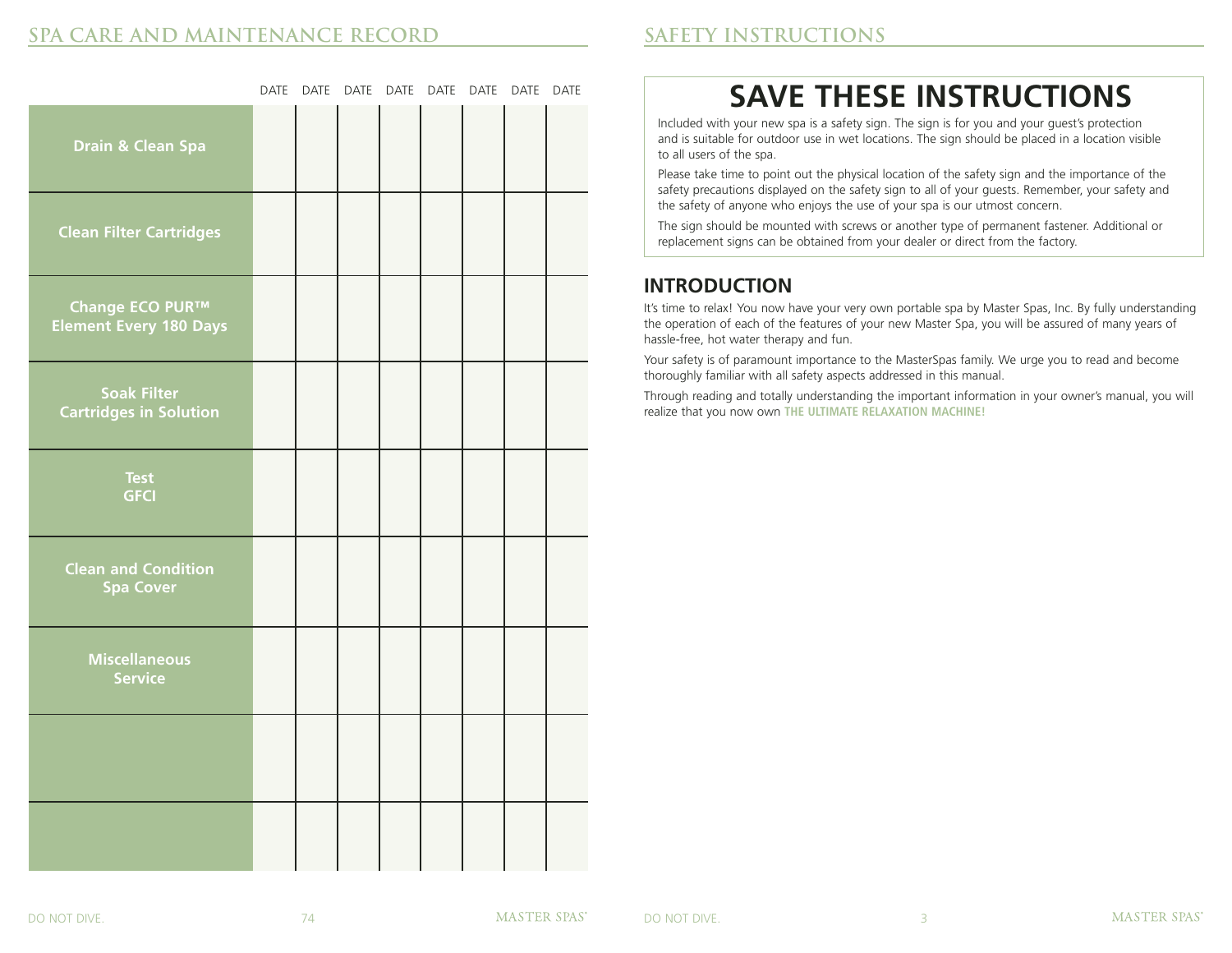

## **IMPORTANT SAFETY INSTRUCTIONS**

When installing and using this electrical equipment, basic safety precautions should be observed including the following:

## **READ AND FOLLOW ALL INSTRUCTIONS**

- 1. WARNING To reduce the risk of injury, do not permit children to use this product unless they are closely supervised at all times.
- **2. DANGER RISK OF CHILD DROWNING.** Extreme caution must be exercised to prevent unauthorized access by children. To avoid accidents, ensure that children cannot use this spa unless they are supervised at all times.

**\*NOTE:** A wire connector is provided on this unit to connect of a minimum No. 6 AWG solid copper conductor between this unit and any metal equipment, metal enclosures of electrical equipment, metal water pipe, or conduit within 5 feet (1.5m) of the unit.

- **3. DANGER RISK OF ELECTRIC SHOCK.** Install spa at least five (5) feet (1.5M) from all metal surfaces. A spa may be installed within five (5) feet (1.5M) of metal surfaces if, in accordance with the National Electrical Code, each metal surface is permanently connected by a minimum No. 6 AWG (8.4mm) solid copper conductor attached to the wire c onnector on the terminal box. A grounding lug is provided for this purpose.
- **4.** DANGER RISK OF INJURY. The suction fittings in this spa are sized to match the specific water flow created by the pump. Should the need arise to replace the suction fittings or the pump, be sure that the flow rates are compatible.

**\*NOTE:** Never operate the spa if the suction fittings are broken or missing. Never replace a suction fitting with one rated less than the flow rate marked on the original suction fitting.

**5.** DANGER - To reduce the risk of injury to persons, do not remove the suction grate. Suction through drains and skimmers is powerful when the jets in the spa are in use. Damaged covers can be hazardous to small children and adults with long hair. Should any part of the body be drawn into these fittings, turn off the spa immediately. As a precaution, long hair should not be allowed to float in the spa.

#### **CARE OF YOUR SPA COVER**

Always cover your spa when not in use. This will greatly reduce energy consumption and will cause spa water to heat more rapidly. Water loss and chemical usage will also be reduced.

- Be sure to lock down all straps on cover after each use to prevent wind damage.
- Do not allow spa to sit uncovered in direct sunlight. This may cause damage to exposed surfaces of spa and possible discoloration of spa fittings.
- Periodically hose off both sides of spa cover for maximum life of cover. Once a month use a vinyl cleaner and conditioner on the vinyl portion of your cover. Rinse residue off.
- Keep cover open for 15 minutes after adding chemicals to prevent off gas damage.
- **NOTE: IF YOUR SPA IS GOING TO BE LEFT EMPTY FOR PROLONGED PERIODS, DO NOT REPLACE COVER DIRECTLY ON SURFACE OF SPA. PLACE 2"-3" BLOCKS BETWEEN COVER AND SPA. THIS ALLOWS FOR ADEQUATE VENTILATION OF COVER AND SPA.**
- **NOTE: The cover warranty is provided through the cover manufacturer and not through Master Spas. You will need to mail the cover warranty back to the cover manufacturer.**

#### **CARE OF YOUR SPA CABINET**

Your DuraMaster™ Polymer Skirt, Master Select Skirt or Dreamstone Skirt is a maintenance free skirt. No conditioning is necessary. Simply hose off the waterproof / U.V. resistant material periodically.

### **FILTER CLEANING**

- **NOTE: Never operate the spa without filters in place. If done, damage will result to pumps and other components. We recommend having an extra set of filters to install when cleaning the filters.**
- **1.** Turn power off to the spa.
- **2.** Remove any large or floating debris from the filter area.
- **3.** Remove the filter(s). Remember, ECO PUR™ mineral filters and middle depth loading filter should only be rinsed down and never soaked in a cartridge cleaner. Outer filter(s) should be periodically rinsed and soaked in a cartridge cleaner. Follow cartridge cleaner instructions. Depth loading filters should be replaced every 6 months or as necessary depending on bather load.



*Legend Series Spas/Down East Spas Procedure*

**5.** Rinse filters and reinstall.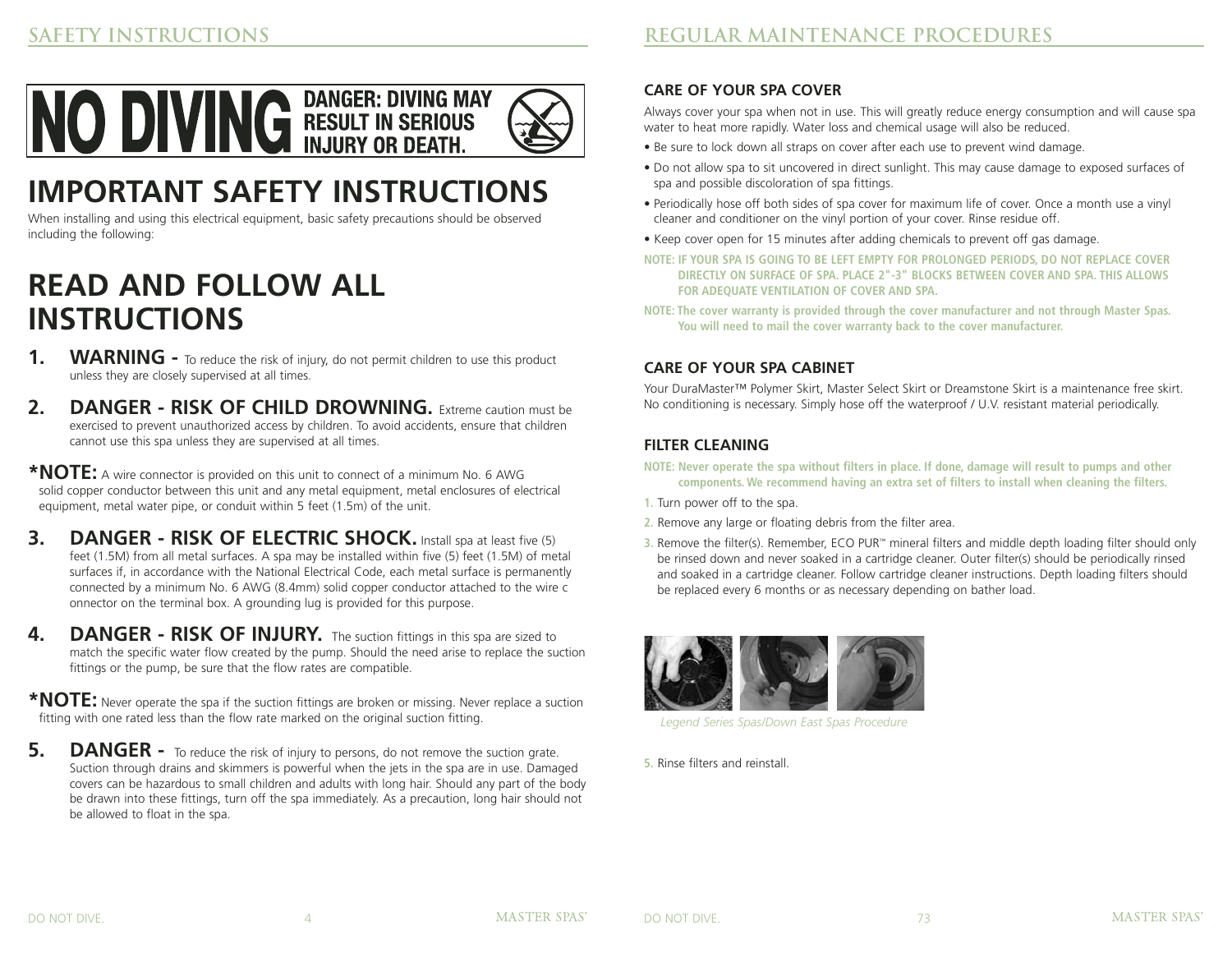#### **DRAINING YOUR SPA**

The drain is located behind the front panel on the far right side. You can access the drain by unscrewing the black thumb screws and removing the corner panel. Grasp the drain cap, and pull the assembly out all the way. Unscrew the cap, then push the assembly back in half way to start the flow of water. Attach a garden hose, if desired. Draining times may vary by model using the external hose bib. A sump pump may also be used to drain the spa quickly.

**NOTE: When pushing or pulling the assembly in or out, water will drip from the drain during the transition. This is normal.**



*Spa Drain*

#### **REPLACING YOUR LIGHT BULB (NON L.E.D.)**

If your light bulb goes out, it is very easy to replace.

Use a 12 volt, 6 watt bulb that should be available through your dealer.

First, make sure the power to the spa is off. You can access the spa light fitting by removing the spa panel.

Once the panel is removed, unfasten the black fitting inside the white light assembly, by turning it counter clockwise.

Attached to the black fitting is the light bulb. Replace the bulb and reinsert the fitting, by turning it clockwise.

If the white lens cap needs to be removed, insert a flat head screw driver as shown in the picture below.



*This may also be necessary when installing an LED light.*

**NOTE:** To prevent premature failure of your spa cover, always turn Laminar Flow Jets down so that they do not hit the cover when the cover is closed. You do not want to completely turn jets off. Doing so may cause a build up of stagnant water in the water line if not used often.

## **SAFETY INSTRUCTIONS**

NO DIVING BANGER: DIVING MAY



## **IMPORTANT SAFETY INSTRUCTIONS (CONT.)**

**6.** WARNING. Install the spa so that water can be easily drained out of the compartment containing electrical components so as not to damage equipment. Also, when installing spa, allow at least 2 feet of clearance around the perimeter of the spa to provide enough room to access for servicing. Contact your local dealer for their specific requirements.

## **7. WARNING - TO REDUCE THE RISK OF INJURY:**

(A) Reminder - Never allow anyone to dive into a spa. Always enter feet first.

(B) Always enter and exit a spa slowly.

(C) Do not use the spa alone.

- (D) Before entering the spa, always measure the water temperature with an accurate thermometer. Tolerance of water temperature regulating devices can vary as much as plus/minus 5° F (3° C).
- (E) Persons suffering from obesity or with a medical history of heart disease, diabetes, high or low blood pressure or circulatory system problems should consult a physician before using the spa.
- (F) Since excessive water temperatures have a high potential for causing fetal damage during early months of pregnancy, pregnant or possibly pregnant women should limit spa water temperatures to 100° F (38° C).
- (G) Excessive water temperature can be dangerous. The water in the spa should never exceed 104° F (40° C). Water temperatures between 100°F (38˚C) and 104°F (40˚C) are considered safe for a healthy adult. Lower water temperatures are recommended for extended use (exceeding 10 minutes) and for young children. Long exposures at higher temperatures can result in hyperthermia.
- (H) The use of alcohol, drugs, or medication before or during spa use may lead to unconsciousness with the possibility of drowning.
- (I) Persons using medication should consult a physician before using a spa since some medication may induce drowsiness while other medication may affect heart rate, blood pressure and circulation.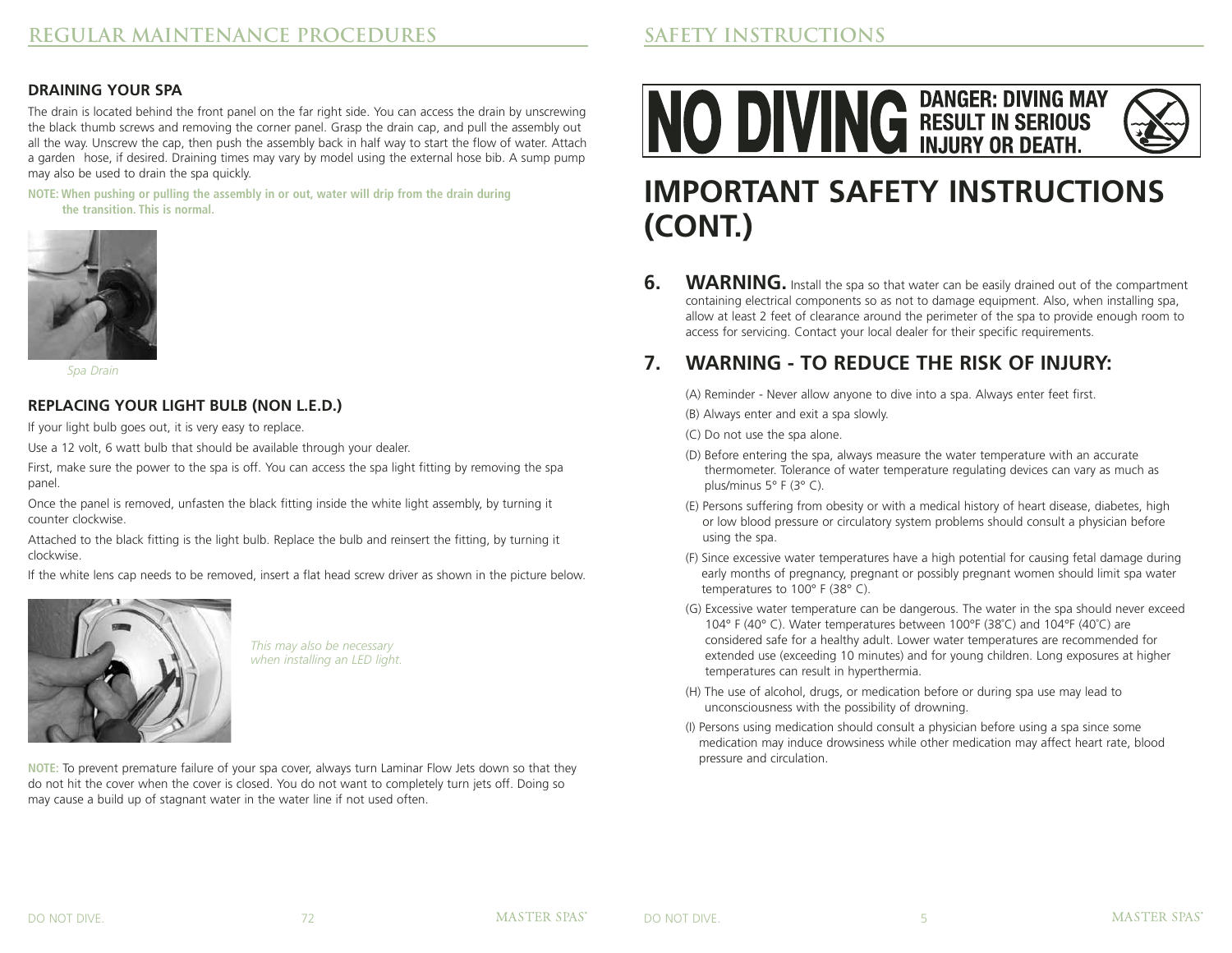

## **IMPORTANT SAFETY INSTRUCTIONS (CONT.)**

## **HYPERTHERMIA**

Hyperthermia occurs when the internal temperature of the body reaches a level several degrees above the normal body temperature of 98.6° F.

## **THE SYMPTOMS OF HYPERTHERMIA INCLUDE:**

Dizziness • Fainting • Drowsiness • Lethargy • Increase in Internal Body Temperature

## **THE EFFECTS OF HYPERTHERMIA INCLUDE:**

Unawareness of Impending Hazard • Failure to Perceive Heat • Failure to Recognize the Need to Exit Spa • Physical Inability to Exit Spa • Fetal Damage in Pregnant Women • Unconsciousness Resulting in a Danger of Drowning

(I) Children's body temperature can increase more rapidly than adults in the same water with elevated temperatures (above 99° F). Children should spend less time in water above body temperature than adults.

- 8. WARNING The use of alcohol, drugs, or medication can greatly increase the risk of hyperthermia.
	- (J) The use of alcohol, drugs, or medication before or during spa use may lead to unconsciousness with the possibility of drowning.
	- (K) Persons using medication should consult a physician before using a spa since some medication may induce drowsiness while other medication may affect heart rate, blood pressure, and circulation.
- 9. Reminder: A safe temperature for swimming or aquatic exercise is around 80˚ F.
- 10. People with infections, sores or the like should not use the spa. Warm and hot water temperatures may allow the growth of infectious bacteria if not properly disinfected.

**Note: These are areas that will require the spa owner to perform routine maintenance. These are not areas covered under the warranty of the spa.**

#### **CLEANING JETS**

The majority of jets in your spa can individually be turned on/off. If any of these jets become hard to turn, it will be necessary to remove the jet to clean it as grit/sand and mineral deposit may be present. Jets in the Legend Series and Down East line are removed by turning the collar and then pulling out the jet.



#### **To Clean Jets**

Place the jet(s) in a bucket, fully immerse in white vinegar. Let the jet(s) soak overnight and then rinse with water. Reinstall the jet(s). It may also be necessary to clean the grit/deposit from the white jet body using an old toothbrush.

#### **CLEANING DIVERTER VALVES**

Some Legend Series and Down East Spas have diverter valves. Due to mineral deposits and grit/sand that may get into the internal parts of the diverter valve, it may become hard to turn or freeze up completely. In this case, it is necessary to remove the handle and cap of the diverter valve. Before proceeding, make sure the power to the spa is turned off.

Turn the cap piece counter clockwise. It may be necessary to put a clean rag over the cap and turn it with a wrench.

Once loose, the cap and handle can be pulled up out of the white plumbing fitting.

Wipe down the internal piece that attaches to the cap and handle.

Soak the cap and handle in white vinegar.

The white plumbing fitting should also be wiped down. If the surface of the white plumbing has become too abrasive, you can take wet, fine sandpaper and smooth it out. It is also helpful to use a lubricant (use silicone based, not petroleum based) to allow for an easier turn of the diverter handle.

Rinse the diverter internals and reassemble.

In the future, it is helpful to turn the diverter valve only when the pump is not on. Cleaning your diverter valve should occur every time you drain your spa.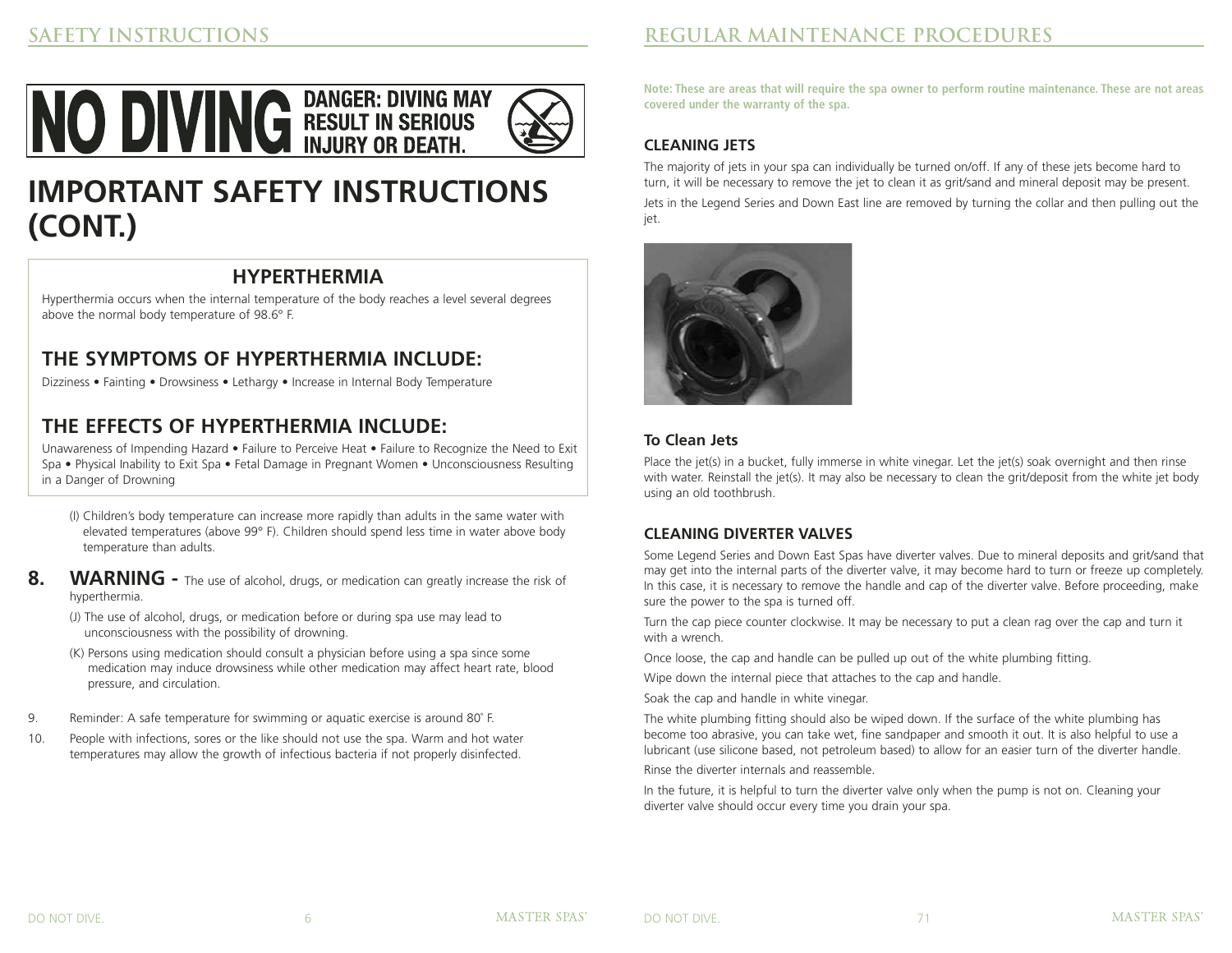### **SPA NOT HEATING**

- \* If the spas heater has failed, the majority of the time it will trip the GFCI breaker. If the spa is not heating and has not tripped the breaker, please follow these steps:
- **1.** Check the control panel for diagnostic messages. Refer to your spa models diagnostic message area in previous sections. Follow steps to alleviate message.
- **2.** Check water set temperature at control panel.
- **3.** Check for dirty filters. Clean if necessary.
- **4.** Check "heat mode" the spa is set in. Spa should be in standard mode.
- **5.** Check the control panel for heater light indicator and / or thermometer icon. If the light is on or the indicator icon is moving, the spa should be heating. Wait a reasonable amount of time (approximately 1 hour) to see if the water temperature is changing.
- **6.** Check to make sure that the pump is primed and all slice valves are open.
- **7.** Reset power to the spa at GFCI breaker.
- **8.** If spa is still not heating, contact your dealer for service.

### **GFCI IS TRIPPING**

The Ground Fault Circuit Interrupter (GFCI) is required, by NEC code (National Electrician Code), for your protection. The tripping of the GFCI may be caused by a component on the spa or by an electrical problem. Such electrical problems include, but are not limited to, a faulty GFCI breaker, power fluctuations, or a miswire. It may be necessary to contact an electrician if your local dealer recommends doing so.



## **SAFETY INSTRUCTIONS**

NO DIVING BANGER: DIVING MAY

## **IMPORTANT SAFETY INSTRUCTIONS (CONT.)**

- **11.** DANGER RISK OF ELECTRIC SHOCK. Do not permit any electric appliance, such as a light, telephone, radio or television, within five (5) feet of the spa. Never operate any electrical appliances from inside the spa or while wet.
- **12.** WARNING RISK OF SUFFOCATION. If this spa is equipped with a gas heater, it is intended for outdoor use only, unless proper ventilation can be provided for an indoor installation.
- **13. CAUTION RISK OF ELECTRIC SHOCK.** Do not leave the CD. compartment open.

**CAUTION - RISK OF ELECTRIC SHOCK.** Replace components only with identical components.

The CD player controls are not to be operated while inside the spa.

## **WARNING - PREVENT ELECTROCUTION.** Do not connect any

auxiliary components (for example, additional speakers, headphones, additional audio/video components etc.) to the system. These units are not provided with an outdoor antennae.

Do not service this product yourself as opening or removing covers may expose you to dangerous voltage or other hazards. Refer all servicing to qualified service personnel.

If the power supply/supply cord(s) are damaged, water is entering the speaker, CD compartment, or any other component in the electrical equipment compartment area, the protective shield is showing signs of deterioration, or there are signs of other potentially hazardous damage to the unit, turn off the circuit breaker from the wall and refer servicing to a qualified service personnel.

The unit should be subjected to periodic routine maintenance once every quarter to make sure that the unit is operating properly.

**14. DANGER - RISK OF ELECTRIC SHOCK.** Do not permit any electric appliance, such as light, telephone, radio, or television, within 5 feet (1.5m) of a spa.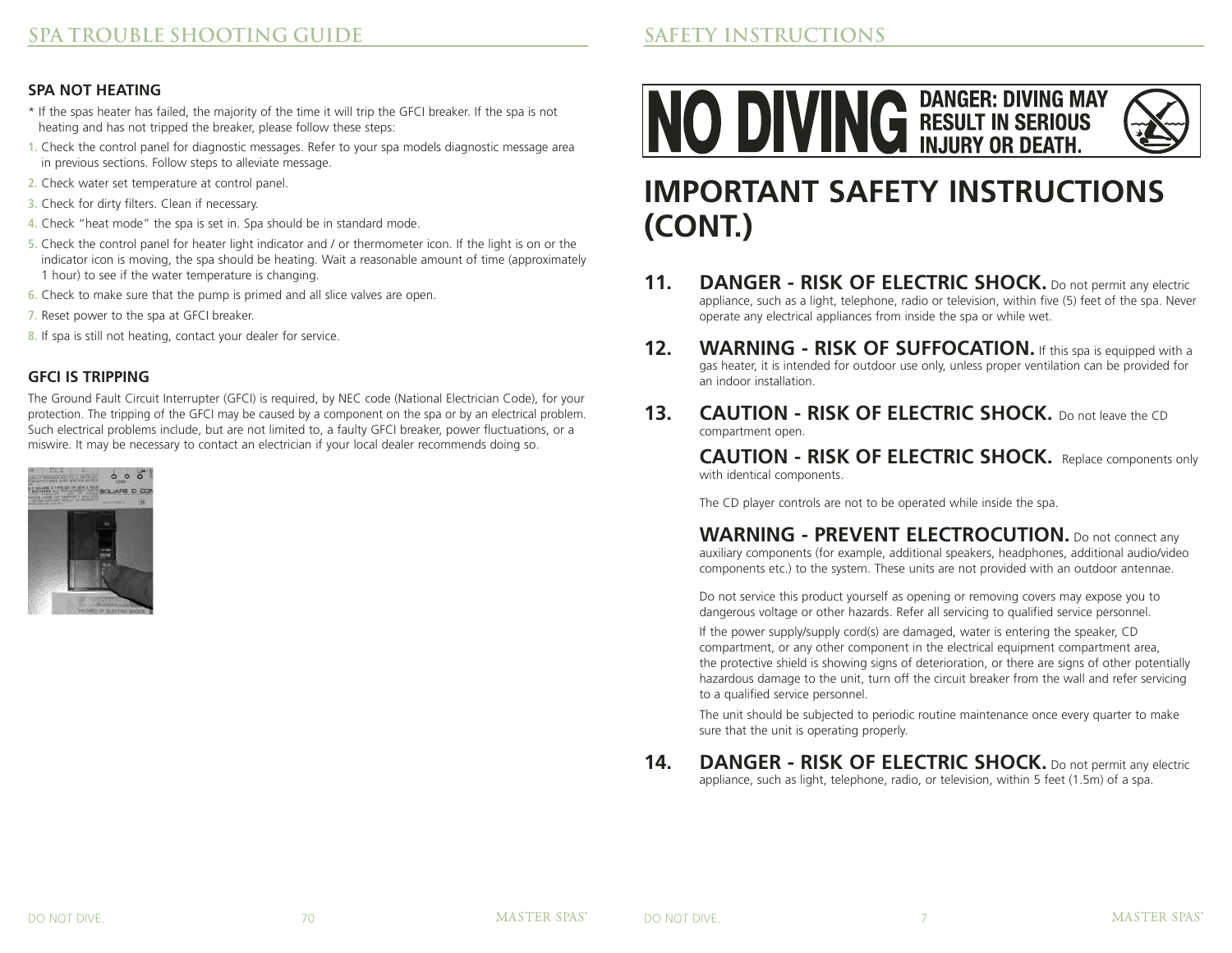# NO DIVING BANGER: DIVING MAY

## **IMPORTANT SAFETY INSTRUCTIONS (CONT.)**

- 15. A green coloured terminal or a terminal marked G, GR, Ground, Grounding or the symbol shown in Figure 14.1 of UL1563 is located inside the supply terminal box or compartment. To reduce the risk of electric shock, this terminal must be connected to the grounding means provided in the electric supply service panel with a continuous copper wire equivalent in size to the circuit conductors supplying this equipment.
- 16. At least two lugs marked "Bonding Lugs" are provided on the external surface or on the inside of the supply terminal box or compartment. To reduce the risk of electric shock, connect the local common bonding grid in the area of the spa to these terminals with an insulated or bare copper conductor not smaller than No. 6 AWG.
- 17. All field-installed metal components such as rails, ladders, drains, or other similar hardware within 3m of the spa shall be bonded to the equipment grounding bus with copper conductors not smaller than No. 6 AWG.

## **SAVE THESE INSTRUCTIONS.**

#### **NOTHING ON THE SPA OPERATES-**

- **1.** Check the control panel display for any messages. If there is a message, refer to the diagnostic section on that model spa. There you will find the meaning of the message and what action is to be taken.
- **2.** If there is no message on your control panel, check and reset the GFCI and house breaker.



*\*The GFCI should be located in a weather proof box close to the spa, but no closer than 5 ft.*

If the spa does not respond, contact your local service company.

#### **PUMP(S) DO NOT OPERATE -**

- **1.** Press the "Jets" button on your control panel.
- *If you hear the pumps trying to operate:*
- A. Check that all the slice valves are open. See photo on page 14.
- B. Pump may need to be primed. See page 20.
- C. Check that the air controls are open. See photo on page 12.
- *If you do not hear anything from the pump, contact your local service company.*

#### **POOR JET PERFORMANCE**

- **1.** Make sure pump is operating
- **2.** Check that the water level is adequate (up to minimum safe water level side)
- **3.** Make sure the jets are open and the air controls are open. See page 12.
- **4.** Check for dirty filters. Clean if necessary.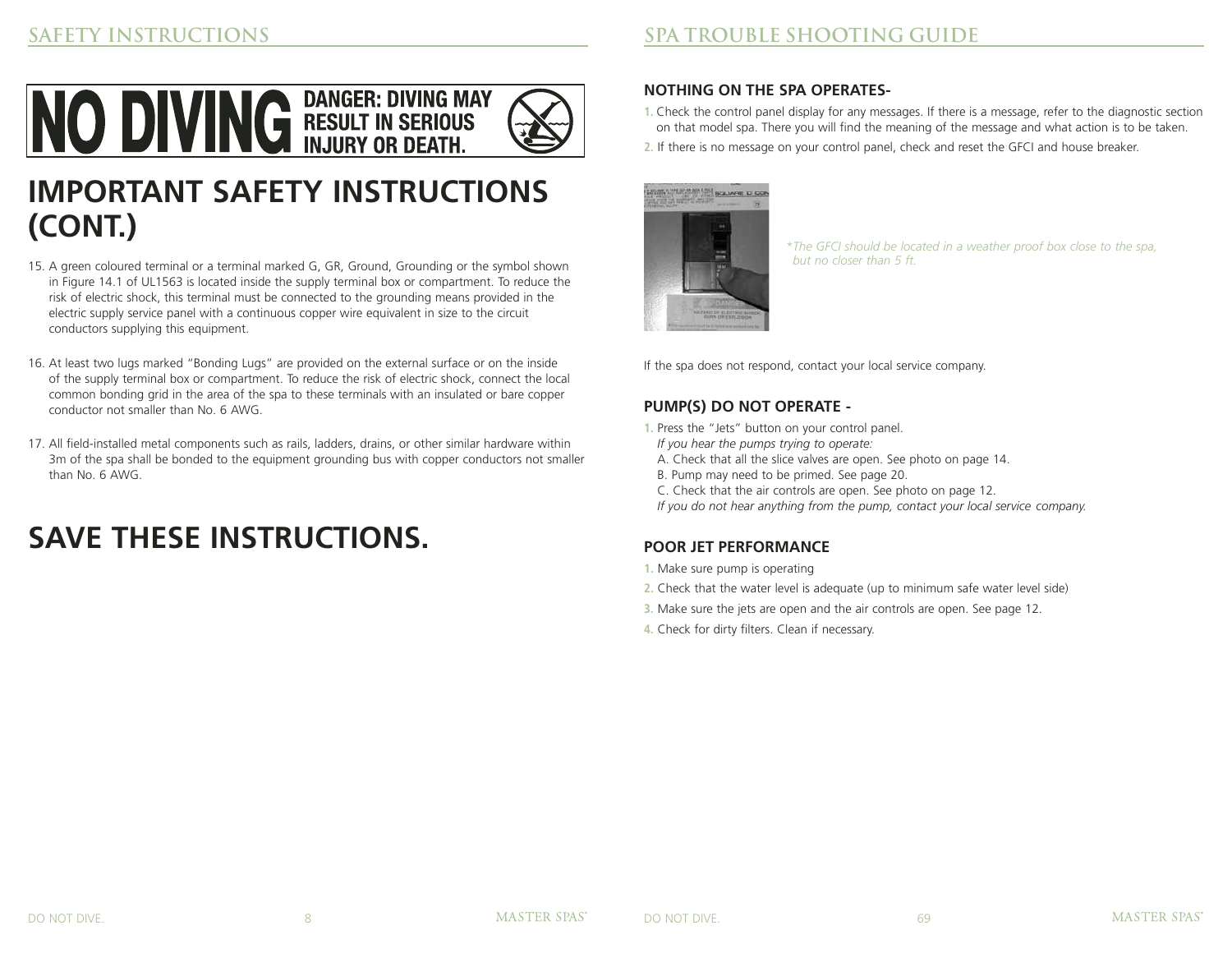## **DOLPHIN REMOTE**

Device Modes / Feature Buttons

#### **CD Mode**

- **(F) Mode** This button will switch tuner to AM.
- **(G) Enter** This button will switch tuner to FM.
- **(C) Vol Up / Down** The main volume for the theater system is controlled through the stereo.
- **(H) CH Up / Down** These buttons will scan radio station presets and CD audio tracks.
- **(A) Power** Switches inputs.
- **NOTE: AM stations will be very limited in reception and in most cases will be unavailable.**

### **DVD Mode**

- **(C) Vol Up / Down** Main audio is controlled through the CD stereo. These buttons will adjust DVD audio output level to the CD player.
- **(A) Power** This button will control power to the unit.
- **(B) Directional Buttons** These buttons will navigate through selections on the DVD menu.

### **TV Mode**

- **(F) Mode** This button selects the video or tuner input on the TV.
- **(A) Power** This button controls power to unit.
- **(E) Numeric Key pad** These buttons will direct prompt individual TV Channels. For channels

Above 100, push the **LAST** button **(Between VOL and CH)**, and then the final two digits of the desired channel.



## **SAFETY INSTRUCTIONS**

**WARNING:** CHILDREN SHOULD NOT USE SPAS OR HOT TUBS WITHOUT ADULT SUPERVISION **AVERTISSEMENT:** NE PAS LAISSER LES ENFANTS UTILISER UNE CUVE DE RELAXATION SANS SURVEILLANCE

WARNING: DO NOT USE SPAS OR HOT TUBS UNLESS ALL SUCTION GUARDS ARE INSTALLED TO PREVENT BODY AND HAIR ENTRAPMENT.

**AVERTISSEMENT:** POUR ÉVITER QUE LES CHEVEUX OU UNE PARTIE DU CORPS PUISSENT ÊTRE ASPIRES, NE PAS UTILISER UNE CUVE DE RELAXATION SI LES GRILLES DI PRISE D'ASPIRATION NE SONT PAS TOUTES EN PLACE

**WARNING:** PEOPLE USING MEDICATIONS AND/OR HAVING AN ADVERSE MEDICAL HISTORY SHOULD CONSULT A PHYSICIAN BEFORE USING A SPA OR HOT TUB.

**AVERTISSEMENT:** LES PERSONNES QUI PRENNENT DES MÉDICAMENTS OU ONT DES PROBLÉMES DE SANTÉ DEVRAIENT CONSULTER UN MÉDECIN AVANT D'UTILISER UNE CUVE DE RELAXATION

WARNING: PEOPLE WITH INFECTIOUS DISEASES SHOULD NOT USE A SPA OR HOT TUB **AVERTISSEMENT:** LES PERSONNES ATTEINTES DE MALADIES INFECTIEUSES NE DEVRAIENT PAS UTILISER UNE CUVE DE RELAXATION

WARNING: TO AVOID INJURY EXERCISE CARE WHEN ENTERING OR EXITING THE SPA OR HOT TUB.

**AVERTISSEMENT:** POUR ÉVITER DES BLESSURES, USER DE PRUDENCE EN ENTRANT DANS UNE CUVE DE RELAXATION ET EN SORTANT

**WARNING:** DO NOT USE DRUGS OR ALCOHOL BEFORE OR DURING THE USE OF A SPA OR HOT TUB TO AVOID UNCONSCIOUSNESS AND POSSIBLE DROWNING

**AVERTISSEMENT:** POUR ÉVITER L'ÉVANOUISSEMENT ET LA NOYADE ÉVENTUELLE, NE PRENDE NI DROGUE NI ALCOOL AVANT D'UTILISER UNE CUVE DE RELAXATION NI QUAND ON S'Y TROUVE

**WARNING:** PREGNANT OR POSSIBLY PREGNANT WOMEN SHOULD CONSULT A PHYSICIAN BEFORE USING A SPA OR HOT TUB.

**AVERTISSEMENT:** LES FEMMES ENCEINTES, QUE LEUR GROSSESSE SOIT CONFIRMÉE OU NON, DEVRAIENT CONSULTER UN MÉDECIN AVANT D'UTILISER UNE CUVE DE RELAXATION

**WARNING:** WATER TEMPERATURE IN EXCESS OF 38˚C MAY BE INJURIOUS TO YOUR HEALTH **AVERTISSEMENT:** IL PEUT ÊTRE DANGEREUX POUR LA SANTÉ DE SE PLONGER DANS DE L'EAU A PLUS DE 38˚C

WARNING: BEFORE ENTERING THE SPA OR HOT TUB MEASURE THE WATER TEMPERATURE WITH AN ACCURATE THERMOMETER

**AVERTISSEMENT:** AVANT D'UTILISER UNE CUVE DE RELAXATION MESURER LA TEMPÉRATURE DE L'EAU À L'AIDE D'UN THERMOMÉTRE PRÉCIS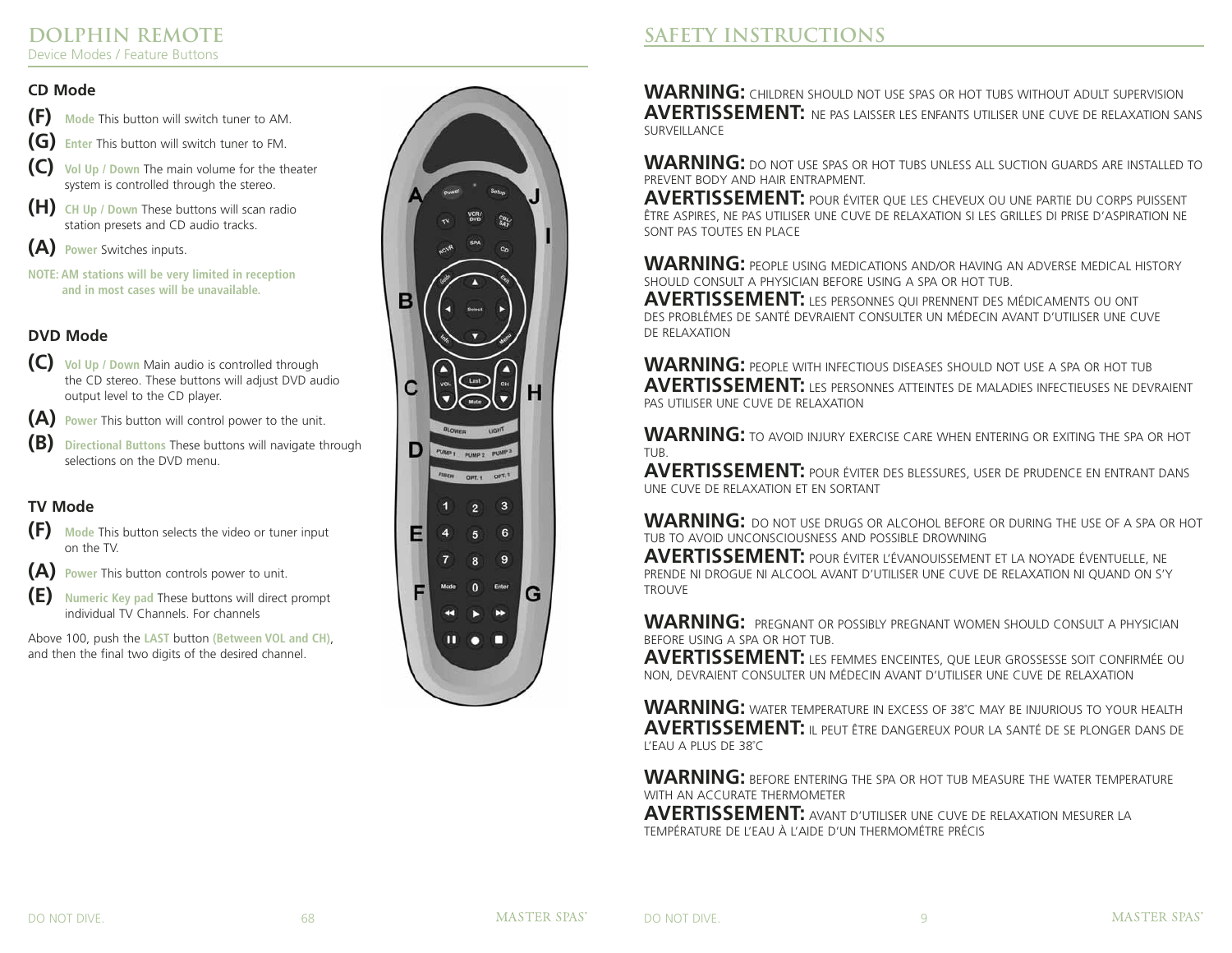## **SAFETY INSTRUCTIONS**

WARNING: DO NOT USE A SPA OR HOT TUB IMMEDIATELY FOLLOWING STRENUOUS EXERCISE **AVERTISSEMENT:** NE PAS UTILISER UNE CUVE DE RELAXATION IMMÉDIATEMENT APRÉS UN EXERCISE FATIGANT

WARNING: PROLONGED IMMERSION IN A SPA OR HOT TUB MAY BE INJUROUS TO YOUR **HEALTH** 

**AVERTISSEMENT:** L'UTILISATION PROLONGÉE D'UNE CUVE DE RELAXATION PEUT ÊTRE DANGEREUSE POUR LA SANTÉ

WARNING: DO NOT PERMIT ELECTRIC APPLIANCES (SUCH AS LIGHT, TELEPHONE, RADIO, OR TELEVISION) WITHIN 1.5 M OF THIS SPA OR HOT TUB

**AVERTISSEMENT:** NE PAS PLACER D'APPAREIL ÉLECTRIQUE (LUMINAIRE, TÉLÉPHONE, RADIO, TÉLÉVISEUR, ETC) À MOINS DE 1.5 M DE CETTE CUVE DE RELAXATION

**CAUTION:** MAINTAIN WATER CHEMISTRY IN ACCORDANCE WITH MANUFACTURER'S INSTRUCTION

**ATTENTION:** LA TENEUR DE L'EAU EN MATIÉRES DISSOUTES DOIT ÊTRE CONFORME AUX DIRECTIVES DU FABRICANT

Hyperthermia occurs when the internal temperature of the body reaches a level several degrees above the normal body temperature of 37˚C. The symtoms of hyperthermia include drowsiness, lethargy, and an increase in the internal temperature of the body. The effects of hyperthermia include

- (a) unawareness of impending hazard;
- (b) failure to perceive heat;
- (c) failure to recognize the need to exit spa;
- (d) physical inability to exit spa;
- (e) fetal damage in pregnant women; and
- (f) unconsciousness and danger of drowning.

**WARNING:** THE USE OF ALCOHOL OR DRUGS CAN GREATLY INCREASE THE RISK OF FATAL HYPERTHERMIA IN HOT TUBS AND SPAS

LA CONSOMMATION D'ALCOOL OU DE DROGUE AUGMENTE CONSIDÉRABLEMENT LES RISQUES D'HYPERTHERMIE MORTELLE DANS UNE CUVE DE RELAXATION.

#### **DOLPHIN REMOTE**  System Operation – To Watch DVDs

#### **Turn on TV**

- **1.** Select Device (TV). **(I)**
- **2.** Press Power. **(A)**
- **3.** Press Mode to select Video Input. **(F)**

#### **Turn on Stereo**

Stereo is always on unless Master Power button is pressed on the stereo.

#### **Turn on DVD Player**

- **1.** Select Device (DVD). **(I)**
- **2.** Press Power. **(A)**
- **3.** Load disc into DVD Player.
- **4.** Press Play Button.

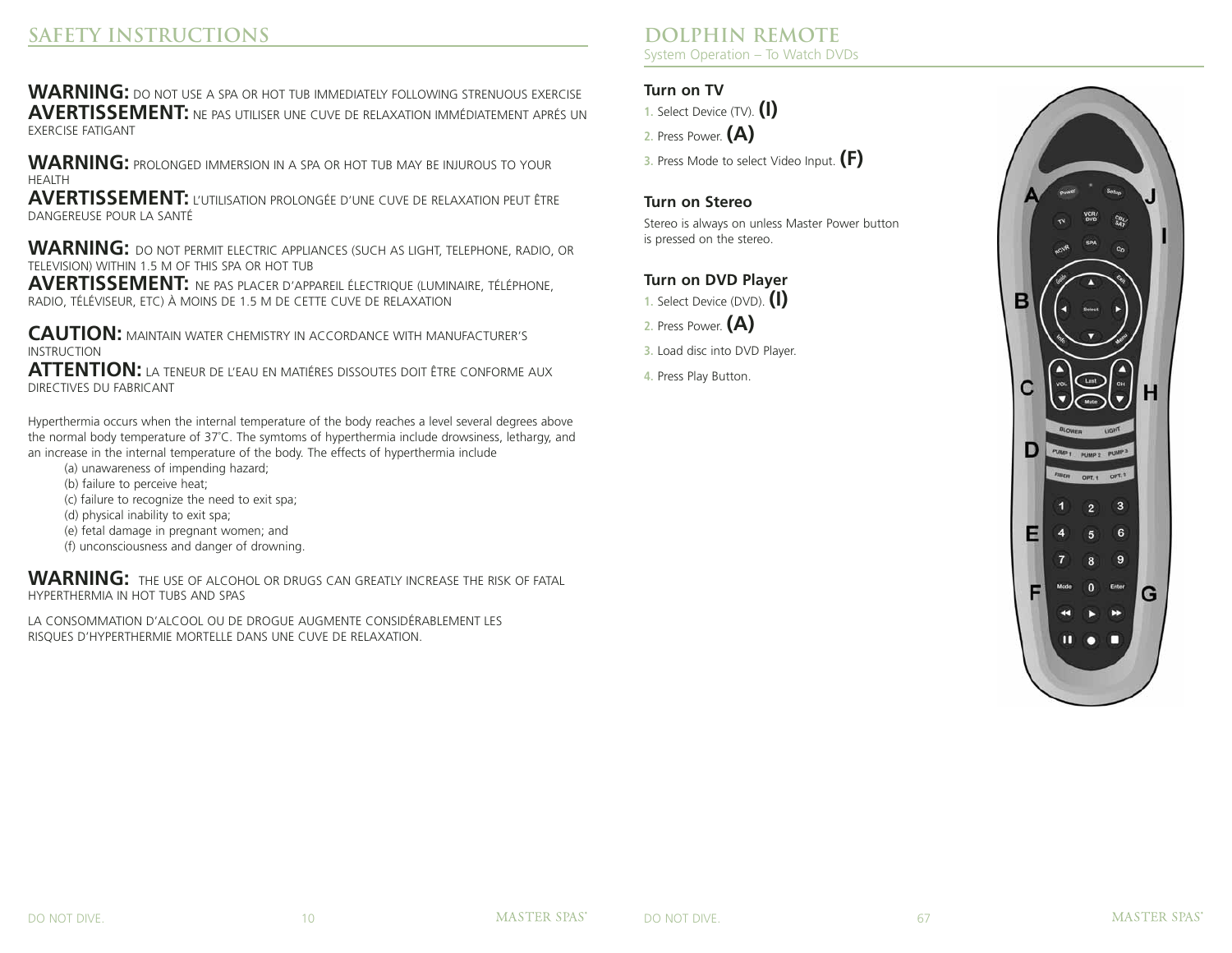## **DOLPHIN REMOTE**

System Operation – To Watch TV

#### **Turn on TV**

**1.** Select Device (TV). **(I)**

**2.** Press Power. **(A)**

**3.** Select Tuner input using the Mode button. **(F)**

**Note: You may need to step through several unused video inputs.**

**4.** Select desired channel. **(E OR H)**

### **Select input on CD player**

**1.** Press power to select proper input.

**NOTE: The following procedure is for initial set up and programming of TV channels.**

*(If using either a satellite receiver or cable box make sure unit is on before starting this procedure.)*

**1.** Select TV device. **(I)**

- **2.** Press the Arrow up button **(B)** to bring up the TV menu.
- **3.** Use the channel down button **(H)** to highlight setup.
- **4.** Press the volume up button **(B)** to select either CATV or TV.
- **5.** Use the channel down button **(H)** to highlight auto program.
- **6.** Press the volume up button **(B)** to start programming.
- **7.** Your TV will now program all available stations into memory.

**Note: Menu will disappear after 10 seconds.**



## **GLOSSARY OF SPA TERMINOLOGY**

- **1. NECK JETS**
- **2. SHOULDER JETS**
- **3. THERAPY JETS**
- **4. MASTER BLASTER FOOT THERAPY JET**

Your new Master Spa features a variety of jet styles. All jets, regardless of style return the water to the spa. Air is mixed with the water by using the air controls (if equipped) creating a gentle to most vigorous massage. Water flow is adjusted by simply turning the outer face of the jet. Your Master Spa will have a combination of pulsating, rotating, dual pulsating and directional adjustable jets. The Legend Series and most of the Down East 3 and 4 pump systems, feature the Master Blaster Foot Therapy System.





*Neck, Shoulder, Therapy Jets Master Blaster*

#### **5. JET DIVERTER VALVE**

Located on the topside of the spa, this valve physically diverts the flow of water from one jet zone of the spa to another jet zone.

Be sure that no sand or particles are brought into the spa as they will cause the diverter to seize up. It is best to turn the diverter valve only when the pump is turned off.



*Down East Jet Diverter Master Jet Diverter*

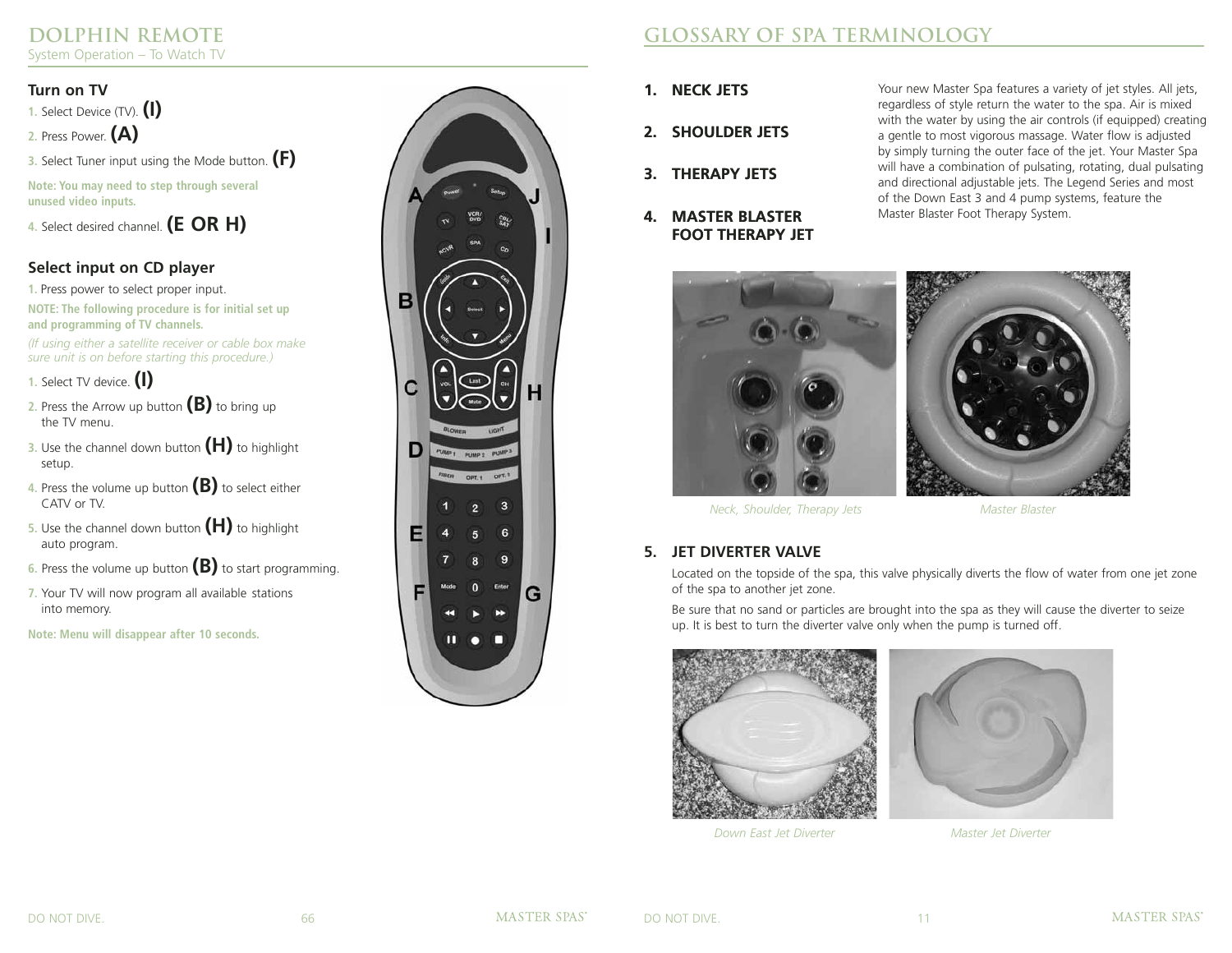#### **6. CASCADE WATERFALL** / **LAMINAR FLOW VALVE**

Located on the topside of the spa, this valve adjusts water flow to the cascade waterfall and the Laminar Flow Jets. This feature is available on the Legend Series only. **NOTE:** See "Maintenance Recommendations" for instructions on cleaning your Laminar Flow Jets.

**NOTE:** When water features are not going to be used for an extended period of time, turn valve slightly to allow some water to flow when pump is on to prevent stagnent water from developing in the water lines.





*Cascade Waterfall / Laminar Flow Valve Laminar Flow Jets*

#### **7. AIR CONTROL VALVES**

These are located around the top of your spa. You may increase or decrease the force of your jets by opening or closing the air control valves. Typically, one dial controls the air to water ratio and mix to one group of jets. When not in use the air controls should be kept in the closed position, as air bubbles tend to cool the water. **NOTE**: Only available on Legend Series Spas. Down East Spas automatically inject air.



*Air Control Valve*

#### **8. TOPSIDE CONTROL PANEL**

You may safely control spa functions from inside or outside your spa using the Topside Control Panel. This Panel is used to control the water temperature, pumps, the spa light, automatic filtration cycles and other advanced functions. The digital display will give you a constant temperature readout and will notify you in case of certain malfunctions. Several user programmable functions are also available.

## **DOLPHIN REMOTE**

Programming Device Codes

#### **Programming Device Codes:**

- **NOTE: Your remote has been preprogrammed at the factory for all components. When the batteries are replaced, these components may need to be reprogrammed.**
- **1.** Select Device **(I)** The LED will blink once to confirm.
- **2.** Press and Hold the "Setup" button **(J)** The LED will blink once, and then twice to continue.
- **3.** Enter the four digit code on the Numeric keypad **(E)** the LED will blink twice after the last digit to confirm.
- **4.** To lock in the code press the "POWER" **(A)** button.

#### **Master Spas Device Codes**

Kenwood CD / 0337 KEC DVD / 1146 Flat LCD TV / 1868

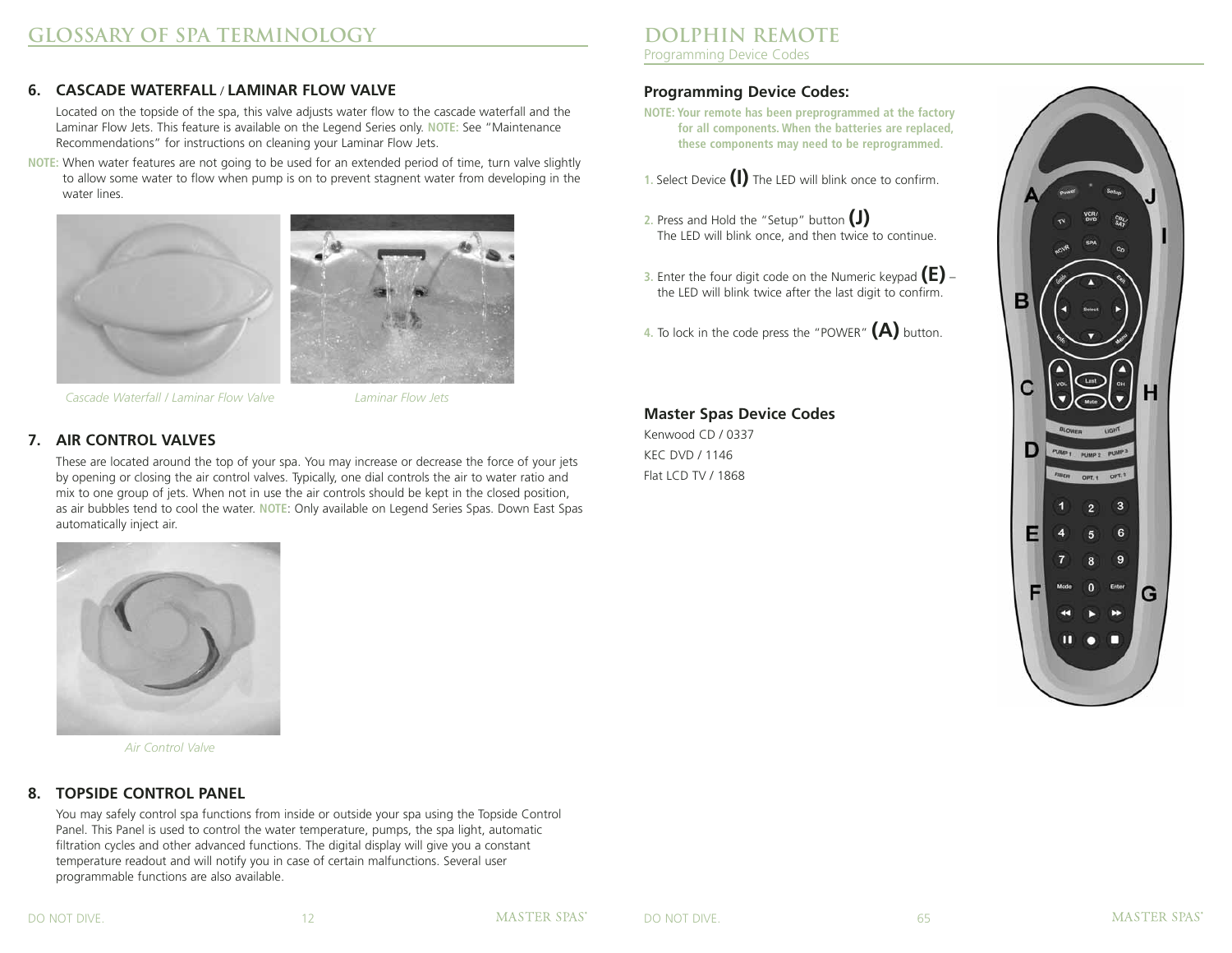#### **Power Key: (A)**

Turns the power on and off to the TV and DVD.

**NOTE: To turn on the Kenwood CD player, use the Power button on the stereo.**

#### **Volume Buttons: (C)**

Adjusts the volume in the selected device.

#### **Channel Buttons: (H)**

In the CD mode, these buttons will scan CD tracks or scan radio presets. In TV mode, it will search through the TV channels.

#### **Spa Function Buttons: (D)**

Will control the pump 1, 2, 3 and the light operations.

#### **Mode Button: (F)**

In the CD device mode, controls power to the unit and serves as the "Function" button on the CD player. (Press and hold this button to turn off CD player.) In the TV device mode, this button will switch to the video input to watch DVDs and to the tuner for watching TV.

#### **Setup Button: (J)**

Use this button to program device codes (see page 65). Your Dolphin Remote has been preprogrammed at the factory for all components included. When the batteries are replaced, the code for each component may need to be reprogrammed.

#### **Device Mode Buttons: (I)**

Select unit to control by pressing device button once.

### **Directional Buttons: (B)**

These buttons will navigate through "Menu" options in the DVD device mode.

### **Numeric Keypad: (E)**

These buttons will change the TV channel manually in the TV device mode.

**NOTE: If utilizing a satellite receiver it is necessary to point the Dolphin Remote directly at the receiver as the RF portion of the Dolphin remote is not programmable.**



### **9. PERSONAL REMOTE CONTROL**

The Legend Series spas have additional remotes which allow the user to control the jet therapy while remaining in his/her seat (if applicable). By pressing the control one time, you will activate the pump. Press the pad again for high speed and again to turn it off.



*Remote Control*

#### **10. EQUIPMENT ACCESS PANEL**

Located behind the side panel below the Topside Control Panel, this area houses the major components responsible for the spas operation. Those components include the pumps, heater, control panel box, ozonator, and LED light system (if applicable). Pump and equipment placement may vary by model.

#### **11. ACCESS PANELS**

These are located on all four sides of the spa. All of the panels are removable should service be required.

#### **12. DRAINING YOUR SPA**

The drain is located behind the front panel on the far right side. You can access the drain by unscrewing the corner screws and removing the corner panel. Grasp the drain cap, and pull the assembly out all the way. Unscrew the cap, then push the assembly back in half way to start the flow of water. Attach a garden hose, if desired. Draining times may vary by model using the external hose bib. A sump pump may also be used to drain the spa quickly. **NOTE:** When pushing or pulling the assembly in or out, water will drip from the drain during the transition. This is normal.



*Spa Drain*

#### **13. FILTER LID**

Your filter lid will serve to prevent major objects from entering your filter area and possibly damaging your filter elements which are located under the filter lid. These filter elements are designed to remove small debris and oils from your spa water.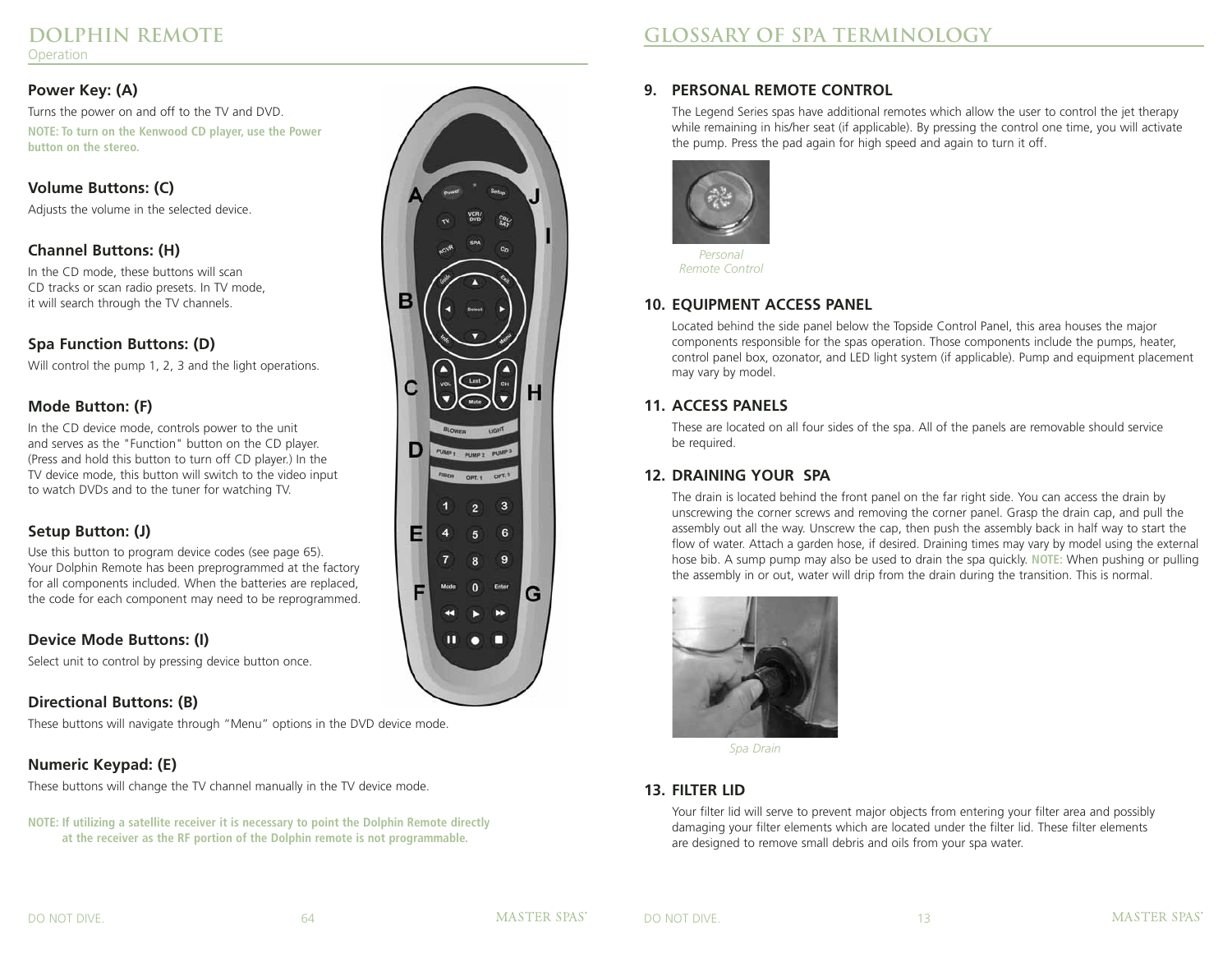## **GLOSSARY OF SPA TERMINOLOGY**

#### **14. WEIR GATE**

The weir gate is the horizontal door located in front of the filters that trap debris in the filter area.

#### **15. SPA LIGHT**

Your spa light is designed for safety and is located in the interior wall of your spa. The on/off switch is located on the topside control panel.

#### **16. EQUIPMENT CONTROL SYSTEM**

This houses the wiring and electrical components necessary to operate the spa.

#### **17. SPA HEATER**

This element is an electric heater housed in a stainless steel tube. It is thermostatically controlled and equipped with a high-limit temperature safety shut-off sensor. The high-limit sensor cannot be reset until the temperature within the heater assembly drops several degrees below the shut-off temperature of 108° - 110° F (varies by model). Should the high-limit switch trip repeatedly, contact your dealer or qualified service representative to diagnose the problem.

#### **18. SLICE VALVES**

These valves are used by service personnel to shut off water to the heater, main pump system and secondary pump system so that the water does not need to be drained should the spa require service (varies by model).

**NOTE:** Slice valves must be completely open during normal operations.

**NOTE:** Legend Series spas are the only models that come with slice valves on all pumps.



*Slice Valve and Pump Union*

#### **19. MAIN PUMP**

This produces water flow through the main jets in the spa. The first pump may be operated on two speeds. Low speed will produce efficient water circulation during filtration and gentle jet action. High speed should be used for maximum jet action. The main pump is controlled by the "Jets" or "Jets I" button on the Topside Control Panel or by using the Personal Remote Control next to the Aqua Pressure Seat (Legend Series only).

#### **spa theater SYSTEM (sts) / stereo SYSTEMs** LSX 850 STS, LSX 825 STS, LSX 1000 STS and LSX 1050 STS

Your STS spa (and any spa with a stereo) comes equipped with a locking, water resistant enclosure for the DVD player and stereo.







*Figure 1*

We have installed an F-81 television coaxial cable connector located under the front panel for your convenience. This can be utilized if you wish to add a cable connection or satellite connection to your STS.

- **Note: Due to the brightness of daytime light, it may be difficult to view the TV during daytime hours. Please consider this when placing your spa outdoors. It also may be difficult to operate the dolphin remote due to UV rays.**
- **Note: If your STS Spa is equipped with the optional Dreamstone cabinet, your equipment access to the A/V system will utilize the housing shown in figure 3 and will be equipped with a Dim mount stereo.**

#### **WARNING:**

Never remain in your spa longer than 15 minutes per session when the water temperature is above 98° F. If you wish to spend more time in your spa, whether enjoying music, watching tv, or just lounging, be sure to keep the spa water at or below body temperature (98.6˚ F).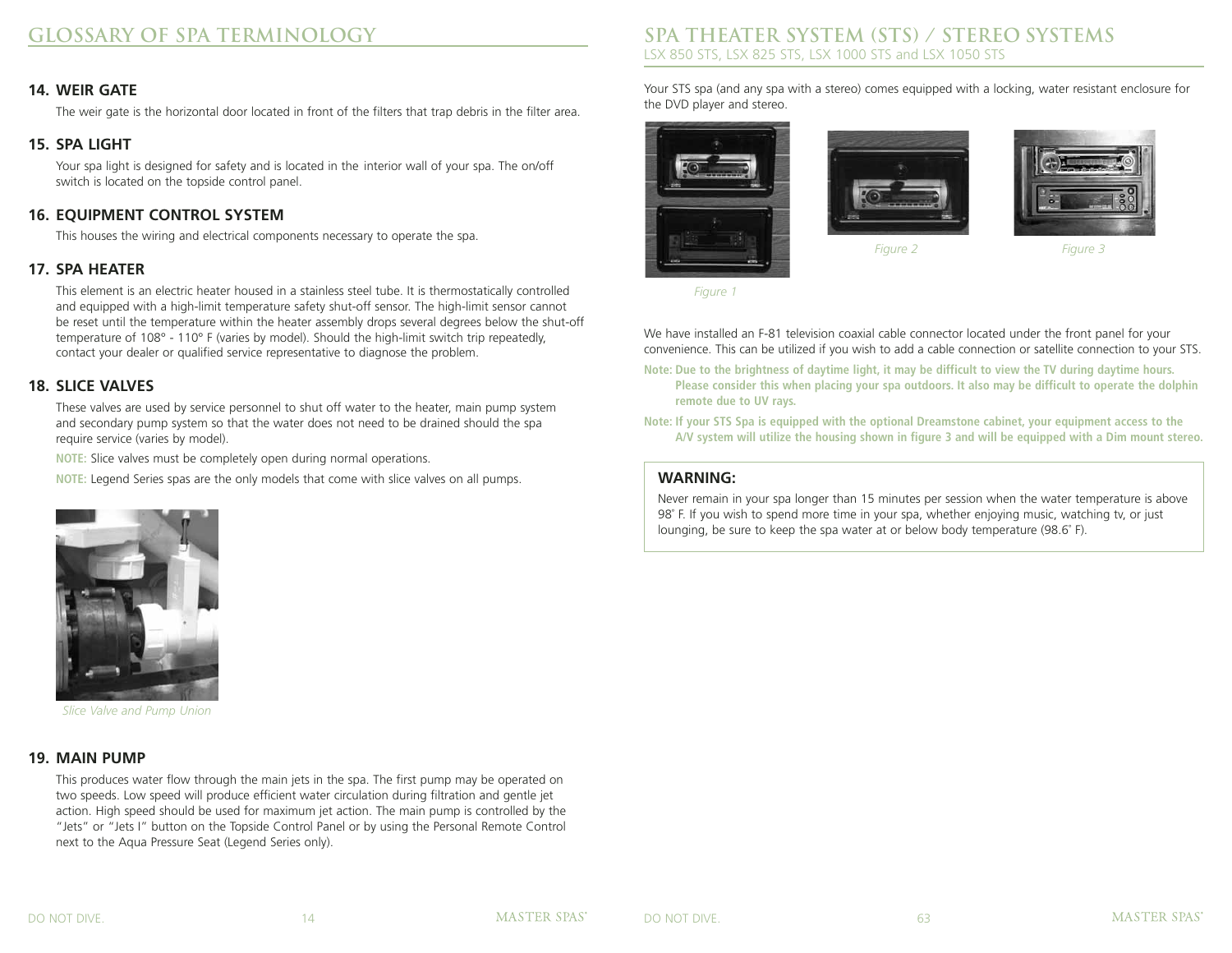## **GLOSSARY OF SPA TERMINOLOGY**

### **Legend Series**

All STS spas come with a Dolphin Remote Control. This remote uses both radio frequency and infrared signal to control TV, DVD, and Stereo functions. It will also operate the therapy pumps and LED lights. The blower, fiber and opt. 2 buttons are not used.

The Dolphin Remote has 2 AA replaceable batteries. These may be replaced by removing the 5 screws on the back of the Dolphin. Care should be taken when replacing the cover so that the water seal is not damaged.

**Note: Any time the batteries are replaced, the TV, DVD, and Stereo components may need to be reprogrammed into the Dolphin Remote.**

**Note: The Dolphin Remote should not be left floating in the spa for extended periods and should not be stored under the spa cover or left outside exposed to the weather.**



#### **20. SECONDARY PUMP**

This produces water flow through the other jet system in the spa (if applicable). The second pump operates similar to the main pump and is controlled by the "Jets II" button on the Topside Control Panel or by using the Personal Remote Control (Legend Series only).

#### **21. CIRCULATION PUMP**

This produces water flow through the heater in the spa and provides the water flow necessary to actuate the ozone generator. This fractional HP pump runs for 24 hours of efficient filtration and heating. This pump is standard on all Legend Series and Down East models.

#### **22. PUMP UNION**

These are used by service personnel to easily service the pumps.

#### **23. HEATER UNION**

These are used by service personnel to easily service the heater.

#### **24. OZONATOR**

Your ozonator will operate in conjunction with your filtration system and circulation pump (if applicable). It will deactivate when any other control function is manually activated and will reactivate after one hour of inactivity. The ozonator is standard on all spas.



*Ozonator*

#### **25. THIRD PUMP (on select models)**

This produces water flow through the Master Blaster Jets located in the foot well of your spa. This pump functions on high speed only.

**NOTE:** On the Legend Series LSX 1000, water is diversed between the Master Blasters and the seat to the right of the control panel.

#### **26. EXTERIOR SCONCE LIGHTING**

Exterior sconce lighting illuminates the front of the spa to allow you to safely approach your spa. This light stays on indefinitely.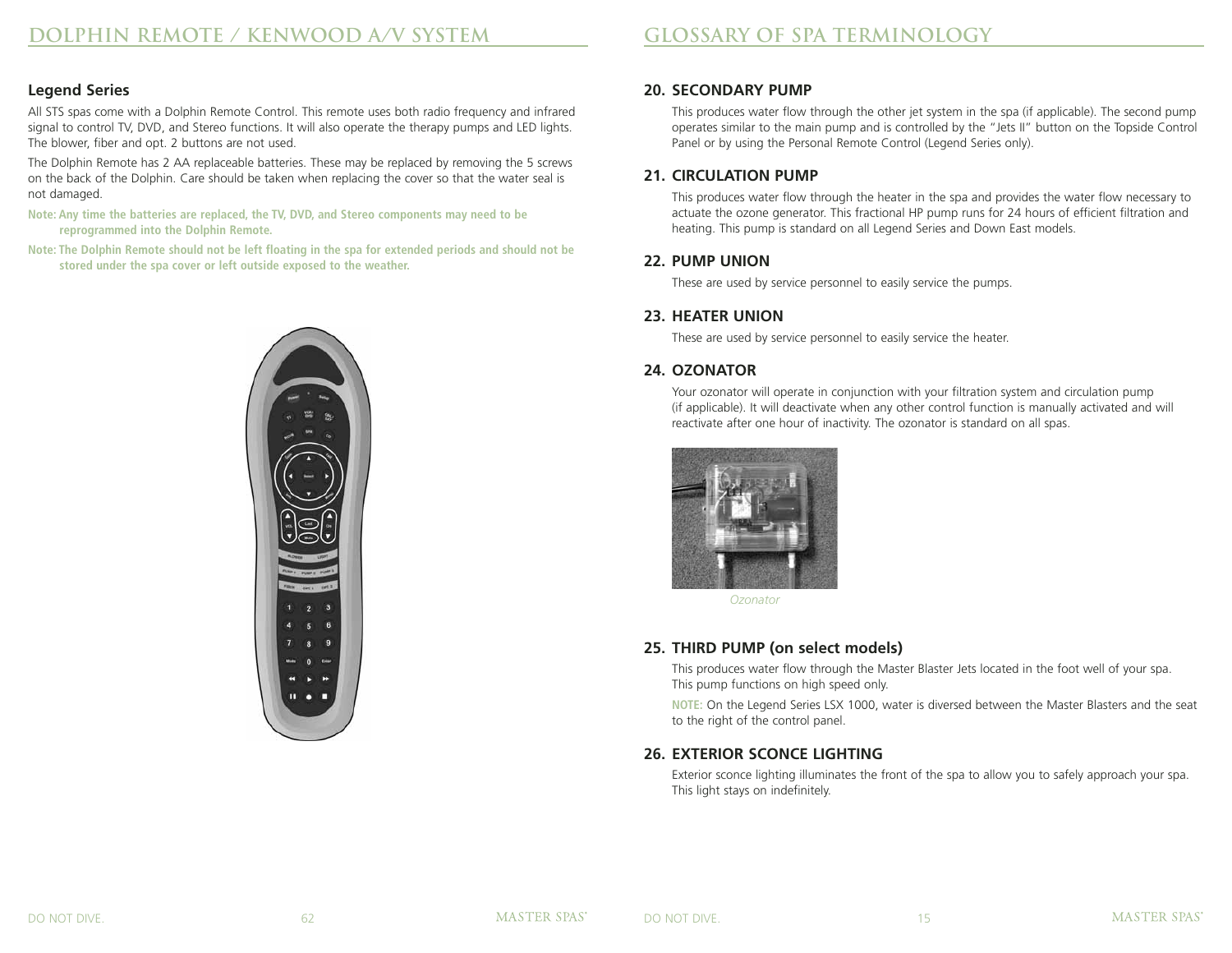## ELECTRICAL INSTALLATION REQUIREMENTS HAVE YOUR ELECTRICIAN READ THE FOLLOWING INFORMATION BEFORE INSTALLATION BEGINS

Electrical connections made improperly, or the use of wire gauge sizes for incurring power which are too small, may continually blow fuses in the electrical equipment box, may damage the internal electrical controls and components, may be unsafe and in any case will void your warranty.

It is the responsibility of the spa owner to ensure that electrical connections are made by a qualified electrician in accordance with the National Electrical Code and any local and state electrical codes in force at the time of installation.

These connections must be made in accordance with the wiring diagrams found inside the control box. This equipment has been designed to operate on 60Hz. alternating current only, 240 volts are required. Make sure that power is not applied while performing any electrical installation. A copper bonding lug has been provided on the electrical equipment pack to allow connection to local ground points. The ground wire must be at least 6 AWG copper wire and must be connected securely to a grounded metal structure such as a cold water pipe. All Master Spas equipment packs are wired for 240 VAC only. The only electrical supply for your spa must include a 50 AMP switch or circuit breaker to open all non-grounded supply conductors to comply with section 422-20 of the National Electrical Code. The disconnect must be readily accessible to the spa occupants, but installed at least five feet from the spa. A Ground-Fault Circuit Interrupter (GFCI) must be used to comply with section 680-42 of the National Electrical Code. A ground fault is a current leak from any one of the supply conductors to ground. A GFCI is designed to automatically shut off power to a piece of equipment when a current fault is detected.

Power hook-up to the spa must be 240 volt 3 wire plus ground (6 AWG copper).

Route the cable into the equipment area for final hook-up to terminals inside the control panel. The spa must be hooked up to a "dedicated" 240 volt, 50 amp breaker and GFCI. The term "dedicated" means the electrical circuit for the spa is not being used for any other electrical items (patio lights, appliances, garage circuits, etc.). If the spa is connected to a non-dedicated circuit, overloading will result in "nuisance tripping" which requires resetting of the breaker switch at the house electrical panel.

Rev. 05/01/06

Permanently Connected Equipment Assembly with Pump(s), Heaters, Luminaine, Ozone, Spa Side Control(s), Pump shut off device, and Audio/Video Components.

**Note: Some of the above components may be optional or not available with every spa model.**

#### **spa theater SYSTEM (sts) / stereo SYSTEMs Windsor**

Your STS spa (and any spa with a stereo) comes equipped with a locking, water resistant enclosure for the DVD player and stereo.







*Figure 2 Figure 3*

*Figure 1*

We have installed an F-81 television coaxial cable connector located under the front panel for your convenience. This can be utilized if you wish to add a cable connection or satellite connection to your STS.

**Note: Due to the brightness of daytime light, it may be difficult to view the TV during daytime hours. Please consider this when placing your spa outdoors. It also may be difficult to operate the dolphin remote due to UV rays.**

#### **WARNING:**

Never remain in your spa longer than 15 minutes per session when the water temperature is above 98° F. If you wish to spend more time in your spa, whether enjoying music, watching tv, or just lounging, be sure to keep the spa water at or below body temperature (98.6˚ F).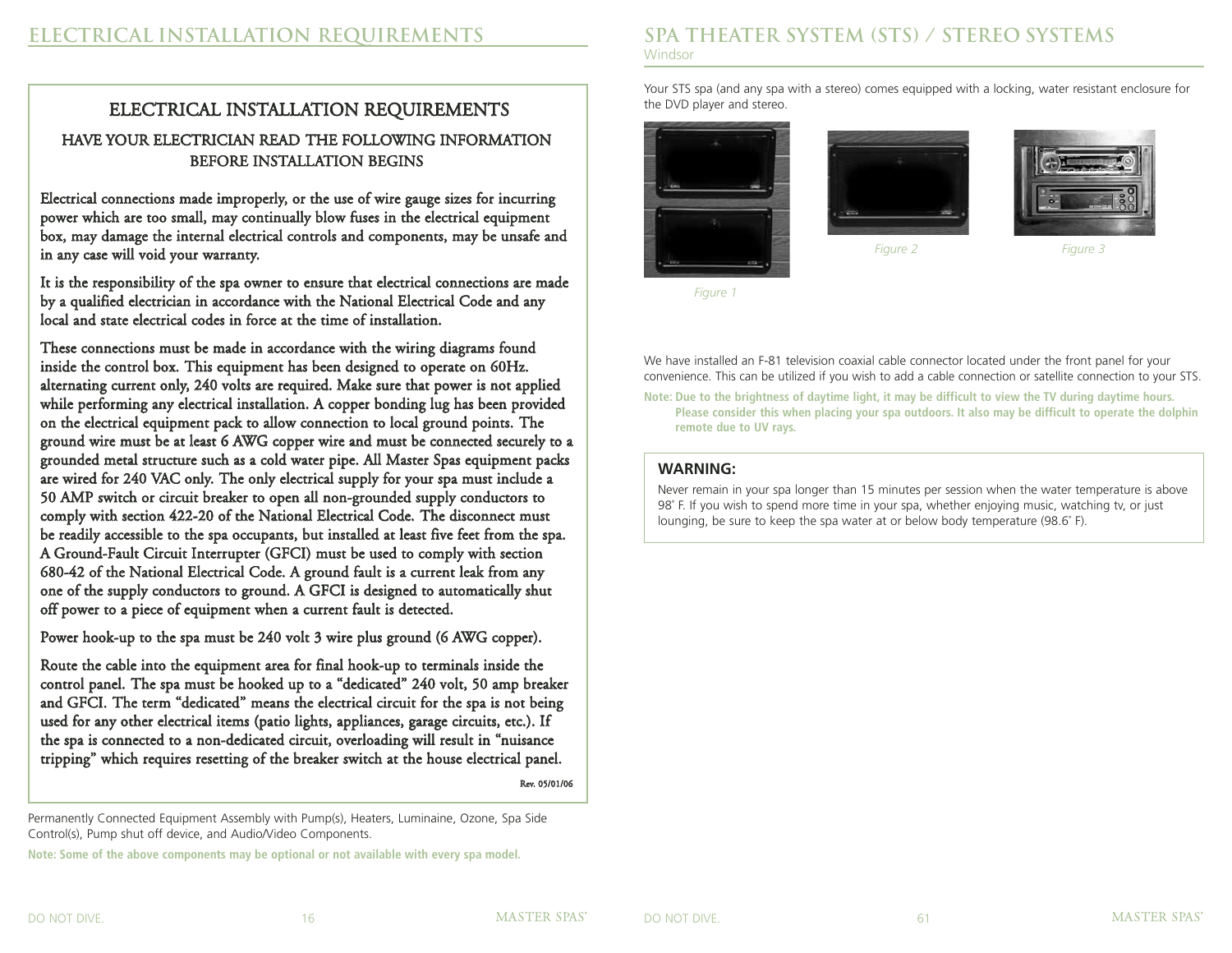#### **spa theater system (sts) Windsor**

- **Note: We have included the stereo and DVD owner's manual with your spa. This should be read to see the specific operation of these components.**
- **Note: Do not place wet DVD's or CD's into the players at any time. Resulting damage will not be covered under warranty.**

System includes a 15" H.D. flat screen color television, DVD player, Kenwood CD/FM Stereo system with subwoofer, two pop up marine grade speakers, two exterior speakers and a gas shock driven T.V. lift.



The TV and pop up speakers can be raised and lowered by pressing the buttons near each speaker and the TV. (See page 56 for instructions on lifting and lowering speakers). Be sure the TV and speakers are down before placing the cover on the spa. Resulting damage is not covered under warranty if the cover is installed while the TV and speakers are still in the upright position.

To lift and lower your Windsor TV follow these simple instructions;

- To lift, press and hold round button next to the TV until the TV raises completely.
- To lower the television, press down on the top of the television until it stops and is completely hidden in the acrylic shell. Press straight down when lowering lift to avoid damage to the lift assembly and the TV housing.

**Note: Do not sit on television.**



**Note: The television communicates with the wireless remote via IR. Please note that the IR is a line of sight communication method and the range and functionality can be compromised by sunlight and other wireless communications interferences that are not controlled by Master Spas.**

**Note: Your new spa's T.V. lift is tied down with zip ties to prevent damage during shipping. The lift will not operate until these ties are removed.**



\* Actual wiring of GFCI will vary by manufacturer of GFCI. The GFCI shown is a Square D. Improper wiring of GFCI may result in permanent damage to spa system box. Repair / replacement of spa system box is not covered under warranty when damage results from improper wiring.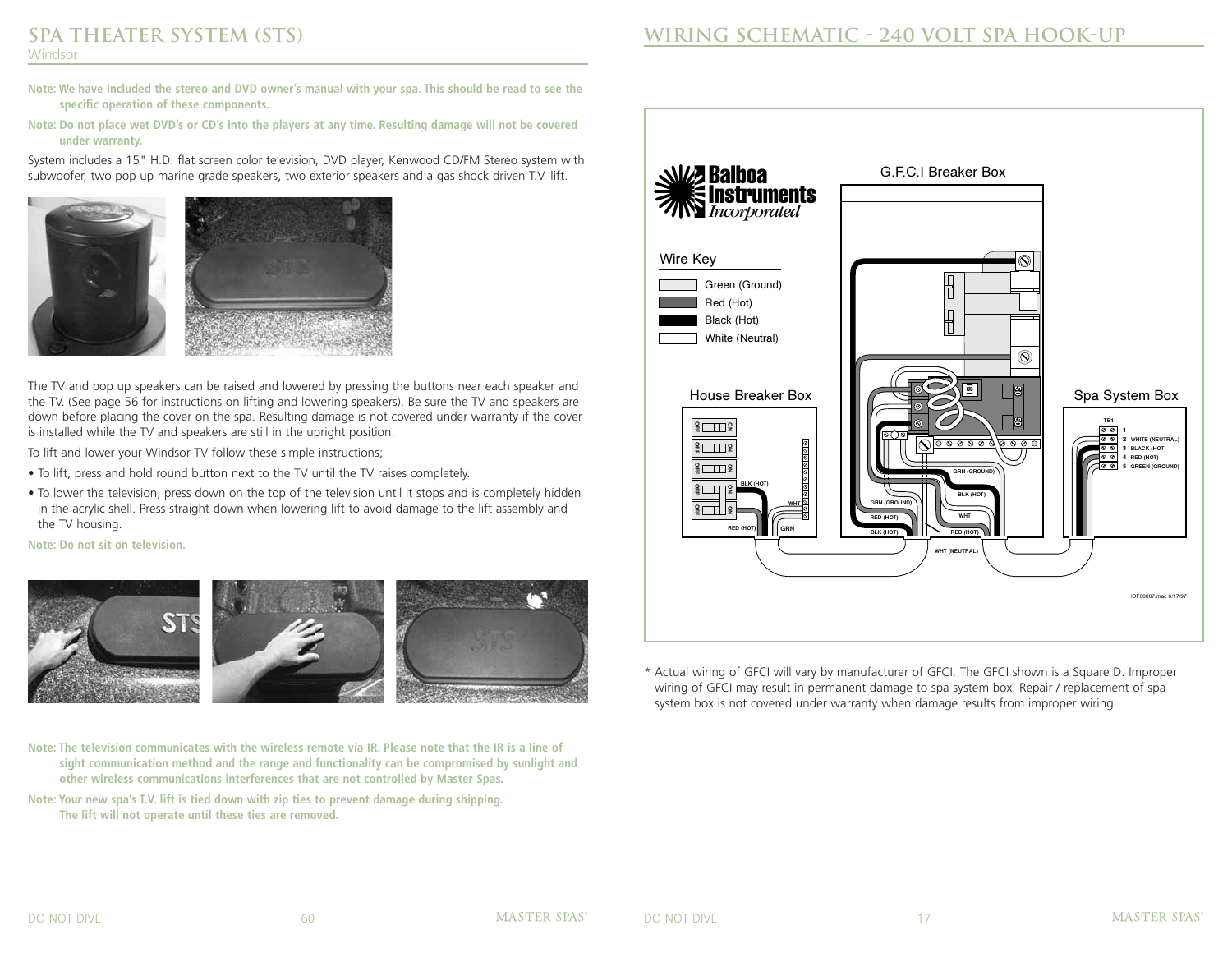Portable spa installation is simple when properly planned. To that end, it is important that you read the following information carefully and consult with your Master Spas dealer.

- 1) Access The actual dimensions of your new spa will determine the amount of space that is needed in moving the spa from curbside to its final installation area. Be sure to measure side yard dimensions, gates or doors and vertical obstructions such as roof overhangs and overhead cables. Any other space limiting obstacles such as trees or shrubs must be evaluated.
- 2) If the spa is being installed indoors, dimension limitations such as stairs, ceilings and walls must be taken into consideration. Please have your Master Spas dealer or delivery service review site or installation plans prior to delivery.
- 3) Surface/Pad Requirements When your new spa is filled with water and bathers, it may weigh as much as several tons. It is imperative that the base beneath the spa can support the actual weight. The spa must be on a uniformly firm, continuous, and level surface. The recommended foundation is a concrete pad with a minimum thickness of four (4) inches with steel reinforcement bars crossed throughout the pad.

#### **IMPORTANT**

When installing your spa indoors, on a wood deck, or balcony, the same load requirements must be met. Total load may be as much as 90 pounds per square foot. You should speak with a qualified contractor or your local building department to confirm that your surface is adequate for supporting a spa. Be sure to locate your spa so that equipment remains above grade and is not subject to flooding.

The equipment side(s) of the spa must be accessible in the event that future service is needed. Periodical maintenance checks require entry into the equipment bay. When possible, it is wise planning for the future to leave access to all sides of the spa in the event your spas plumbing requires maintenance. Your spa warranty does not cover the cost of providing access for service.

#### **GENERAL CONSIDERATIONS FOR OUTDOOR INSTALLATION**

Again, proper planning will increase your total enjoyment factor with your new spa. Listed below are some additional items to consider when planning your installation.

- How spa will complement landscaping and vice versa
- Getting to spa from house and return
- Proximity to dressing rooms and bathrooms

• Local building codes (if applicable)

• Storage for spa chemicals

- View from inside spa and view of spa from inside of home
- Exposure to sunlight and shading from trees
- Privacy
- 
- 

• Power cable

#### **GENERAL CONSIDERATIONS FOR INDOOR INSTALLATION**

Installing your spa indoors creates an entirely different set of considerations. Here again, with proper planning, no matter what room your spa goes in, it will be your favorite room.

- Work with your Master Spas dealer and contractor to insure all local building, electrical and plumbing codes are met
- Plan for a floor drain to drain off excess water or for draining and cleaning your spa
- A ventilation fan may be necessary due to high humidity created by your spa
- Finished material in your spa room should also be capable of withstanding increased humidity

#### **MAX STEREO SYSTEM / SPA THEATER SYSTEM (STS) Windsor**

**Note: Speakers should be in the down position before covering your spa. Failure to do so will result in damage not covered under the warranty.**

**Note: UV rays may interfere with the operation of the remote.**



**Note: Do not place wet CD's into the stereo at anytime. Note: Do not place wet DVD's into the DVD player at anytime. Note: AM channels will be very limited in reception and in most cases be unavailable.**

**CAUTION –** Risk of Electric Shock. Do not leave compartment door open.

**CAUTION –** Risk of Electric Shock. Replace components only with identical components; and Do not operate the Audio / Video controls while inside the spa.

WARNING – Prevent Electrocution. Do not connect any auxiliary components (for example cable, additional speakers, headphones, additional Audio / Video components, etc.) to the system.

- **NOTE: These units are not provided with an outdoor antennae; when provided, it should be installed in accordance with article 810 of the National Electrical Code, ANSI / NFPA 70.**
- **NOTE: Do not service this product yourself as opening or removing covers may expose you to dangerous voltage or other risk of injury. Refer all servicing to qualified service personnel.**
- **NOTE: When the power supply connections or or power supply cord(s) are damaged; if water is entering the Audio / Video compartment or any electrical equipment area; if the protective shields or barriers are showing signs of deterioration; or if there are signs of other potential damage to the unit, turn off the unit and refer servicing to a qualified service personnel.**
- **NOTE: This unit should be subjected to periodic routine maintenance (for example, once every 3 months) to make sure that the unit is operating correctly.**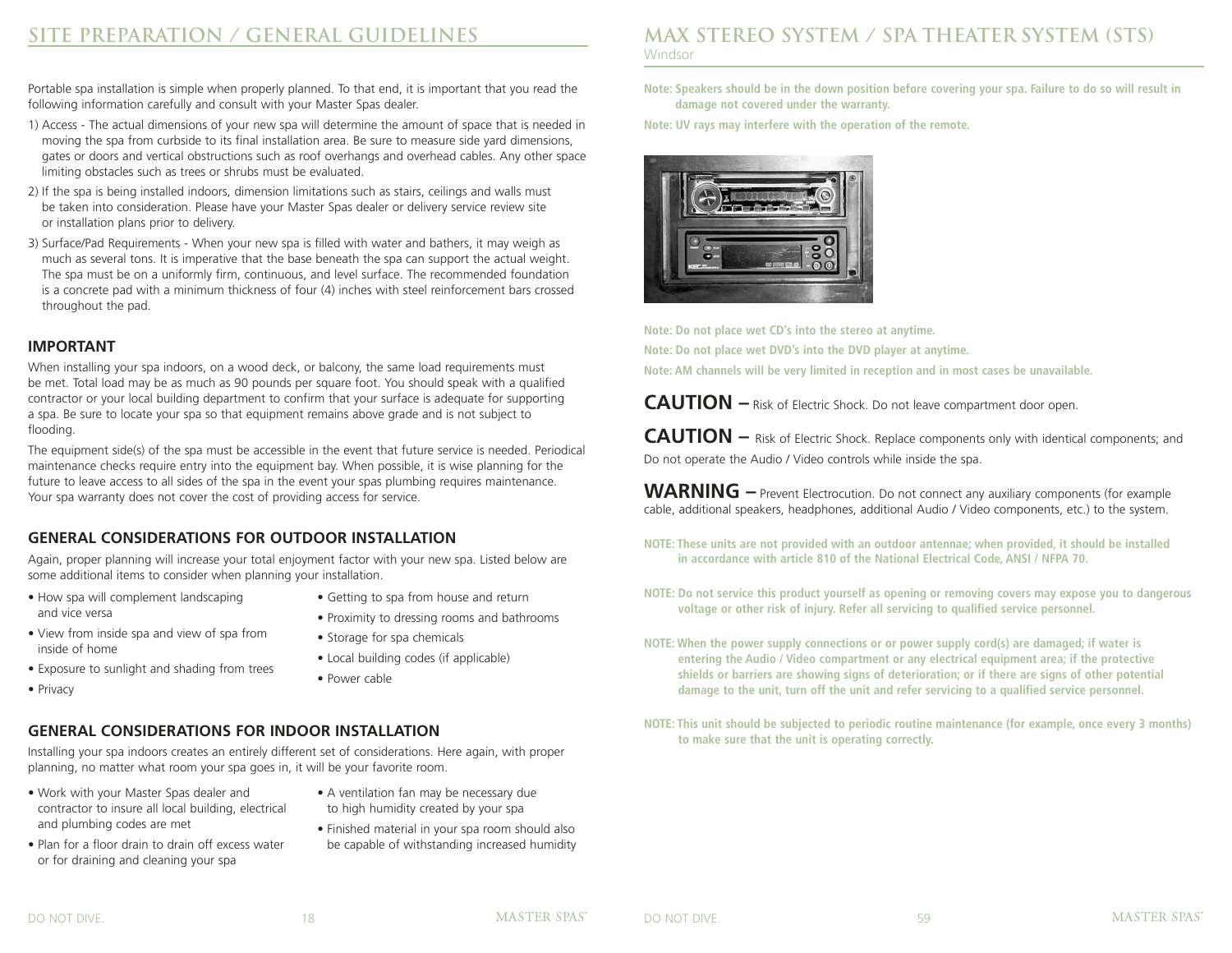#### **MAX STEREO SYSTEM / SPA THEATER SYSTEM (STS)** LSX 850 STS, LSX 825 STS, LSX 1000 STS and LSX 1050 STS

- **Note: We have included the stereo and DVD owner's manual with your spa. This should be read to see the specific operation of these components.**
- **Note: Do not place wet DVD's or CD's into the players at any time. Resulting damage will not be covered under warranty.**

System includes a 19" flat screen color television, DVD player, Kenwood CD/FM Stereo system with subwoofer, and two pop up marine grade speakers (4 on some models), two exterior speakers, water resistant Dolphin remote, and one touch up and down for TV and speaker housing.



The TV and pop up speakers can be raised and lowered by pressing the one touch up and down STS auxillary button. Be sure the TV and speakers are down before placing the cover on the spa. Resulting damage is not covered under warranty if the cover is installed while the TV and speakers are still in the upright position.

**Note: The television communicates with the wireless remote via IR. Please note that the IR is a line of sight communication method and the range and functionality can be compromised by sunlight and other wireless communications interferences that are not controlled by Master Spas.**

## **INSTALLATION INSTRUCTIONS**

- **1.** Put spa in final position that allows for access to equipment and spa components.
- **2.** Remove front side panel (This is the side where the main topside control panel is located) so electrical can be hooked up to the spa system pack. Panels are removed by unscrewing the screws in the corner sections and then lifting up the panels out of the retaining tracks. **NOTE:** If your spa is equipped with Master Select panels, you will need to remove the Phillips mounting screws instead of the corner screws.
- **3.** Be sure all pump and heater unions are secure. Each pump has 2 unions and the heater has 2 unions. A newly delivered spa may have loose unions caused in transporting the spa. Check that all slice valves are open, in the up position. Again, the slice valves may become closed during transportation of the spa.



*Slice Valve and Pump Union*

- **4.** Fill spa at least 1" above the filters. We recommend filling the spa through the filter area.
- **5.** Turn the power on to the spa. Spa will go through its priming mode. This lasts approximately 5 minutes.
- **6.** Be sure the jets in your spa are open by turning the face of the jet.

**Note:** The Master Blasters are only turned on/off through the use of the "Jets 3" button or the diverter valve (if equipped).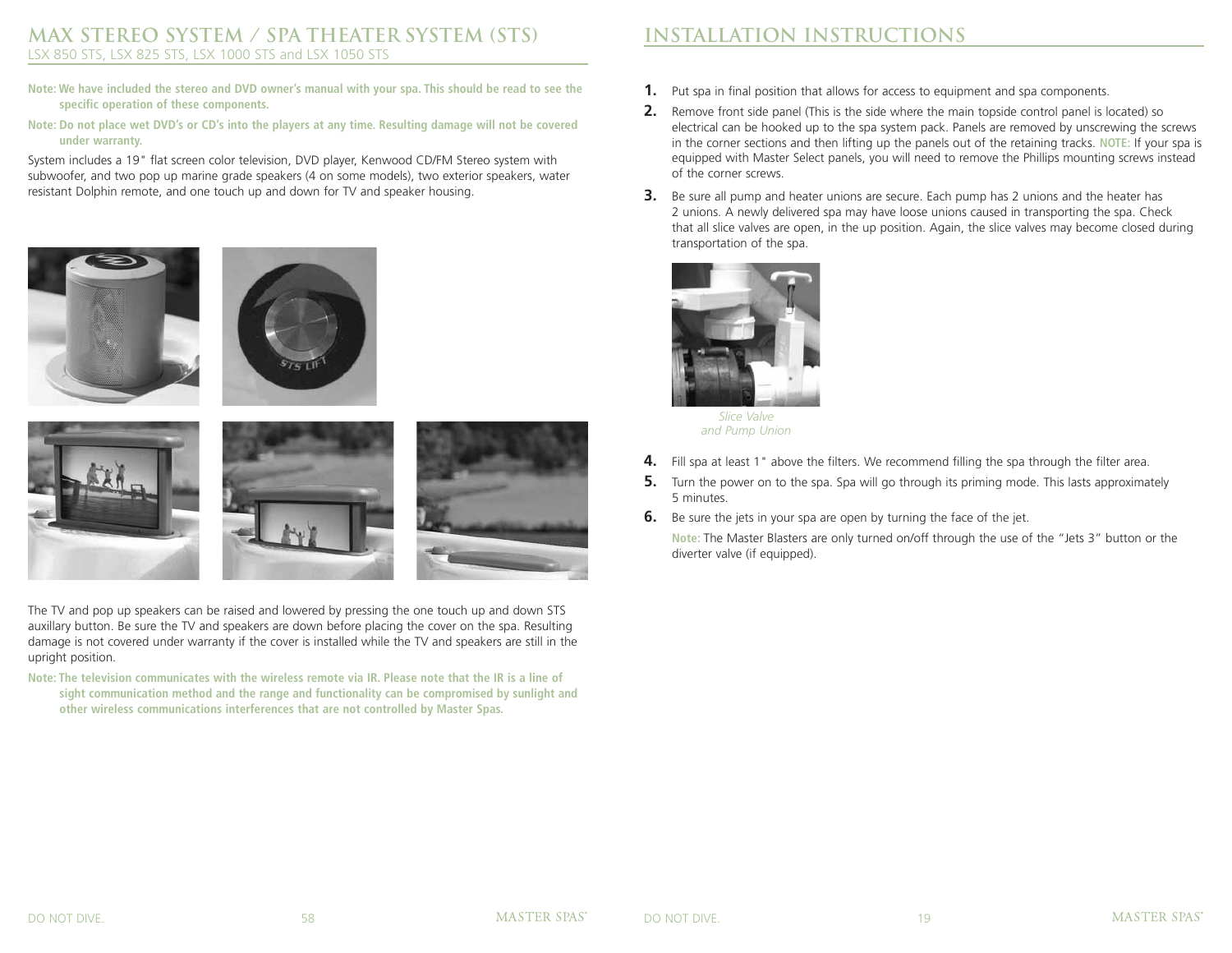**7.** It may be necessary to bleed air from the motor(s) on your spa if, after start up, your spa pumps do not operate.

Due to the nature of water flow and hydro-therapy pumps, please be advised that air locking of pumps may occur. Master Spas has taken measures to reduce the possibility of this, but it still may occur, especially after refilling a spa. This is not a service covered under warranty.

To relieve an airlock situation, loosen the union (see picture) on the discharge of the pump (the end of the pump that water is being pushed through). Water should leak out. Tighten the union and test the pump for proper jet flow. If needed repeat process.



*Pump Union*

*Slice Valve*

- **8.** Adjust water chemistry according to the instructions provided in the "Spa Water Maintenance Section".
- **9.** Your spa water will heat approximately 5° 8° per hour, for all 240V spas. This varies depending on the size of the spa. Step into the soothing waters of your new Master Spa!

**Relax and enjoy.**

## **MAX STEREO SYSTEM / SPA THEATER SYSTEM (STS)**

Available on select Master Spa and Down East Models

**Note: Speakers should be in the down position before covering your spa. Failure to do so will result in damage not covered under the warranty.**

**Note: UV rays may interfere with the operation of the remote.**



**Note: Do not place wet CD's into the stereo at anytime. Note: Do not place wet DVD's into the DVD player at anytime. Note: AM channels will be very limited in reception and in most cases be unavailable.**

**CAUTION –** Risk of Electric Shock. Do not leave compartment door open.

**CAUTION –** Risk of Electric Shock. Replace components only with identical components; and Do not operate the Audio / Video controls while inside the spa.

WARNING – Prevent Electrocution. Do not connect any auxiliary components (for example cable, additional speakers, headphones, additional Audio / Video components, etc.) to the system.

- **NOTE: These units are not provided with an outdoor antennae; when provided, it should be installed in accordance with article 810 of the National Electrical Code, ANSI / NFPA 70.**
- **NOTE: Do not service this product yourself as opening or removing covers may expose you to dangerous voltage or other risk of injury. Refer all servicing to qualified service personnel.**
- **NOTE: When the power supply connections or or power supply cord(s) are damaged; if water is entering the Audio / Video compartment or any electrical equipment area; if the protective shields or barriers are showing signs of deterioration; or if there are signs of other potential damage to the unit, turn off the unit and refer servicing to a qualified service personnel.**
- **NOTE: This unit should be subjected to periodic routine maintenance (for example, once every 3 months) to make sure that the unit is operating correctly.**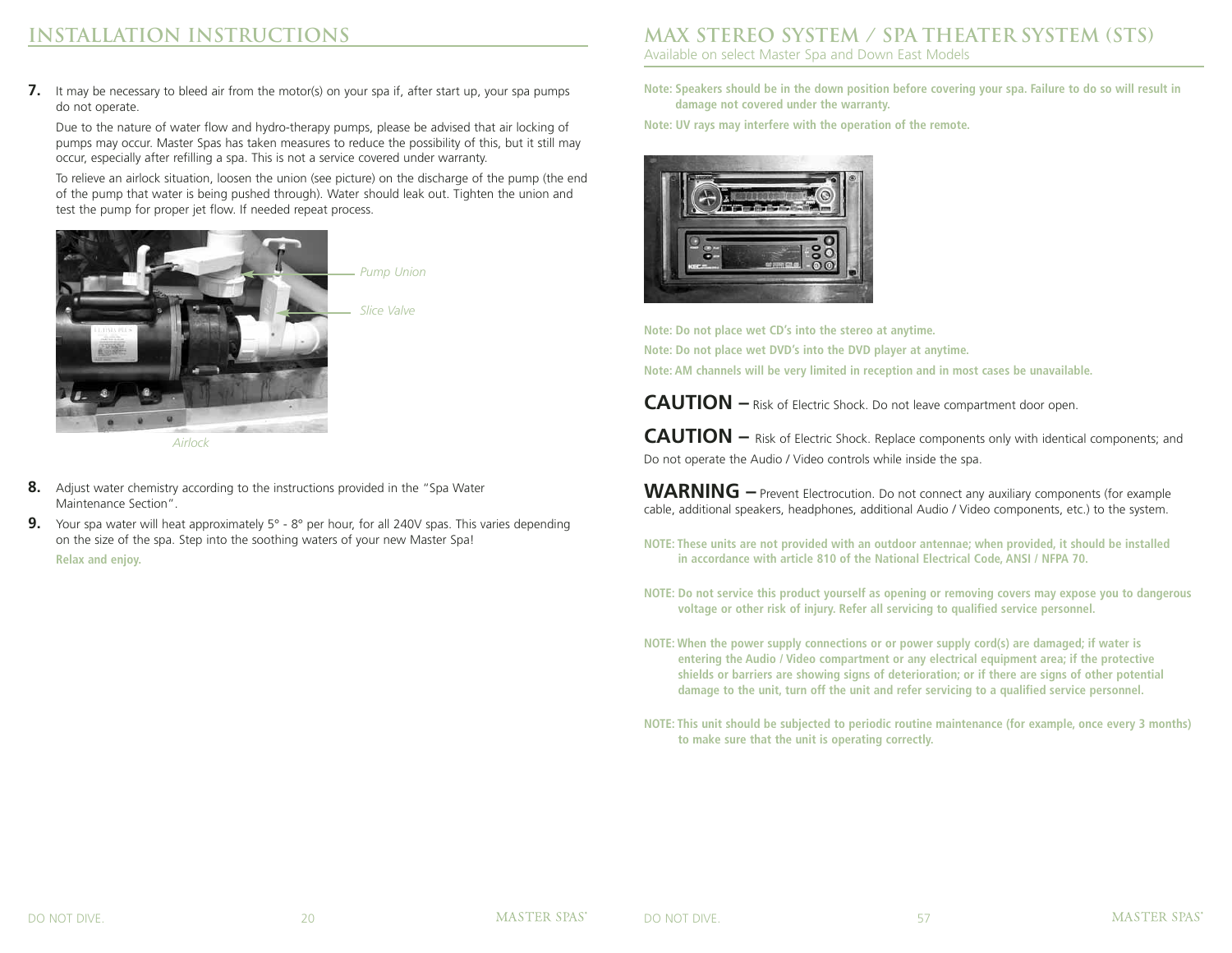## **MAX STEREO SYSTEM / SPA THEATER SYSTEM (STS)**

Available on select Master Spa and Down East Models

#### **WARNING:**

Never remain in your spa longer than 15 minutes per session when the water temperature is above 98˚ F. If you wish to spend more time in your spa, whether enjoying music, watching tv, or just lounging, be sure to keep the spa water at or below body temperature (98.6˚ F).

\* Please refer to the Kenwood Stereo Owner's Manual for specific operations.

The Max Stereo System includes a Kenwood CD/FM Stereo with subwoofer, two pop up speakers, (4 on the LSX 800, 1000 & 1050 models) and two exterior speakers.



### **STEP 1**

To use the pop-up speaker system, press down on the button located in the corner. This will automatically raise the speaker for use.



#### **STEP 2**

You can control the stereo selections via an optional remote (see your local dealer for details), or on the stereo itself.

## **STEP 3**



When finished using the stereo speakers, pressing on the top speaker will then lock it in the down position.

#### **Stereo Remote**

Your Max Stereo System is also equipped with a shell mounted auxiliary stereo remote control to easily control most functions of your stereo while inside your spa.

**NOTE:** Shell mounted remote not available on STS models.

## **WATER CHEMISTRY TERMS YOU SHOULD KNOW**

Before jumping into the Spa Water Maintenance, here are some terms to help you.

- **1. Parts per million, or ppm:** This is a form of measurement used in most pool or spa chemical readings. Best described as any one million like items of equal size and make up, next to one unlike item , but of equal size. This would be one part per million.
- **2. Average size spa:** What is it? The national spa and pool institute (NSPI) states; 350 to 400 U.S. gallons is average. As a general rule, chemical dosages are the same for any spa between 100 and 500 U.S. gallons. Spas over 500 U.S. gallons the dosage would be double. Under 100 U.S. gallons would be on a case by case basis.
- **3. Total Alkalinity:** This is a measurement of the ability of the water to resist changes in pH. Put another way, it is the water's ability to maintain proper pH. Total alkalinity is measured in parts per million from 0 to 400 plus, with 80 to 150 ppm being the best range for spas. With low alkalinity, the pH will flip, or change back and forth, and be hard to control. With high alkalinity it becomes extremely difficult to change the pH.
- **4. pH or potential hydrogen:** This is a measurement of the active acidity in the water, or it is the measurement of the concentration of active hydrogen ions in the water. The greater the concentration of active hydrogen ions, the lower the pH. pH is not measured in parts per million, but on a scale from 0 to 14, with 7 being the neutral. In spas when ever possible, a measurement between 7.2 and 7.8 is best. Whenever possible, it should be between 7.4 and 7.6. With low pH, the results can be corroded metals, etched and stained plaster stained fiberglass or acrylic, eye / skin irritation, rapid chlorine or bromine loss, and total alkalinity destruction. With high pH, the results can be cloudy water, eye / skin irritation, scale formation and poor chlorine or bromine efficiency.
- **5. Shocking:** This is when you add either extra chlorine (superchlorinate) by raising the chlorine level above 8 ppm, or add a non-chlorine shock (potassium monoperoxysulfate or potassium monopersulfate) to burn off the chloramines or bromamines. A non-chlorine shock acts by releasing oxygen in the water, which serves the same function as chlorine. The advantage to using non-chlorine shock, is you can enter the water within 15 minutes after shocking. Using chlorine, you must wait until the total chlorine reading is below 5 ppm. One thing to remember, a non-chlorine shock will not kill bacteria or disinfect.
- **6. Sequestering:** This can be defined as the ability to form a chemical complex which remains in solution, despite the presence of a precipitating agent (i.e. calcium and metals). Common names for sequestering chemicals are; minquest, stain and scale control, metal-x, spa defender, spa metal gone, (etc.).
- **7. Filtration:** Filters are necessary to remove particles of dust, dirt, algae, etc. that are continuously entering the water. If the spa is not operated long enough each day for the filter to do a proper job, this puts a burden on the chemicals, causing extra expense. Filtration time will depend on the spa size, pump and filter size, and of course, bather load. A spare cartridge should be kept on hand to make it easy to frequently clean the cartridge without the need for a long shut down. This will also allow the cartridge to dry out between usages, which will increase the cartridge life span as much as twice. Replace the cartridge when the pleats begin to deteriorate. Cartridge cleaning should be done a minimum of once a month. More often with a heavy bather load.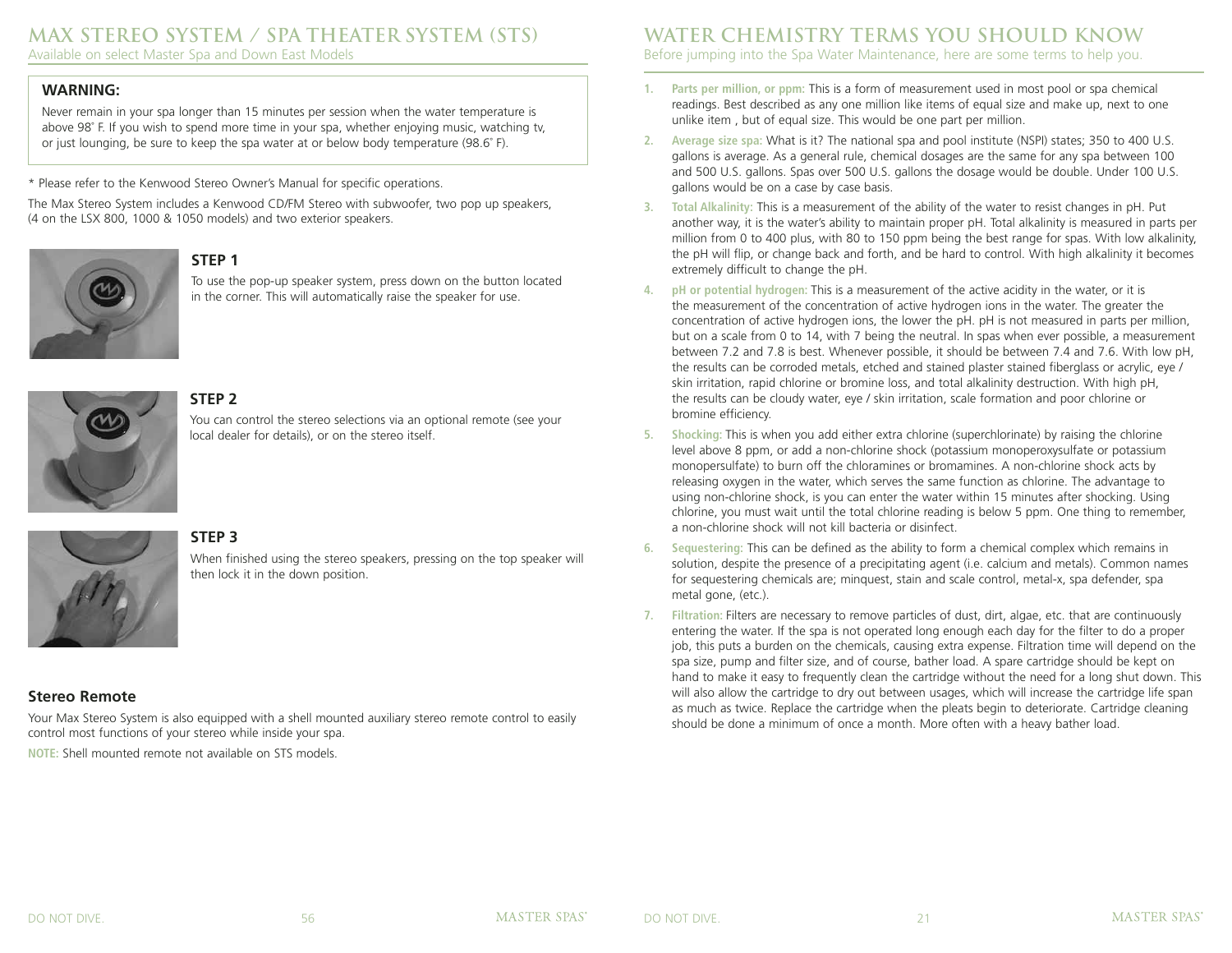## **WATER CHEMISTRY TERMS YOU SHOULD KNOW**

Before jumping into the Spa Water Maintenance, here are some terms to help you.

**8. Sanitizers:** This is what kills the germs and bacteria that enter the water from the environment and the human body.

#### A. Chlorine

- 1. Only one type is good for spa use: Sodium dichlor which is a granule, fast dissolving, and pH neutral
- 2. Chlorine is an immediate sanitizer.
- B. Bromine (Note: Bromine use is not recommended with Eco Pur filters.)
	- 1. Two types of tablets.
		- a. Hydrotech
		- b. Lonza
	- 2. Bromine is a slow dissolve chemical and may take a few days to develop a reserve or reading in the water.
- **9. Total dissolved solids (TDS):** Materials that have been dissolved by the water. i.e. Like what happens when you put sugar in coffee or tea.
- **10. Useful life of water (in days):** Water should be drained at least once every 180 days. Useful life may vary by usage and bather load.
- **11. Defoamer:** Foaming may be caused by body oils, cosmetics, lotions, surface cleaners, high pH or algeacides as well as other organic materials. Low levels of calcium or sanitizer can also cause foaming. Also, double rinse your bathing suits as they will hold residual soap after being washed.
- **12. Calcium hardness:** Water that is too hard (over 250 ppm) can promote scale formation in components and on spa surface. Water that is too low (below 180 ppm) may also shorten the life of metal components on the spa.

**NOTE:** Always leave spa cover open for 15 minutes after adding chemicals to prevent the off gas from damaging your spa cover, spa pillows and other critical parts.

## **DOWN EAST – mystic**

minutes.

Diagnostic Messages

#### **Message Meaning**

#### **Action Required**

Check water level in spa. Refill if necessary. If the water level is okay, make sure the pumps have been primed. Press any button to reset, or this message will automatically reset within 15 minutes. If problem persists, contact your dealer or service provider.



 $d\epsilon$ 

Inadequate water detected in heater. (Displays on third occurrence of "dr" message.) Spa is shut down.

Possible inadequate water, poor flow, or air bubbles are detected in the heater. Spa is shut down for 15

> Follow action required for "dr" message. Spa will not automatically reset; you may press any button to reset.

**Warning! Shock Hazard! No User Serviceable Parts.** Do not attempt service of this control system. Contact your<br>dealer or service organization for assistance. Follow all owner's manual power connection instructions. Instal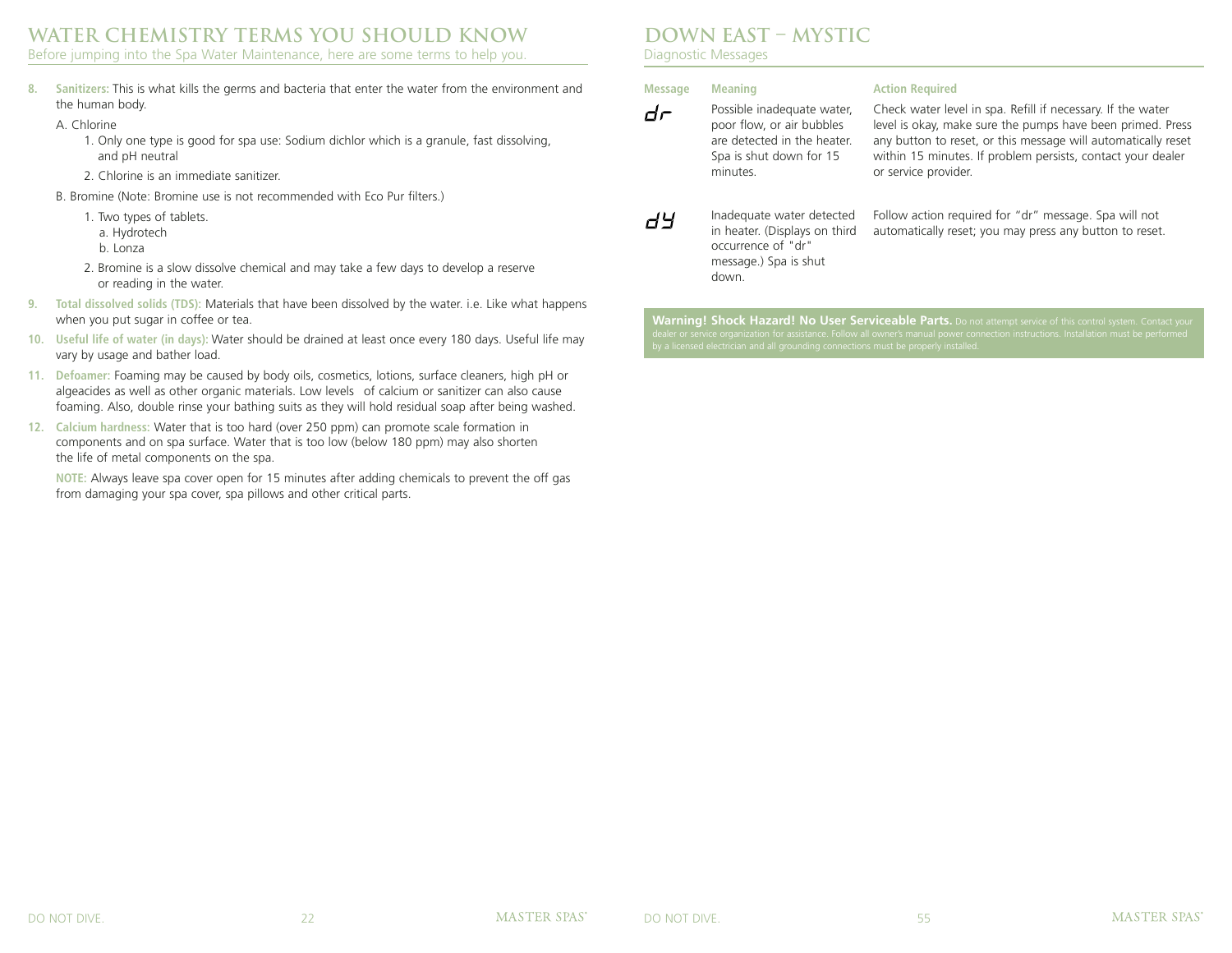## **DOWN EAST – mystic**

Diagnostic Messages

| <b>Message</b> | <b>Meaning</b>                                                                                                                                                                       | <b>Action Required</b>                                                                                                                                                     |
|----------------|--------------------------------------------------------------------------------------------------------------------------------------------------------------------------------------|----------------------------------------------------------------------------------------------------------------------------------------------------------------------------|
|                | No message on display. Power has<br>been cut off to the spa.                                                                                                                         | The control panel will be disable<br>returns. Time of day will be pres<br>on your system. Spa settings are<br>systems.                                                     |
|                | Temperature is unknown.                                                                                                                                                              | After the pump has been runnir<br>the temperature will be displaye                                                                                                         |
| HН             | "Overheat" - The spa has shut down.<br>One of the sensors has detected<br>118°F/48°C at the heater.                                                                                  | DO NOT ENTER THE WATER. Re<br>cover and allow water to cool. (<br>has cooled, reset by pushing an<br>does not reset, shut off the pov<br>call your dealer or service organ |
| ΠН             | "Overheat" - The spa has shut down.<br>One of the sensors has detected that<br>the spa water is 110°F/43°C.                                                                          | DO NOT ENTER THE WATER. Re<br>cover and allow water to cool. A<br>the spa should automatically res<br>reset, shut off the power to the<br>dealer or service organization.  |
| IГ             | "Ice" - Potential freeze condition<br>detected.                                                                                                                                      | No action required. The pumps<br>activate regardless of spa status                                                                                                         |
| 58             | Spa is shut down. The sensor that is<br>plugged into the Sensor "A" jack is<br>not working.                                                                                          | If the problem persists, contact<br>service organization. (May appe<br>an overheat situation and disap<br>heater cools.)                                                   |
| 5Ь             | Spa is shut down. The sensor that is<br>plugged into the Sensor "B" jack is not<br>working.                                                                                          | If the problem persists, contact<br>service organization. (May appe<br>an overheat situation and disap<br>heater cools.)                                                   |
| 5п             | Sensors are out of balance. If alternating<br>with spa temperature, it may just be a<br>temporary condition. If flashing by<br>itself, spa is shut down.                             | If the problem persists, contact<br>service organization.                                                                                                                  |
| HL             | A significant difference between<br>the temperature sensors has been<br>detected. This could indicate a flow<br>problem.                                                             | Check water level in spa. Refill i<br>water level is okay, make sure th<br>been primed. If problem persists<br>dealer or service organization.                             |
| LF             | Persistent low flow problems.<br>(Displays on the fifth occurrence of<br>"HL" message within 24 hours.) Heater<br>is shut down, but other spa functions<br>continue to run normally. | Follow action required for "HL"<br>capacity of the spa will not rese<br>you may press any button to res                                                                    |
|                |                                                                                                                                                                                      |                                                                                                                                                                            |

ed until power served for 30 days e preserved on all

has for 2 minutes, the temperature will be displayed.

move the spa Once the heater y button. If spa ver to the spa and ization.

move the spa At 107<sup>°</sup>F/ 42<sup>°</sup>C, set. If spa does not spa and call your

will automatically activate regardless of spa status.

your dealer or ar temporarily in pear when the

your dealer or ar temporarily in pear when the

your dealer or

f necessary. If the he pumps have s, contact your

message. Heating et automatically; you may press any button to reset.

## **Spa Water Maintenance**

Legend Series Spas and Down East Spas

**\* All Down East and Legend Series Spas use the ECO PUR filter(s). This section pertains specifically to maintaining water chemistry in spas that have the ECO PUR filters.**



#### **SPECIAL NOTE**

ECO PUR™ water filter system is designed to reduce the use of chemicals in your spa. You will still be required, periodically, based on usage to add a small amount of chlorine to oxidize organic compounds in the water. The ECO PUR™ filter system will not eliminate the need to maintain proper water chemistry but can make the maintenance a more natural experience.

**Note: Eco-Pur filters are not recommended for use with Bromine. This manual references bromine as well as chlorine in case you decide to remove the Eco-Pur filters and sanitize your spa with bromine. Consult your dealer for additional information.**

*Master Spa Products are not designed to be used with Biquanides. These chemicals are found in SoftSwim® and Baqua Spa. Due to adverse effects from these types of products, the warranty of the spa may be void.*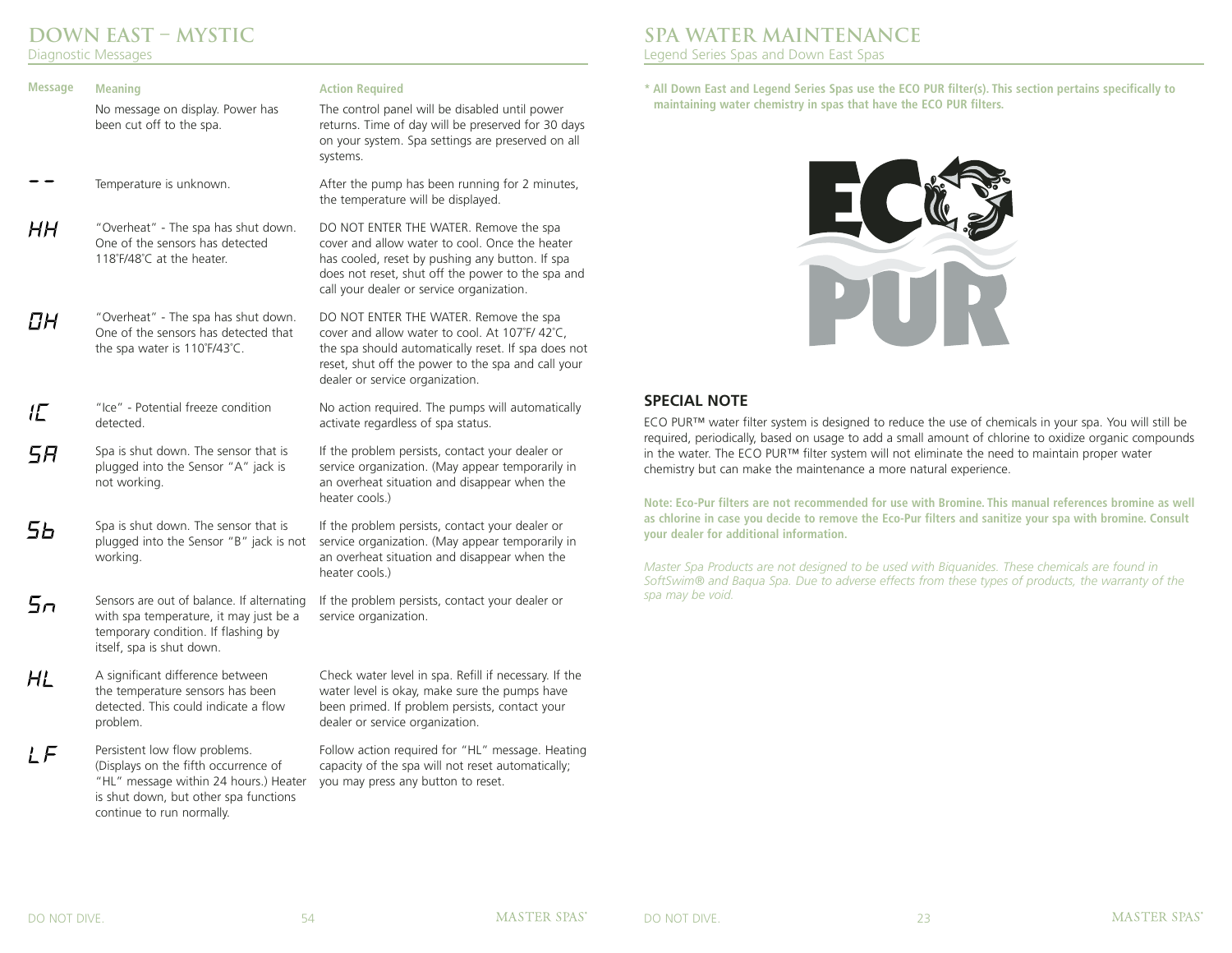#### **For ECO PUR™ Water Filter System**

- **Step 1:** Your spa should be filled using a Pre-filter, which can be obtained from your local dealer. This Pre-filter will help remove many of the minerals existing in the water, which will make adjusting the water balance easier after a new fill.
- **Step 2:** During initial filling of the spa with fresh water, add a sequestering agent such as Mineral Clear or Stain and Scale, etc. depending on the brand name. Allow to circulate and filter for at least 12 hours.
- **Step 3:** Test water for pH, total Alkalinity, and Calcium hardness. The pH should be 7.2 7.8 and the total Alkalinity 80-150 PPM. Calcium hardness levels should be maintained between 150 and 250 PPM (part per million).
- **Step 4:** Adjust pH, total Alkalinity (TA) and Calcium hardness utilizing the directions on the chemical bottles provided by your dealers start up kit.
- **Step 5:** It may be necessary to retest and add additional chemicals to get to the proper levels in Step 3.
- **Step 6:** Add 2 oz. of concentrated chlorinating granules (sodium Dichlor-s-triazinetreone) per 500 gallons on initial start up to begin sanitizing the spa water. It is important not to add the chlorinating granules until the pH, alkalinity and calcium hardness have been adjusted to their proper levels.

#### **SPECIAL NOTE:**

We recommend a level of 1.0 ppm chlorine residual be maintained.

*\* It may be necessary to rinse your filters within the first few days after filling your spa to ensure that they are not restricting water flow due to the initial removal of heavy contaminents in source water.*

## **DOWN EAST – mystic - CONTROLS**

#### **Mode**

Mode is changed by pressing the "Temp" button, then pressing the "Light" button.

**Standard mode** is programmed to maintain the desired temperature. Note that the last measured spa temperature displayed is current only when the pump has been running for at least 2 minutes. "St" will be displayed momentarily when you switch into Standard mode.

**Economy mode** heats the spa to the set temperature only during filter cycles. "Ec" will display solid when the temperature is not current, and will alternate with the temperature when the temperature is current.

**Sleep mode** heats the spa to within 20˚F /10˚C) of the set temperature only during filter cycles. "SL" will display solid when the temperature is not current, and will alternate with temperature when temperature is current.

#### **Preset Filter Cycles (if configured)**

The first filter cycle begins 6 minutes after the spa is energized. The second filter cycle begins 12 hours later. Filter duration is programmable for 2, 4, 6, 8 hours or for continuous filtration (indicated by "FC"). The default filter time is 2 hours.

To program, press "Temp" then "Jets." Press "Temp" to adjust. Press "Jets" to exit programming. At the beginning of each filter cycle the pumps purge for 30 seconds. The only effect filter duration has is: In Economy and Sleep Modes, heating only occurs during the filter cycle.

#### **Freeze Protection**

If the temperature sensors detect a drop to below 44˚F /6.7˚C within the heater, the pump automatically activates to provide freeze protection. The equipment stays on until 4 minutes after the sensors detect that the spa temperature has risen to 45˚F /7.2˚C or higher. In colder climates, an optional additional freeze sensor may be added to protect against freeze conditions that may not be sensed by the standard sensors. Aux freeze sensor protection acts similarly except with the temperature thresholds determined by the switch and without a 4-minute delay in turnoff. See your dealer for details.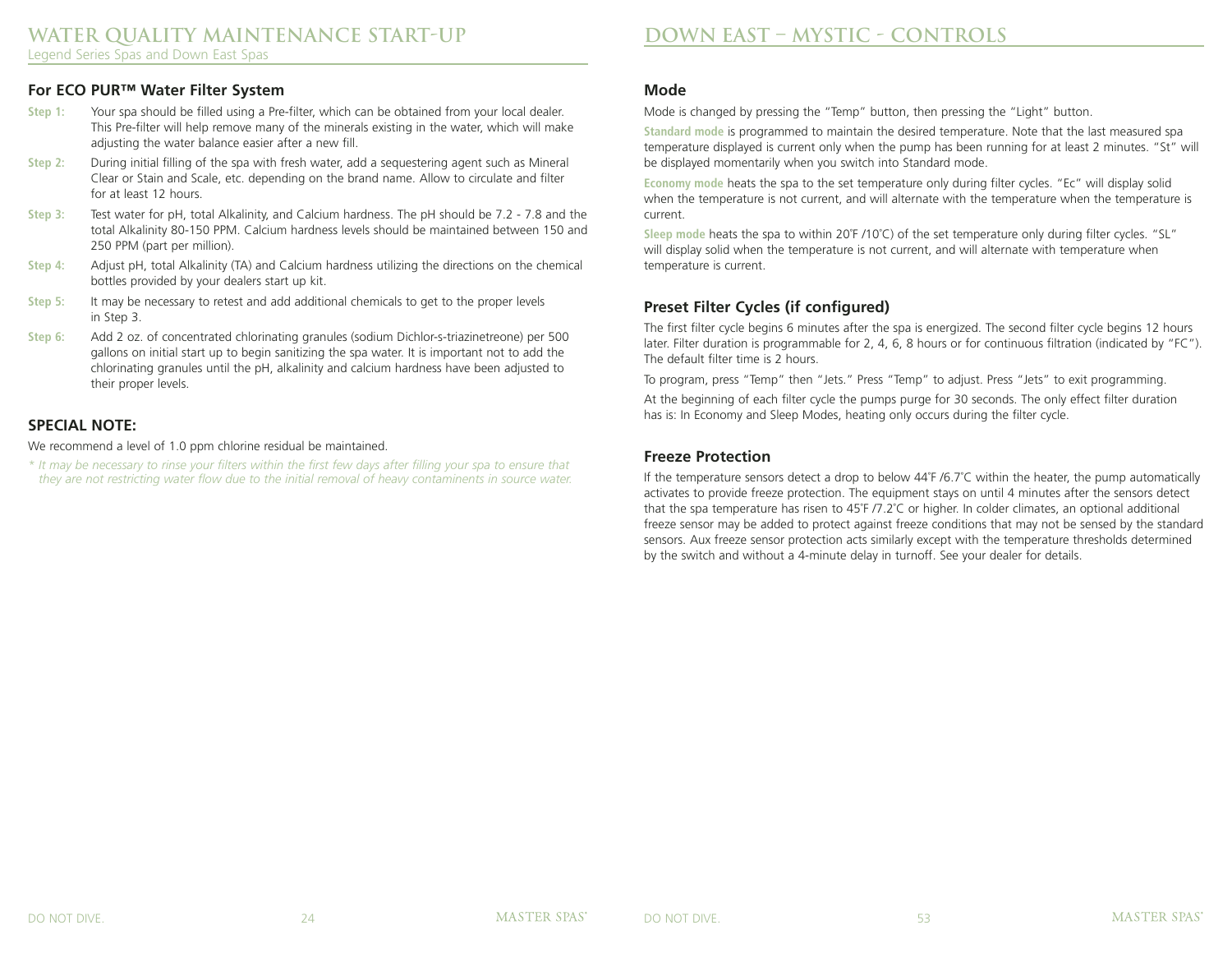#### **Initial Start-up**

When your spa is first actuated, it will go into Priming mode, indicated by "Pr." The Priming mode will last for less than 5 minutes (press "Temp" to skip Priming Mode) and then the spa will begin to heat the spa and maintain the water temperature in the Standard mode.



#### **Warm/Cool (80˚F - 104˚F / 26˚C - 40˚C)**

The start-up temperature is set at 100°F/37°C. The last measured temperature is constantly displayed on the LCD.

**Note that the last measured spa temperature displayed is current only when the pump has been running for at least 2 minutes.**

To display the set temperature, press the "Temp" pad once.

To change the set temperature, press the pad a second time before the LCD stops flashing. Each press of the "Temp" pad will continue to either raise or lower the set temperature.

If the opposite direction is desired, release the pad and let the display revert to the current water temperature. Press the pad to display the set temperature, and again to make the temperature change in the desired direction.

After three seconds, the LCD will stop flashing and display the current spa temperature.

#### **Jets**

Touch the "Jets" button once to turn pump 1 on or off. If left running, the pump will automatically turn off after 15 minutes.

#### **Light**

Press the "Light" button to turn the light on and off. If left on, the light automatically turns off after 4 hours.

#### **L.E.D. Light (if equipped)**

Press the "Light" button to turn the light on and off. If you wish to change the "function" of the lights, turn the lights off, then on within 5 seconds. If you wish to leave the lights in the same "function" setting for the next use, turn the lights off and do not turn back on for at least 5 seconds.

## **THE ADVANTAGES OF ECO PUR™ filtration**

#### Legend Series Spas and Down East Spas

- Helps remove calcium carbonate and hydrogen sulphide from spa water to protect heaters and equipment from precipitation.
- Helps stabilize the pH and alkalinity of the spa water.
- Helps reduce chemical usage and still provide safe odor-free water.
- Helps deplete excess chlorine after chemical shock to prevent damage to skin, hair, and swim wear.
- Helps to produce ultra clean and clear water.

#### **SPECIAL NOTES**

The ECO PUR™ filter system will not oxidize organic compounds and will require periodic doses of chlorine to assist in the sanitization and oxidation processes required to maintain clear spa water.

- ECO PUR™ filter system will not alter the ph of spa water. The ECO PUR™ filter system will actually aid in stabilizing the ph. ECO PUR™ does not alter the (TDS) total dissolved solids. The use of sequestrants and stain & scale inhibitors is not required for regular maintenance and should only be used in the start up procedure.
- The main function of the ECO PUR™ filter system is to provide clean and clear spa water. Proper chemical balance and filtration are also key components in maintaining healthy spa water. Always ensure that the ph and total alkalinity of the spa water is checked and balanced at all times. To ensure proper filtration, clean the outer filter cartridge with a "filter cleaner" every 30 days and rinse the ECO PUR™ cartridge with a hose to remove any buildup of containments. (Do not soak the ECO PUR™ cartridge in filter cleaner.) If water appears to be visually cloudy, dull, or has an odor, shock the spa water with 2 ounces of chlorine to remove excessive containments.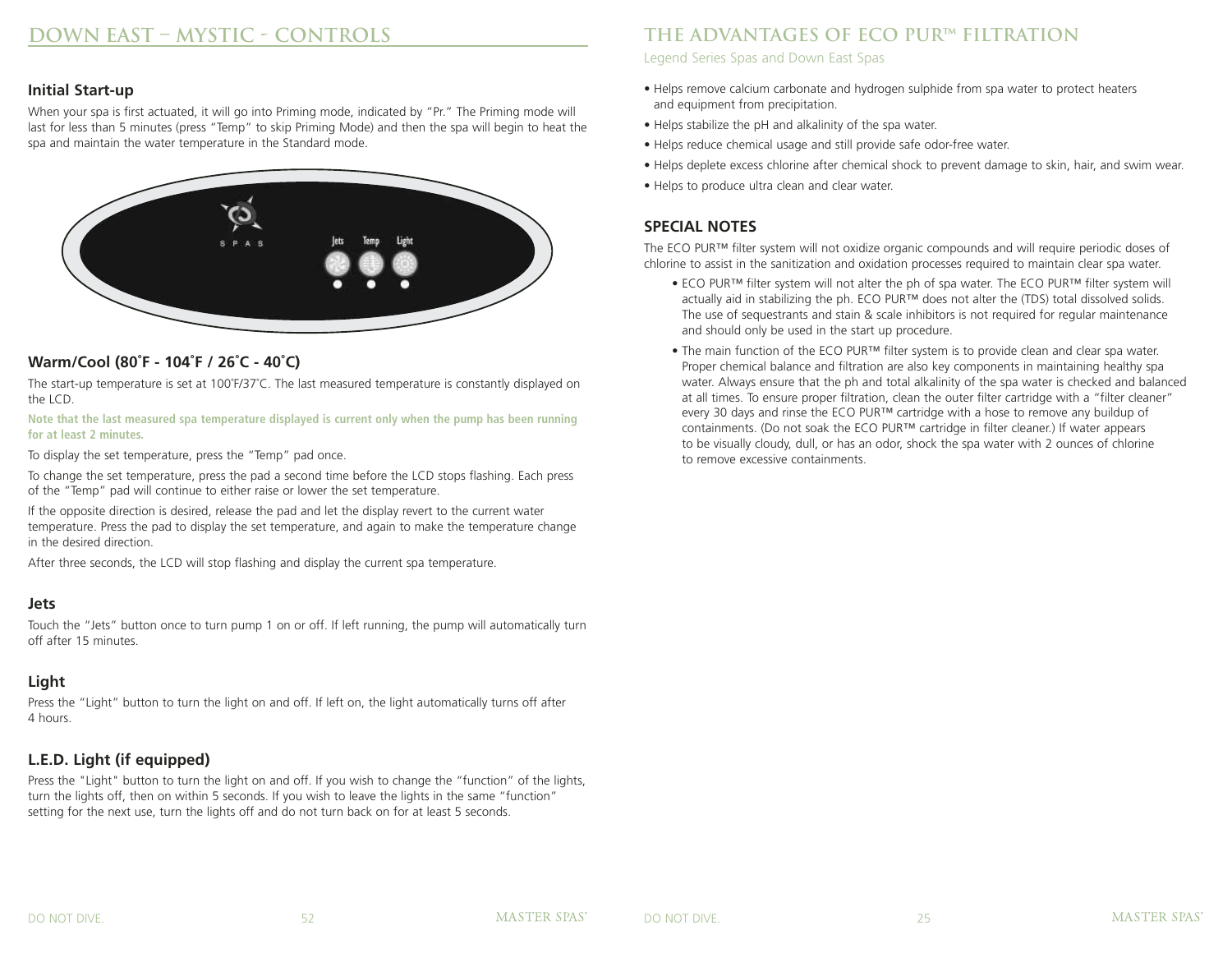#### **WATER QUALITY MAINTENANCE SCHEDULE-ECO PUR™**  Legend Series Spas and Down East Spas

#### **BEFORE EACH USE**

Check spa water with a test strip for proper sanitation levels and adjust accordingly to the proper levels.

#### **ONCE A WEEK**

Add 3 Tablespoons of a non-chlorine shock or 1 tea spoon of Dichlor to spa per 250 gallons.

#### **3 TIMES A WEEK**

Test water using chemical test strips. Adjust sanitizer, pH and Alkalinity accordingly.

#### **ONCE A MONTH\***

Soak your filter elements overnight in a bucket with spa Filter Cleaner and then rinse with clean water before re-inserting. (The ECO PUR™ mineral element should never be cleaned in a filter cleaner. Just rinse with water.)

#### **EVERY 180 DAYS**

Drain and refill your spa, replace with a new ECO PUR™ element, repeat start up procedure.

#### **AFTER EACH USE**

Add 1 tablespoon of non-chlorine shock or 1/3 teaspoon of Dichlor to spa per 250 gallons.

#### **AS NEEDED**

If water looks hazy, shock treat with 1 teaspoon of Dichlor per 500 gallons.

- \* These are general recommendations for water quality maintenance that may vary by usage and or bather load. Depending on bather load and frequency of use, drain and refill times may vary as well as the frequency of cleaning your filters.
- \* Foam Gone may be used when excessive foaming occurs. Be sure to use only a drop or two at a time. Over use of Foam Gone will result in cloudy, milky water.

**NOTE:** As an alternative to non chlorine shock, Dichlor may be substituted. 1 tsp. Dichlor = 3 tablespoons of non chlorine shock

#### **USE ONLY SPA CHEMICALS**

(some pool chemicals are not suitable for spa use).

\* when cleaning filters, be sure to never have the pumps (including the circulation pump) running without the filters in place. Failure to do so may result in debris in the pumps causing unwarranted damage.

## **DOWN EAST (3 -4 PUMP SYSTEMS)**

Diagnostic Messages

#### **Message Meaning**

minutes.

#### **Action Required**

Check water level in spa. Refill if necessary. If the water level is okay, make sure the pumps have been primed. Press any button to reset, or this message will automatically reset within 15 minutes. If problem persists, contact your dealer or service provider.



dr

Inadequate water detected in heater. (Displays on third occurrence of "dr" message.) Spa is shut down.

Possible inadequate water, poor flow, or air bubbles are detected in the heater. Spa is shut down for 15

> Follow action required for "dr" message. Spa will not automatically reset; you may press any button to reset.

Warning! Shock Hazard! No User Serviceable Parts. Do not attempt service of this control system. Contact yo anization for assistance. Follow all owner's manual power connection instructions. Installation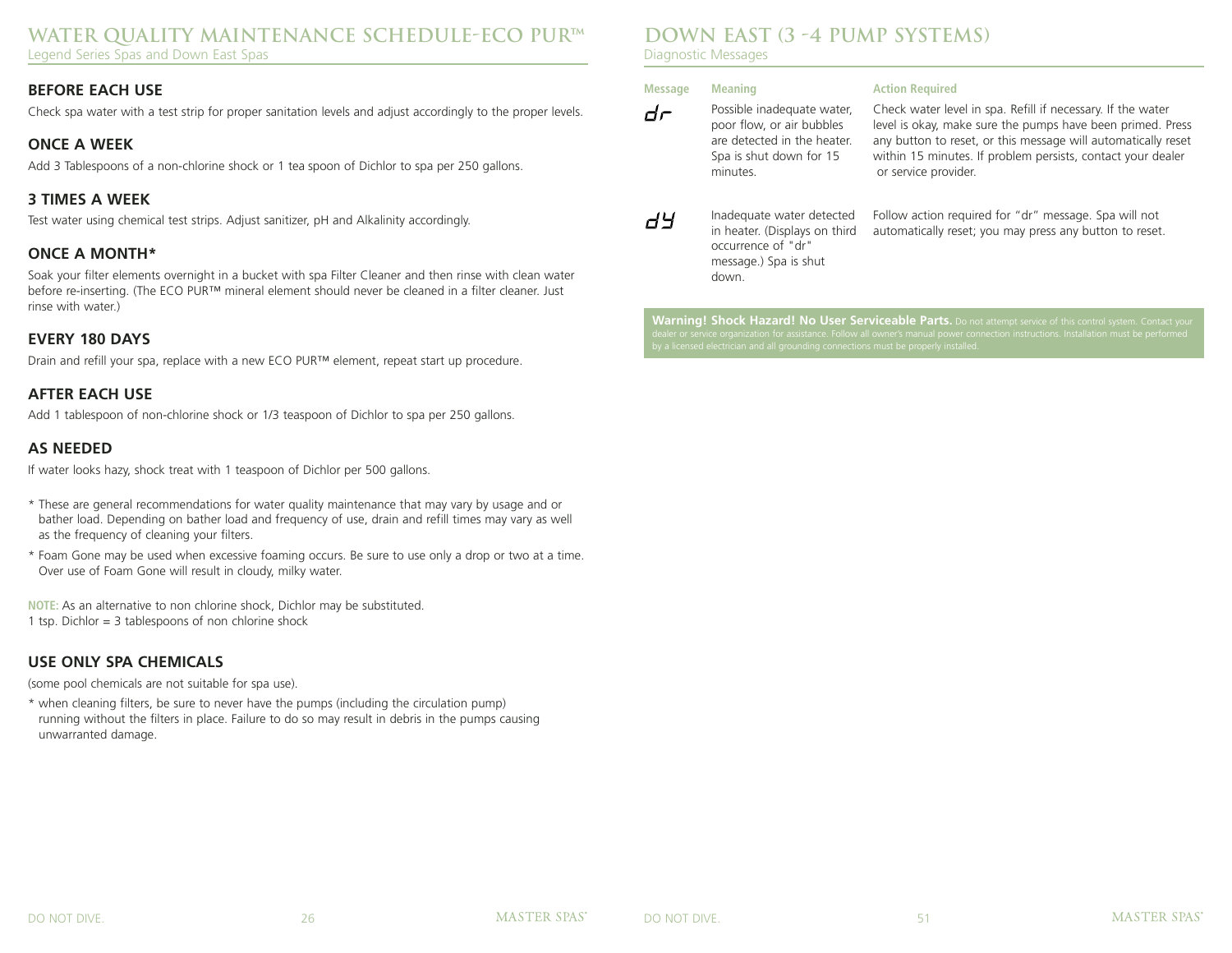## **DOWN EAST (3 -4 PUMP SYSTEMS)**

Diagnostic Messages

| <b>Meaning</b>                                                                                                                                                                        | <b>Action Required</b>                                                                                                                                                                                                                        |
|---------------------------------------------------------------------------------------------------------------------------------------------------------------------------------------|-----------------------------------------------------------------------------------------------------------------------------------------------------------------------------------------------------------------------------------------------|
| No message on display. Power has<br>been cut off to the spa.                                                                                                                          | The control panel will be disabled until power<br>returns. Spa settings are preserved on all systems.                                                                                                                                         |
| Temperature is unknown.                                                                                                                                                               | After the pump has been running for 2 minutes,<br>the temperature will be displayed.                                                                                                                                                          |
| "Overheat" - The spa has shut down.<br>One of the sensors has detected<br>118°F/48°C at the heater.                                                                                   | DO NOT ENTER THE WATER. Remove the spa<br>cover and allow water to cool. Once the heater<br>has cooled, reset by pushing any button. If spa<br>does not reset, shut off the power to the spa and<br>call your dealer or service organization. |
| "Overheat" - The spa has shut down.<br>One of the sensors has detected that<br>the spa water is 110°F/43°C.                                                                           | DO NOT ENTER THE WATER. Remove the spa<br>cover and allow water to cool. At 107°F/42°C,<br>the spa should automatically reset. If spa does not<br>reset, shut off the power to the spa and call your<br>dealer or service organization.       |
| "Ice" - Potential freeze condition<br>detected.                                                                                                                                       | No action required. The pumps will automatically<br>activate regardless of spa status.                                                                                                                                                        |
| Spa is shut down. The sensor that is<br>plugged into the Sensor "A" jack is<br>not working.                                                                                           | If the problem persists, contact your dealer or<br>service organization. (May appear temporarily in<br>an overheat situation and disappear when the<br>heater cools.)                                                                         |
| Spa is shut down. The sensor that is<br>plugged into the Sensor "B" jack is not<br>working.                                                                                           | If the problem persists, contact your dealer or<br>service organization. (May appear temporarily in<br>an overheat situation and disappear when the<br>heater cools.)                                                                         |
| Sensors are out of balance. If alternating<br>with spa temperature, it may just be a<br>temporary condition. If flashing by<br>itself, spa is shut down.                              | If the problem persists, contact your dealer or<br>service organization.                                                                                                                                                                      |
| A significant difference between the<br>temperature sensors has been detected.<br>This could indicate a flow problem.                                                                 | Check water level in spa. Refill if necessary.<br>If the water level is okay, make sure the pumps<br>have been primed. If problem persists, contact<br>your dealer or service organization.                                                   |
| Persistent low flow problems. (Displays<br>on the fifth occurrence of "HFL"<br>message within 24 hours.) Heater is<br>shut down, but other spa functions<br>continue to run normally. | Follow action required for "HFL" message.<br>Heating capacity of the spa will not reset<br>automatically; you may press any button to reset.                                                                                                  |
|                                                                                                                                                                                       |                                                                                                                                                                                                                                               |

## **SPA WATER MAINTENANCE - START-UP**

For Spas without Eco Pur™ Filtration System

- **1.** Read the spa owners manual first.
- **2.** Clean the surface with a spa general purpose cleaner or wipe down with a clean wet towel.
- **3.** Begin filling the spa with fresh water. If possible, do not use softened water.
- **4.** When the spa has 2 to 4 inches of water on the bottom, add the recommended amount of a sequestering chemical for that size spa. See the chemical bottle for correct amounts.
- **5.** When the spa is full, run the pump on high speed for 30 minutes without air controls open. This will give the sequestering chemical time to mix well with the water. Allow sequestering chemical 12-24 hours to properly filter in the water before proceeding with any further steps.
- **6.** Using test strips or a test kit, test for total alkalinity, and adjust if necessary to between 80 to 150 ppm using the pH / alkalinity increaser or decreaser 1oz. at a time. Wait 15 minutes, retest, and adjust if necessary. The pump should be running on high speed during this time without air controls open.
- **7.** Using test strips or a test kit, test for pH, and adjust if necessary to within the 7.2 and 7.8 range using the pH / alkalinity increaser or decreaser 1/2oz. at a time. Wait 15 minutes, retest, and adjust if necessary. The pump should be running on high speed during this time, without air controls open.
- **8.** Add the sanitizer of choice, following label directions. If chlorine is used, broadcast the recommended amount across the surface of the water, with the pump running on high speed. Wait 15 minutes, retest, and adjust if necessary to a total chlorine reading of 1 to 3 ppm. If bromine is used, add bromine tablets to the bromine feeder following label directions. With the pump running on high speed, add 2oz. of sodium bromide, and shock the spa with 2oz. of non chlorine shock. It may take several days adjusting the bromine feeder to obtain a total bromine reading of 3 to 5 ppm. A bromine reading may not be obtained on the first day.
- **9.** If any foam develops, add a defoamer at the base of the problem area. Use only enough defoamer to get rid of the foam. This is usually one or two drops Do not pour large amounts of defoamer into water.
- **10.** Wait two days, and begin a three day a week maintenance program.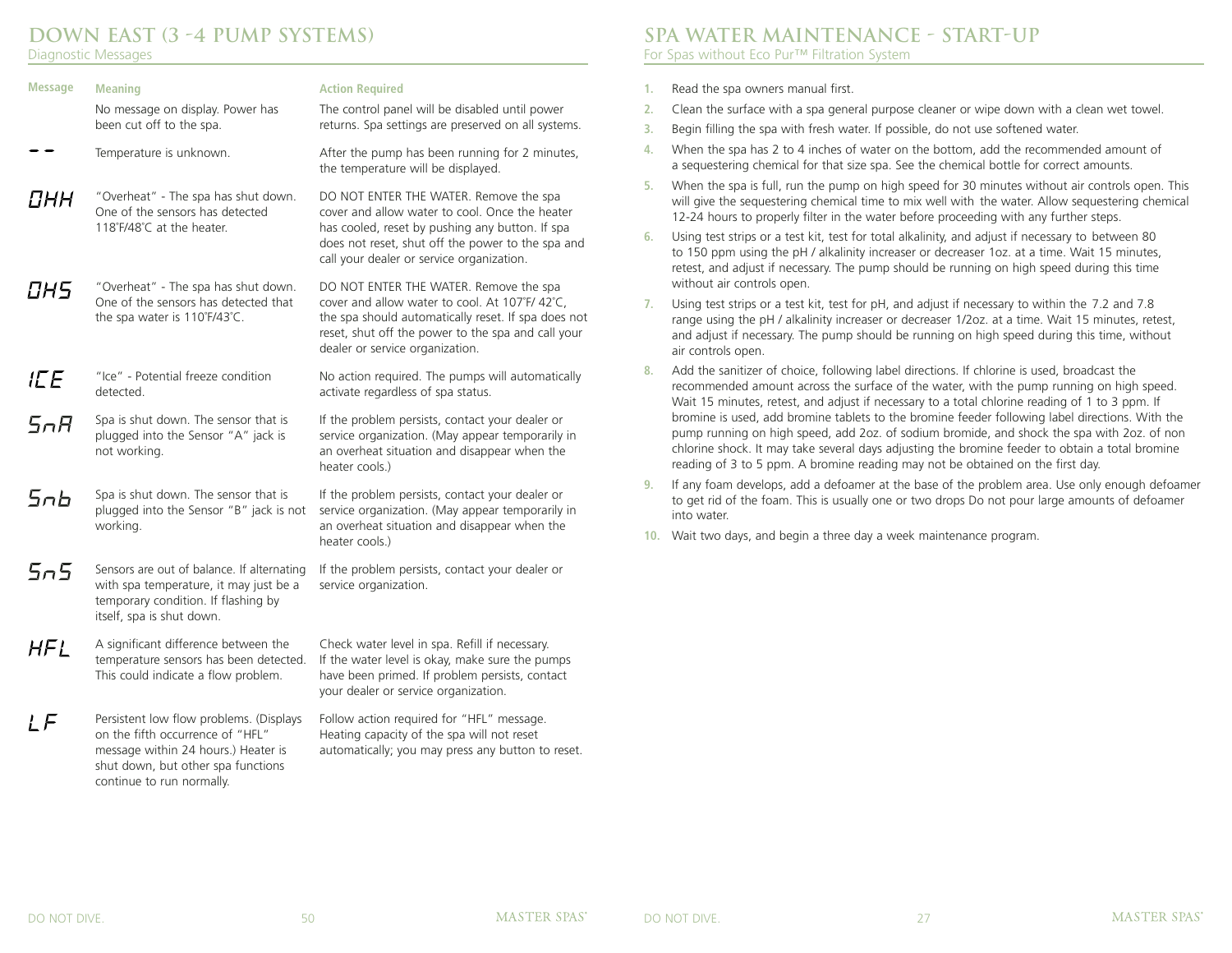For Spas without Eco Pur™ Filtration System

#### **Day One**

- **1.** Test and adjust total alkalinity if necessary to between 80 to 150 ppm using the pH / alkalinity increaser or decreaser 1oz. at a time. Wait 15 minutes, retest and adjust if necessary. The pump should be running on high speed during this time with the air controls closed.
- **2.** Test and adjust pH, if necessary, to within the range of 7.2 to 7.8 using the pH / alkalinity increaser or decreaser, 1/2oz. at a time. Wait 15 minutes, retest and adjust if necessary. The pump should be running on high speed during this time with the air controls closed.
- **3.** Test and adjust sanitizer level. Add chlorine following label directions to maintain a free chlorine level of 1 to 3 ppm. If using bromine, adjust feeder to maintain a total bromine level of 3 to 5 ppm. Add bromine tablets to the dispenser if necessary, following label directions.
- **4.** Add a water clarifier following label directions. If the spa is equipped with an ozone unit, we recommend adding an enzyme product in place of the clarifier, following the label directions.
- **5.** Use a small amount of defoamer only if necessary.

## **Day Two Skip**

#### **Day Three**

- **1.** Test and adjust total alkalinity, if necessary, to between 80 and 150 ppm using the pH / alkalinity increaser or decreaser, 1oz at a time. Wait 15 minutes, retest and adjust if necessary. The pump should be running on high speed during this time with the air controls closed.
- **2.** Test and adjust the pH, if necessary, to within the range of 7.2 to 7.8 using the pH / alkalinity increaser or decreaser, 1/2oz at a time. Wait 15 minutes, retest and adjust if necessary. The pump should be running on high speed during this time with the air controls closed.
- **3.** Test and adjust sanitizer level. Add chlorine following label directions to maintain a free chlorine level of 1 to 3 ppm. If using bromine, adjust feeder to maintain a total bromine level of 3 to 5 ppm. Add bromine tablets to the dispenser if necessary, following label directions.
- **4.** Add sequestering chemical, following label directions for maintenance.
- **5.** If necessary, clean water line with a spa general purpose cleaner or enzyme product.
- **6.** Use a defoamer only if necessary.

## **Day Four Skip**

*(cont. next page)*

#### **Jets 1**

Touch the "Jets 1" button once to turn pump 1 on or off. If left running, and the pump will automatically turn off after 15 minutes.

#### **Jets 2**

Touch the "Jets 2" button once to turn pump 2 on or off. If left running, pump 2 will automatically turn off after 15 minutes.

#### **Jets 3 (if equipped)**

This button is used to turn the pump 3 on and off. If left on, this device automatically turns off after 15 minutes.

#### **Light**

Press the "Light" button to turn the light on and off. If left on, the light automatically turns off after 4 hours.

### **L.E.D. Light (if equipped)**

Press the "Light" button to turn the light on and off. If you wish to change the "function" of the lights, turn the lights off, then on within 5 seconds. If you wish to leave the lights in the same "function" setting for the next use, turn the lights off and do not turn back on for at least 5 seconds.

#### **Mode**

Mode is changed by pressing the "Warm" or "Cool" button, then pressing the "Mode" button.

**Standard mode** is programmed to maintain the desired temperature. Note that the last measured spa temperature displayed is current only when the pump has been running for at least 2 minutes. "Std" will be displayed momentarily when you switch into Standard Mode.

**Economy mode** heats the spa to the set temperature only during filter cycles. "Ecn" will display solid when temperature is not current, and will alternate with temperature when temperature is current.

**Sleep mode** heats the spa to within 20°F/10°C of the set temperature only during filter cycles. "SLP" will display solid when temperature is not current, and will alternate with temperature when temperature is current.

#### **Filtration**

The circulation pump runs constantly for filtration and the ozone generator (if installed) will be enabled.

#### **Freeze Protection**

If the temperature sensors detect a drop to below 44°F/6.7°C within the heater, the pump(s) will automatically activate to provide freeze protection. The equipment stays on until 4 minutes after the sensors detect that the spa temperature has risen to 45°F/7.2°C or higher.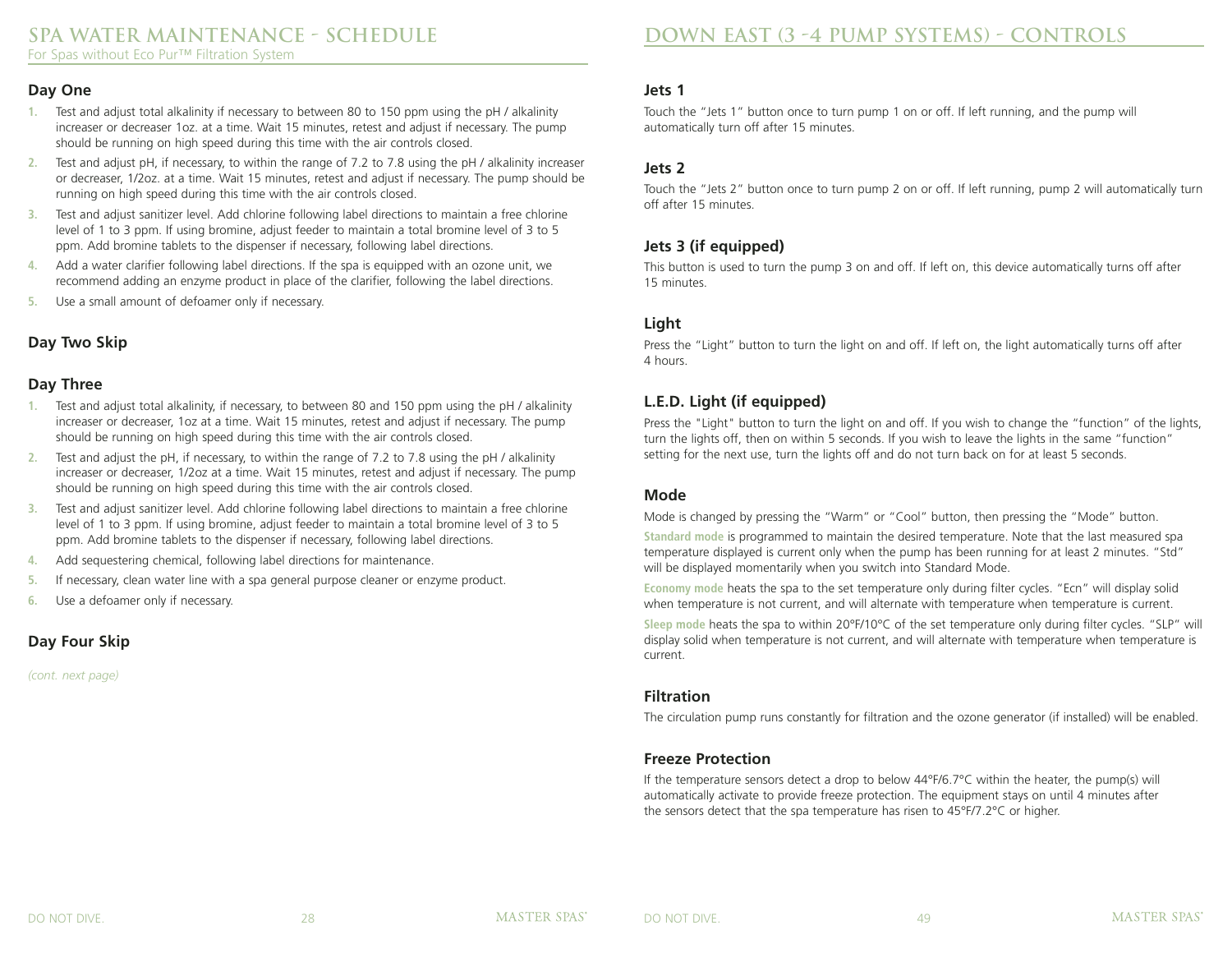#### **Initial Start-up**

When your spa is first actuated, it will go into Priming mode, indicated by "Pr." Be sure the pumps and heating system are free of air by cycling the pumps on and off with the spa-side panel buttons. The spa will not heat during priming mode, allowing time to verify all air is purged from the heater. The Priming mode will last for less than 5 minutes (press "Warm" or "Cool" to skip Priming Mode) and then the spa will begin to heat the spa and maintain the water temperature in the Standard mode.

#### **East Hampton 3 / Portsmouth 3 / Windsor 3 / Exeter 3 / Cape Cod 3 / Westbrook 3 (3 Pump System)**



#### **East Hampton SE / Portsmouth SE / Windsor SE / Windsor STS / Exeter SE / Westbrook SE /Cape Cod SE (4 Pump System)**



#### **Note: Refer to pg. 52 for Mystic operations.**

Your system has a 24-hour circ pump. The circ pump and the ozone generator run continuously.

#### **Warm/Cool (80˚F - 104˚F / 26˚C - 40˚C)**

The start-up temperature is set at 100F°/37°C. The last measured temperature is constantly displayed on the LCD.

**Note: The last measured spa temperature displayed is current only when the circ pump has been running for at least 2 minutes.**

To display the set temperature, press the "Warm" or "Cool" pad once.

To change the set temperature, press the pad a second time before the LCD stops flashing. Each press of the "Warm" or "Cool" pad will continue to either raise or lower the set temperature. After three seconds, the LCD will stop flashing and display the current spa temperature.

#### **Day Five**

- **1.** Test and adjust total alkalinity, if necessary, to between 80 and 150 ppm using the pH / alkalinity increaser or decreaser, 1oz. at a time. Wait 15 minutes, retest and adjust if necessary. The pump should be running on high speed during this time with the air controls closed.
- **2.** Test and adjust the pH, if necessary, to within the range of 7.2 to 7.8 using the pH / alkalinity increaser or decreaser, 1/2oz. at a time. Wait 15 minutes, retest and adjust if necessary. The pump should be running on high speed during this time with the air controls closed.
- **3.** Test and adjust sanitizer level. Add chlorine following label directions to maintain a free chlorine level of 1 to 3 ppm. If using bromine, adjust feeder to maintain a total bromine level of 3 to 5 ppm. Add bromine tablets to the dispenser if necessary, following label directions.
- **4.** Shock with 2oz. of non chlorine shock, or superchlorinate following label directions. A spa should be shocked at least once a week even if it is not used. If using chlorine as the sanitizer, the spa should be shocked whenever a free chlorine reading of 1 to 3 ppm cannot be obtained without raising the total chlorine level above 5 ppm. Always shock a spa after any heavy bather load.
- **5.** Check filter cartridge and clean if necessary. Clean with cartridge filter cleaner, following label directions. It is best to have a spare cartridge on hand, to prevent long spa down times while the cartridge is being cleaned. Never operate your spa without the filters in place.
- **6.** Use a defoamer only if necessary.

#### **Day Six and Seven Skip**

With a spa, you are working with a small volume of hot water, which causes chemicals to have a shorter life span, and bacteria, along with other things, to grow faster. A spa is less forgiving than a pool, and requires that whatever is put into it have a pH as close to neutral as possible. That is why only chemicals made for spas should be used.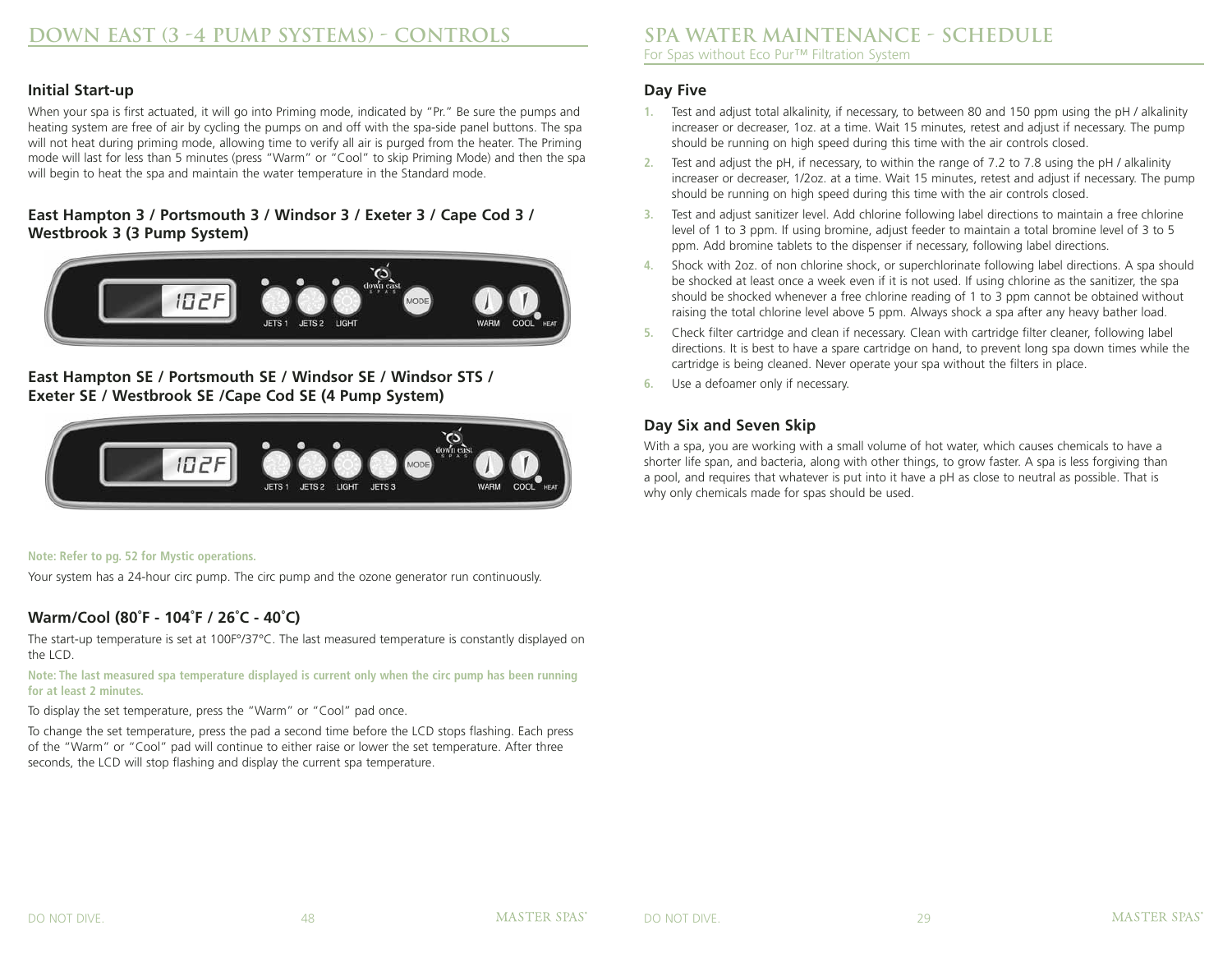## **SPA WATER MAINTENANCE TROUBLE-SHOOTING GUIDE**

| <b>Problem</b>          | <b>Possible Causes</b>                             | <b>How To Fix It</b>                                                             |  |  |
|-------------------------|----------------------------------------------------|----------------------------------------------------------------------------------|--|--|
| Chlorine / Bromine Odor | • Excessive Chlorine or<br>bromine level           | • Shock water with non-chlorine<br>shock treatment                               |  |  |
|                         | $\bullet$ Low pH                                   | • Adjust pH if necessary                                                         |  |  |
| Water Odor              | • Low levels of sanitizer                          | • Shock water with non-chlorine<br>shock treatment or adjust<br>sanitizer levels |  |  |
|                         | • pH out of range                                  | • Adjust pH level if necessary                                                   |  |  |
|                         | · Bacteria or algae growth                         | • Adjust sanitizer if necessary                                                  |  |  |
| Cloudy Water            | • Dirty filters or<br>inadequate filtration        | • Clean filters and adjust filtration                                            |  |  |
|                         | • Water chemistry<br>not balanced                  | • Adjust chemistry levels                                                        |  |  |
|                         | • Suspended particles or<br>organic materials      | • Add spa clarifier (see dealer)                                                 |  |  |
|                         | • Old water                                        | • Change spa water                                                               |  |  |
| Scum Ring Around Spa    | . Build up of oils, dirt and<br>organic elements   | • Wipe off with a clean towel                                                    |  |  |
| Eye / Skin Irritation   | • Unsanitary water                                 | • Shock spa with non-chlorine shock                                              |  |  |
|                         | • Free chlorine level<br>above 5 ppm               | • Allow level to drop below 5 ppm                                                |  |  |
|                         | · Poor sanitizer / pH levels                       | • Adjust according to spa<br>test strip results                                  |  |  |
| Foaming                 | . High levels of body oils,<br>lotions, soap, etc. | • Add small amount of defoamer                                                   |  |  |

## **DOWN EAST SPAs - SPECIFICATIONS**

| <b>Spa</b><br><b>Model</b> | Spa<br><b>Dimensions</b>   | <b>Electrical</b><br><b>Required</b> | Water<br><b>Capacity</b> | Weight<br>Dry/Full | <b>Number</b><br>of Pumps | Jet<br>Count |
|----------------------------|----------------------------|--------------------------------------|--------------------------|--------------------|---------------------------|--------------|
| Mystic                     | 82"x 60"x 32"              | 240V 50A                             | 185 gallons              | 450lbs/<br>2590lbs | 2 pump                    | 24           |
| Cape Cod 3                 | 84"x 84"x 36"              | 240V 50A                             | 425 gallons              | 715lbs/<br>4115lbs | 3 pump                    | 58           |
|                            | Cape Cod SE 84"x 84"x 36"  | 240V 50A                             | 425 gallons              | 745lbs/<br>4145lbs | 4 pump                    | 73           |
| Exeter 3                   | 84"x 84"x 36"              | 240V 50A                             | 410 gallons              | 705lbs/<br>3985lbs | 3 pump                    | 57           |
| Exeter SE                  | 84"x 84"x 36"              | 240V 50A                             | 410 gallons              | 735lbs/<br>4015lbs | 4 pump                    | 72           |
| Windsor 3                  | 94"x 94"x 36"              | 240V 50A                             | 510 gallons              | 760lbs/<br>4840lbs | 3 pump                    | 66           |
| Windsor SE                 | 94"x 94"x 36"              | 240V 50A                             | 510 gallons              | 790lbs/<br>4870lbs | 4 pump                    | 81           |
|                            | Portsmouth 3 94"x 94"x 36" | 240V 50A                             | 485 gallons              | 750lbs/<br>4630lbs | 3 pump                    | 67           |
| Portsmouth<br><b>SE</b>    | 94"x 94"x 36"              | 240V 50A                             | 485 gallons              | 780lbs/<br>4660lbs | 4 pump                    | 82           |
| East<br>Hampton SE         | 120" x 94" x 39"           | 240V 50A                             | 620 gallons              | 970lbs/<br>6135lbs | 4 pump                    | 74           |
| Westbrook 3                | 94"x 94"x 36"              | 240V 50A                             | 460 gallons              | 760lbs/<br>4592lbs | 3 pump                    | 57           |
|                            | Westbrook SE 94"x 94"x 36" | 240V 50A                             | 460 gallons              | 790lbs/<br>4602lbs | 4 pump                    | 72           |
| Manchester                 | 94"x 94"x 36"              | 240V 50A                             | 460 gallons              | 605lbs/<br>3500lbs | 4 pump                    | 72           |

#### **RECOMMENDED LEVELS OF CHEMICAL**

Chlorine 1.0 - 3.0 ppm pH 7.2 - 7.8 Total Alkalinity 80 - 150 ppm Calcium Hardness 180 - 250 ppm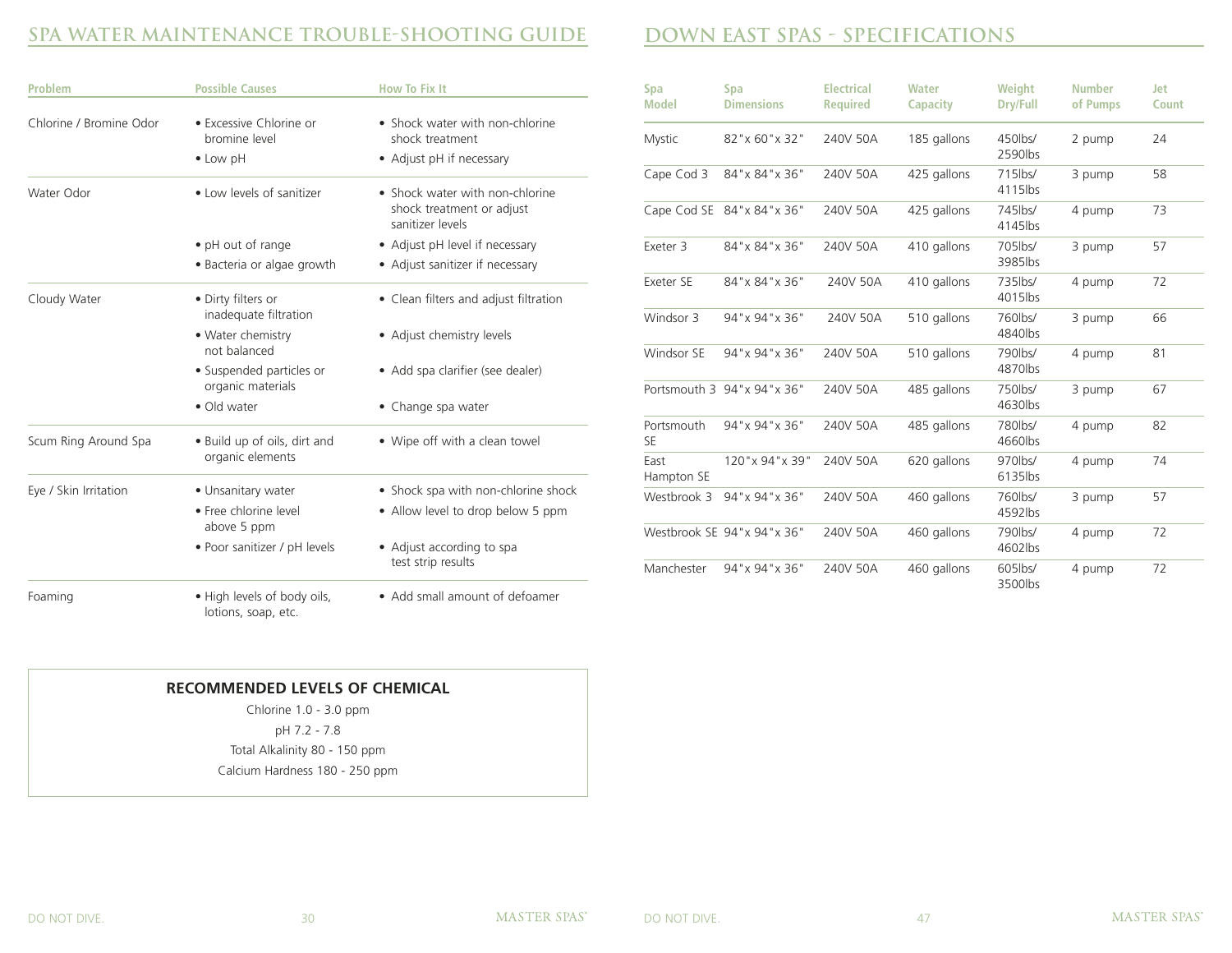## **MASTER SPA – LEGEND SERIES – LSX 557**

#### Diagnostic Messages

**Message Meaning**

 $d\epsilon$ 

dY

Possible inadequate water, poor flow, or air bubbles are detected in the heater. Spa is shut down for 15 minutes.

#### **Action Required**

Check water level in spa. Refill if necessary. If the water level is okay, make sure the pumps have been primed. Press any button to reset, or this message will automatically reset within 15 minutes. If problem persists, contact your dealer or service provider.

Inadequate water detected in heater. (Displays on third occurrence of "dr" message.) Spa is shut down.

Follow action required for "dr" message. Spa will not automatically reset; you may press any button to reset.

**Warning! Shock Hazard! No User Serviceable Parts.** Do not attempt service of this control system. Contact your

#### **1. Evaporation:**

As water evaporates, only pure water evaporates, leaving the salts, minerals, metals, and any unused chemicals behind. Adding water adds more salts, minerals, and metals. In time, the water can become saturated with these dissolved solids and can cause stains or scale to form on the walls of the spa or a scale build up inside the equipment. Colored or cloudy water, and possible corrosion of plumbing and fittings may also occur.

#### **2. Heat:**

Heat causes evaporation to happen faster. Heat also causes certain minerals and metals to precipitate out of solution.

#### **3. Air:**

Dust and airborne dirt particles are introduced into the spa.

#### **4. Environment:**

The environment surrounding the spa is also a consideration. Watch for pollen, grass, sand, dirt, lawn fertilizer, dust storms, insects, dogs, cats, etc.

#### **5. Consider the human next:**

In a heated spa, the average adult sweats 3 pints per hour. This person also brings in the spa surface dirt, soap, body oils, deodorant, hair spray, hand and body lotion, perfume and cologne, make up, lipstick, and suntan lotion. To this you can add spit, urine, bacteria and virus germs from open sores or certain body parts. To this let's add spilled drinks, cigarette ash, and various play things. Now multiply this times 4 or 6 people in an average 375 gallon spa and then try to use the water for a few months!

#### **Remember:**

The maintenance routines set forth in this manual may need to be adjusted depending on how much the spa is being used.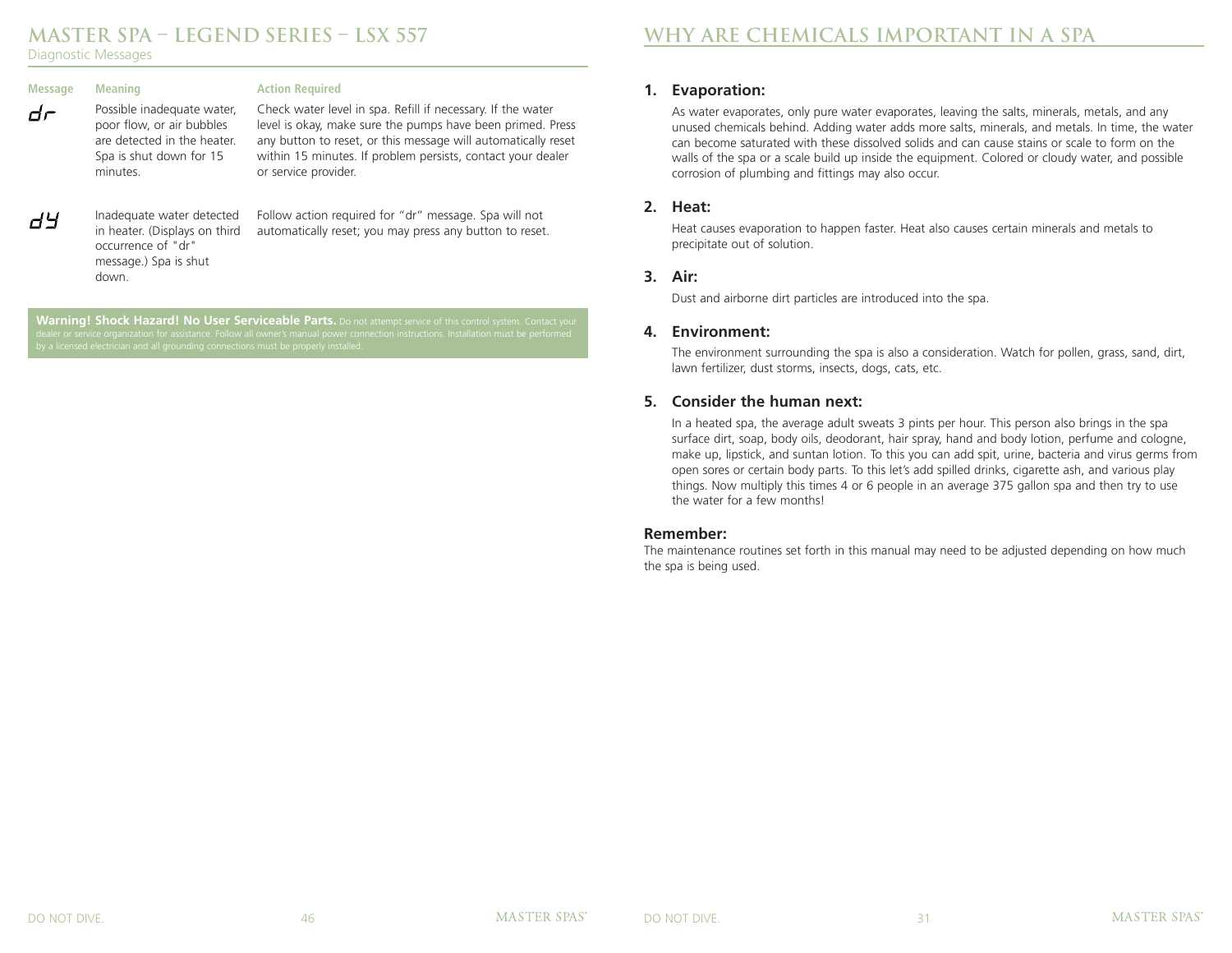## **MAINTENANCE RECOMMENDATIONS**

Your spa requires periodic draining and cleaning to ensure a safe, healthy environment. It is recommended that you clean your spa at least every 180 days. Heavy bather load will require cleaning it more often.

#### **TO DRAIN YOUR SPA**

• See page 13.

#### **TO CLEAN YOUR SPA SURFACE**

- With a soft cloth, wipe down the spa surface with a non-abrasive spa surface cleaner that may be purchased through your local spa dealer. Do not use paper towels. Be sure to rinse residue from spa surface.
- If your spa has developed an oily or chalky residue at the waterline it may require special treatment. Consult your dealer.

#### **TO REFILL YOUR SPA**

- Be sure to close the drain valve.
- Fill the spa with water. Be sure water level is above skimmer opening to the minimum safe water level label.
- Refer to your spas corresponding start-up section with any questions.

#### **TO CLEAN YOUR FILTER ELEMENTS (also reference page 73)**

The filter in your spa is one of the most important components of your spa. It not only is essential for clean water, but also for extending the life of the spa equipment. Your filter elements must be cleaned regularly (once a month on average) with normal spa use. With heavy use, they will need to be cleaned more often.

- Turn spa off. Never have the spa running when removing your filters as debris can be pulled through into the equipment causing unwarranted damage.
- Remove filter element(s).
- With a garden hose, spray each element under pressure. Periodically, the elements need to be soaked in a filter cleaner compound. Check with your dealer for details on cleaning and/or filter replacement recommendations.
- Replace filter elements.
- Be sure water level is adequate.
- Turn spa on.
- Only clean ECO PUR™ and middle depth loading element with water.
- Depth loading filter is a disposable filter and should be replaced as water conditions require.

#### **CARE OF YOUR SPA PILLOWS**

- Your spa pillows need to be rinsed periodically to remove any chemical residue. This should help to eliminate pillows becoming stiff and discolored.
- If spa is not to be used for a period of time, pillows should be removed. Pillow life will be extended.
- Always leave the cover open for 15 minutes in order to prevent off gas from damaging your spa pillows, cover and other critical parts. Signs of off gas damage include but are not limited to pillows peeling and bubbling, cover failing prematurely, plastics failing, etc.

## **MASTER SPA – LEGEND SERIES – LSX 557**

Diagnostic Messages

| <b>Message</b> | <b>Meaning</b>                                                                                                                                                                       | <b>Action Required</b>                                                                                                                                                                                                                       |
|----------------|--------------------------------------------------------------------------------------------------------------------------------------------------------------------------------------|----------------------------------------------------------------------------------------------------------------------------------------------------------------------------------------------------------------------------------------------|
|                | No message on display. Power has<br>been cut off to the spa.                                                                                                                         | The control panel will be disabled until power<br>returns. Time of day will be preserved for 30<br>days on your system. Spa settings are preserved<br>on all systems.                                                                        |
|                | Temperature is unknown.                                                                                                                                                              | After the pump has been running for 2 minutes,<br>the temperature will be displayed.                                                                                                                                                         |
| HН             | "Overheat" - The spa has shut down.<br>One of the sensors has detected<br>118°F/48°C at the heater.                                                                                  | DO NOT ENTER THE WATER. Remove the spa<br>cover and allow water to cool. Once the heater<br>has cooled, reset by pushing any button If spa<br>does not reset, shut off the power to the spa and<br>call your dealer or service organization. |
| ΠН             | "Overheat" - The spa has shut down.<br>One of the sensors has detected that<br>the spa water is 110°F/43°C.                                                                          | DO NOT ENTER THE WATER. Remove the spa<br>cover and allow water to cool. At 107°F/42°C,<br>the spa should automatically reset. If spa does not<br>reset, shut off the power to the spa and call your<br>dealer or service organization.      |
| IГ             | "Ice" - Potential freeze condition<br>detected.                                                                                                                                      | No action required. The pumps will automatically<br>activate regardless of spa status.                                                                                                                                                       |
| 5Η             | Spa is shut down. The sensor that is<br>plugged into the Sensor "A" jack is<br>not working.                                                                                          | If the problem persists, contact your dealer or<br>service organization. (May appear temporarily in<br>an overheat situation and disappear when the<br>heater cools.)                                                                        |
| 56             | Spa is shut down. The sensor that is<br>plugged into the Sensor "B" jack is not<br>working.                                                                                          | If the problem persists, contact your dealer or<br>service organization. (May appear temporarily in<br>an overheat situation and disappear when the<br>heater cools.)                                                                        |
| 5п             | Sensors are out of balance. If alternat-<br>ing with spa temperature, it may just<br>be a temporary condition. If flashing by<br>itself, spa is shut down.                           | If the problem persists, contact your dealer or<br>service organization.                                                                                                                                                                     |
| HL             | A significant difference between<br>the temperature sensors has been<br>detected. This could indicate a flow<br>problem.                                                             | Check water level in spa. Refill if necessary. If the<br>water level is okay, make sure the pumps have<br>been primed. If problem persists, contact your<br>dealer or service organization.                                                  |
| LF             | Persistent low flow problems.<br>(Displays on the fifth occurrence<br>of "HL" message within 24 hours.)<br>Heater is shut down, but other spa<br>functions continue to run normally. | Follow action required for "HL" message. Heating<br>capacity of the spa will not reset automatically;<br>you may press any button to reset.                                                                                                  |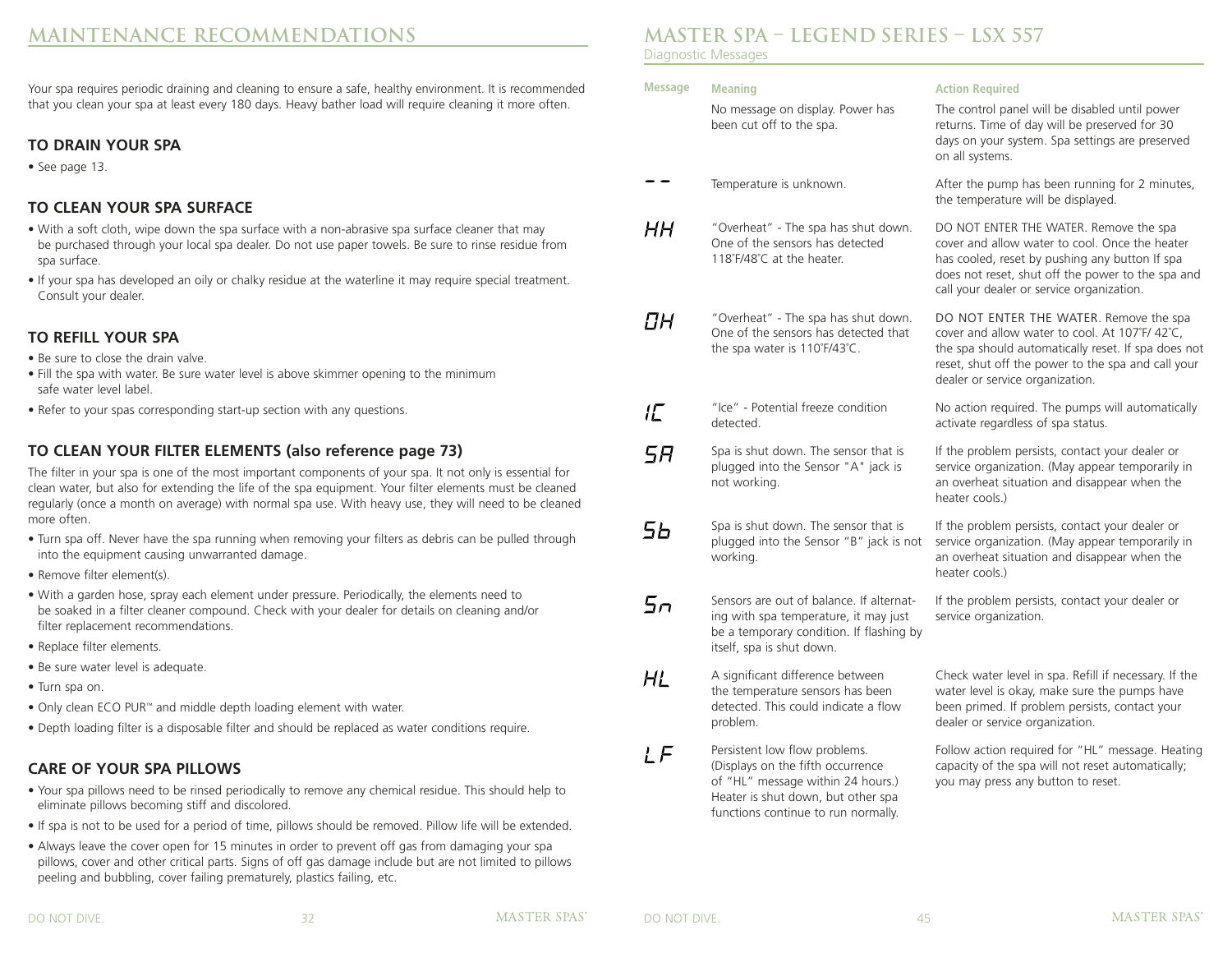## **MAINTENANCE RECOMMENDATIONS**

#### **Light**

Press the "Light" button to turn the light on and off. If left on, the light automatically turns off after 4 hours.

### **L.E.D. Light**

Press the "Light" button to turn the light on and off. If you wish to change the "function" of the lights, turn the lights off, then on within 5 seconds. If you wish to leave the lights in the same "function" setting for the next use, turn the lights off and do not turn back on for at least 5 seconds.

#### **Mode**

Mode is changed by pressing the "Warm" or "Cool" button, then pressing the "Mode" button.

**Standard mode** is programmed to maintain the desired temperature. Note that the last measured spa temperature displayed is current only when the pump has been running for at least 2 minutes. "St" will be displayed momentarily when you switch into Standard mode.

**Economy mode** heats the spa to the set temperature only during filter cycles. "Ec" will display solid when the temperature is not current, and will alternate with the temperature when the temperature is current.

**Sleep mode** heats the spa to within 20˚F /10˚C) of the set temperature only during filter cycles. "SL" will display solid when the temperature is not current, and will alternate with temperature when temperature is current.

#### **Preset Filter Cycles (if configured)**

Your spa comes standard with a 24 hour circulation pump that filters and maintains heat as programmed/configured.

#### **Freeze Protection**

If the temperature sensors detect a drop to below 44˚F /6.7˚C within the heater, the pump automatically activates to provide freeze protection. The equipment stays on until 4 minutes after the sensors detect that the spa temperature has risen to 45˚F /7.2˚C or higher. In colder climates, an optional additional freeze sensor may be added to protect against freeze conditions that may not be sensed by the standard sensors. Aux freeze sensor protection acts similarly except with the temperature thresholds determined by the switch and without a 4-minute delay in turnoff. See your dealer for details.

#### **CARE OF LAMINAR FLOW JETS:**

- In order to keep your Laminar Flow Jets operating properly, following these instructions in sequence:
- Turn off Laminar Flow Jets
- Remove outer ring by turning face counter clockwise
- Remove internal Jet insert with a pair of needle nose pliers
- Clean plastic filter at the back of the Jet insert so all holes are free of debris
- Reinstall Jet insert and outer ring



**NOTE:** To prevent premature failure of your spa cover, always turn Laminar Flow Jets down so that they do not hit the cover when the cover is closed. You do not want to completely turn jets off. Doing so may cause a build up of stagnant water in the water line if not used often.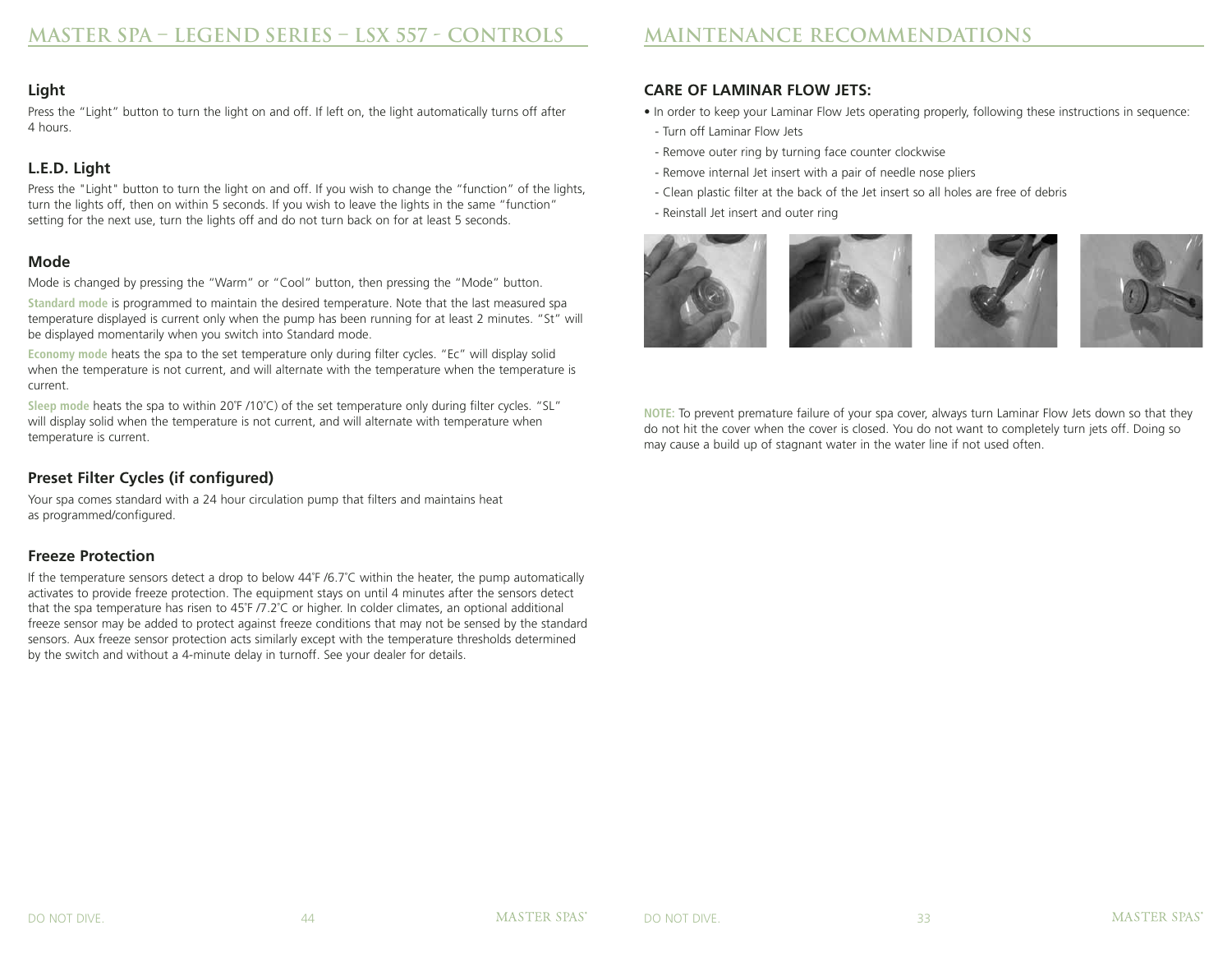## **WINTERIZING YOUR SPA**

Many people find they enjoy using their spa more in the winter than any other time. Your spa is designed to be used year round in any type of climate.

\*However, if you decide you don't want to use your spa in the winter, you must drain it and follow the winterizing steps listed below:

- **1.** Drain your spa completely using the drain valve (see "To Drain Your Spa") or use an inexpensive submersible pump that you can buy from your dealer or your local hardware store.
- **2.** Use a shop vac to get all standing water out of your unit.
- **3.** Remove access panels from equipment area.
- **4.** Loosen all pump unions
- **5.** Remove winterizing plug from the face of the pump(s).
- **6.** Using your shop vac in a blowing mode, insert the hose into the nozzle of each jet and blow the trapped water from the lines into the interior of the spa.
- **7.** After this is completed, use the shop vac to remove any standing water in the spa and in the equipment area.
- **8.** Clean the spa with a soft cloth and a non-abrasive spa surface cleaner.
- **9.** Replace access panels.
- **10.** Cover spa to prevent water from entering the spa.

*\*Disclaimer: Master Spas does not recommend winterizing your spa. If you choose to do so, any damage that may result is not covered under the spa warranty.*

#### **Initial Start-up**

When your spa is first actuated, it will go into Priming mode, indicated by "Pr." The Priming mode will last for less than 5 minutes (press "Warm" or "Cool" to skip Priming Mode) and then the spa will begin to heat the spa and maintain the water temperature in the Standard mode.



This system is equipped with a 24-hour circ pump. The circ pump and ozone generator (if installed) run continuously.

#### **Warm/Cool (80˚F - 104˚F / 26˚C - 40˚C)**

The start-up temperature is set at 100°F/37°C. The last measured temperature is constantly displayed on the LCD.

**Note that the last measured spa temperature displayed is current only when the pump has been running for at least 2 minutes.**

To display the set temperature, press the "Warm" or "Cool" pad once.

To change the set temperature, press the pad a second time before the LCD stops flashing. Each press of the "Warm" or "Cool" pad will continue to either raise or lower the set temperature. After three seconds, the LCD will stop flashing and display the current spa temperature.

#### **Jets 1**

Touch the "Jets 1" button once to activate pump 1. Press the "Jets 1" button again to turn off the pump. If left running, the pump will automatically turn off after 15 minutes.

#### **Jets 2**

Touch the "Jets 2" button once to activate the pump. Press the "Jets 2" button again to turn off the pump. If left running, the pump will automatically turn off after 15 minutes.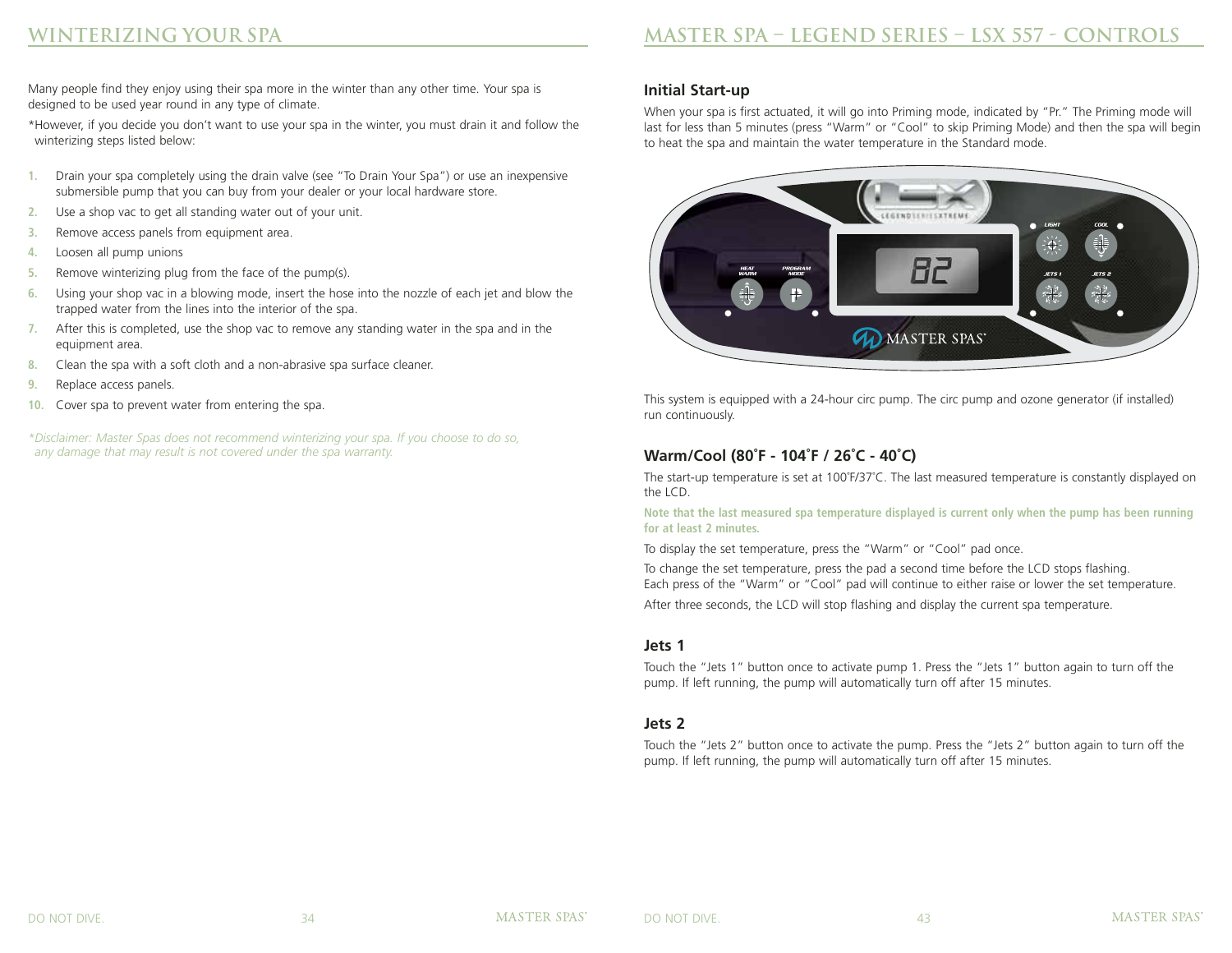## **master spas**

Diagnostic Messages

| <b>Message</b>   | <b>Meaning</b>                                                                                                  | <b>Action Required</b>                                                                                                                                                                                                                                      |
|------------------|-----------------------------------------------------------------------------------------------------------------|-------------------------------------------------------------------------------------------------------------------------------------------------------------------------------------------------------------------------------------------------------------|
| dr Y             | Inadequate water detected<br>in heater. (Displays on third<br>occurrence of "dr"<br>message.) Spa is shut down. | Follow action required for "dr" message. Spa will not<br>automatically reset; you may press any button to reset.                                                                                                                                            |
|                  | When your spa is first<br>actuated, it will go into<br>Priming mode.                                            | See the M-7 Installation Instruction Manual for complete<br>instructions on Power-up and Pump Priming. The Priming<br>mode will last for up to 4 minutes and then the spa will<br>begin to heat and maintain the water temperature in the<br>Standard mode. |
| $- - F$<br>$--1$ | Temperature unknown.                                                                                            | After the pump has been running for 2 minutes,<br>the temperature will be displayed.                                                                                                                                                                        |
|                  | Temperature not current in<br>Economy or Sleep mode.                                                            | In Economy or Sleep mode, the pump may be off for<br>hours outside a filter. If you wish to see the current spa<br>temperature, either switch to Standard mode or turn Jets 1<br>on for at least two minutes.                                               |
| 569              | Standby Mode has been<br>activated by pressing a<br>button combination on the<br>user panel.                    | Press any button to leave Standby mode and return to<br>normal operation.                                                                                                                                                                                   |

## **Periodic Reminder Messages**

*Press the "Mode" button to reset a displayed reminder (if configured)*

| <b>Message</b>       | <b>Meaning</b> | <b>Action Required</b>                                                        |
|----------------------|----------------|-------------------------------------------------------------------------------|
| $\tau$ PH            | Every 7 days   | Test and adjust ph chemical levels per manufacturer's<br>instructions.        |
| r 5R                 | Every 7 days   | Test and adjust sanitizer chemical levels per manufacturer's<br>instructions. |
| CL                   | Every 30 days  | Remove, clean, and reinstall filter per manufacturer's<br>instructions.       |
| r E 9                | Every 30 days  | Test and reset GFCI per manufacturer's instructions.                          |
| r dr                 | Every 90 days  | Drain and refill spa per manufacturer's instructions.                         |
| $-LD$                | Every 180 days | Clean and condition cover per manufacturer's instructions.                    |
| rEr                  | Every 180 days | Clean and condition wood per manufacturer's instructions.                     |
| $\tau \mathcal{L}$ H | Every 365 days | Install new filter.                                                           |

**Warning! Shock Hazard! No User Serviceable Parts.** Do not attempt service of this control system. Contact your<br>dealer or service organization for assistance. Follow all owner's manual power connection instructions. Instal

## **MASTER SPA - LEGEND SERIES - SPECIFICATIONS**

| <b>Spa</b><br><b>Model</b> | <b>Spa</b><br><b>Dimensions</b> | <b>Electrical</b><br><b>Required</b> | <b>Water</b><br><b>Capacity</b> | Weight<br>Dry/Full  | <b>Number</b><br>of Pumps | Jet<br>Count |
|----------------------------|---------------------------------|--------------------------------------|---------------------------------|---------------------|---------------------------|--------------|
| <b>LSX700</b>              | 84" x 84" x 36"                 | 240V 50A                             | 410 gallons                     | 820lbs/<br>4235lbs  | 4 pump                    | 53           |
| <b>LSX800</b>              | 94"x 94"x 36"                   | 240V 50A                             | 485 gallons                     | 860lbs/<br>4900lbs  | 4 pump                    | 52           |
| LSX800STS                  | 94"x 94"x 36"                   | 240V 50A                             | 485 gallons                     | 870lbs/<br>4910lbs  | 4 pump                    | 49           |
| <b>LSX850</b>              | 94"x 94"x 36"                   | 240V 50A                             | 510 gallons                     | 870lbs/<br>5118lbs  | 4 pump                    | 57           |
| <b>LSX</b>                 | 94"x 94"x 36"                   | 240V 50A                             | 450 gallons                     | 895lbs/<br>4644lbs  | 4 pump                    | 60           |
| <b>LSX557</b>              | 66" x 84" x 32"                 | 240V 50A                             | 210 gallons                     | 565lbs/<br>2314lbs  | 3 pump                    | 31           |
| LSX1000                    | 94" x 120" x 39"                | 240V 50A                             | 550 gallons                     | 1115lbs/<br>5697lbs | 5 pump                    | 115          |
| LSX1000STS                 | 94" x 120" x 39"                | 240V 50A                             | 540 gallons                     | 1145lbs<br>5643lbs  | 5 pump                    | 112          |
| LSX1050                    | 94" x 120" x 39"                | 240V 50A                             | 595 gallons                     | 1055lbs/<br>6011lbs | 4 pump                    | 62           |
| <b>LSX</b><br>1050 STS     | 94"x 120"x 39"                  | 240V 50A                             | 595 gallons                     | 1115lbs/<br>6071lbs | 4 pump                    | 62           |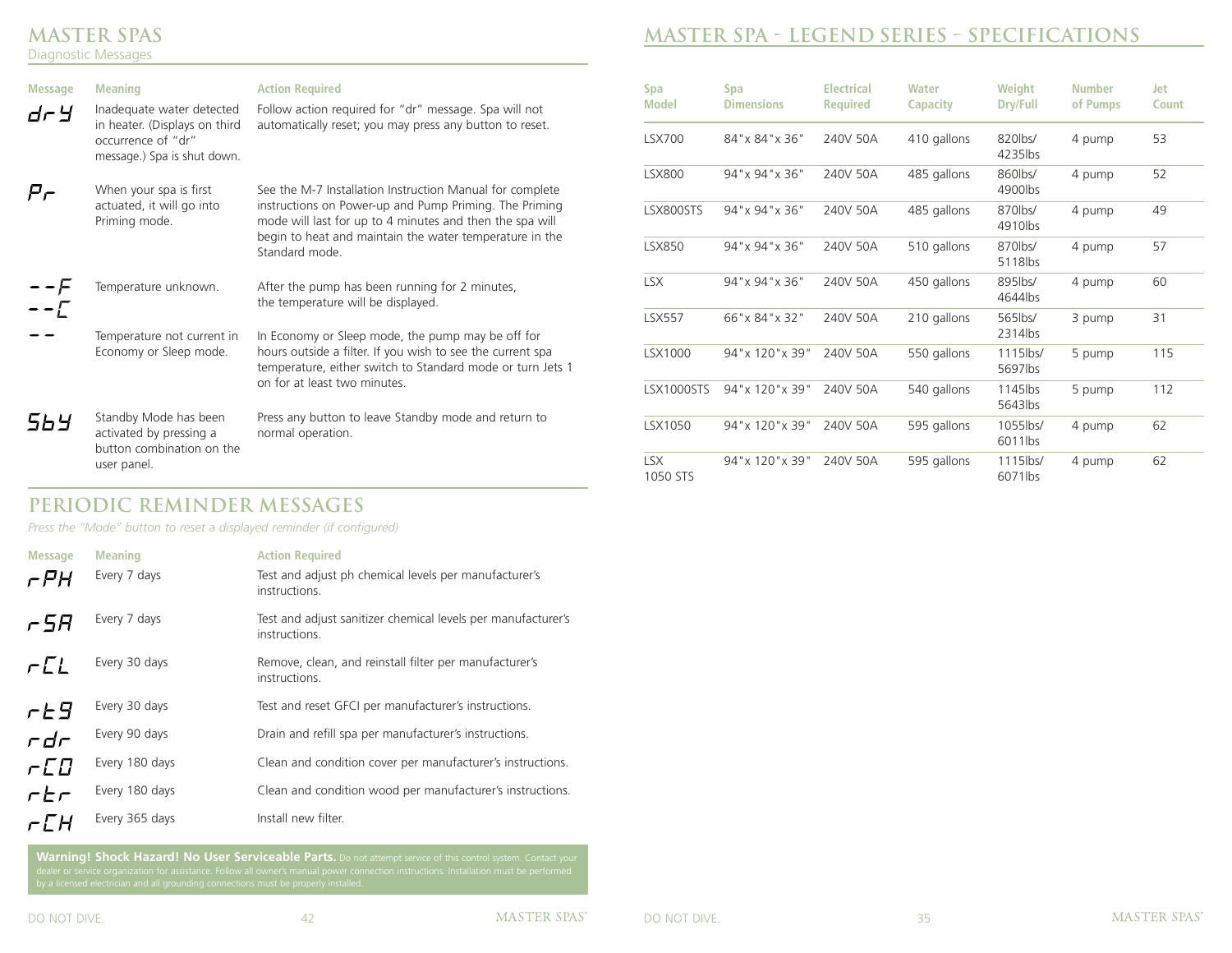## **MASTER SPA - LEGEND SERIES - CONTROLS**

Timeouts refer to a preset length of time that a function is programmed to operate before shutting off automatically. Certain conditions (filters or freeze) can cause a function to operate longer, while faults can cause a function to operate for a shorter length of time. The system keeps track of timeouts regardless of other conditions occurring.

In multi-button sequences, if buttons are pressed too quickly in sequence, they may not register.



#### **Initial Start-up**

When your spa is first actuated, it will go into Priming mode (after displaying some configuration information). The Priming mode will last for up to 4 minutes and then the spa will begin to heat and maintain the water temperature in the Standard mode. You can exit Priming mode early by pressing "Warm" or "cool".

#### **Icon Legend**

ままま

 $\mathcal{L}$ 

 $\circ$ 

**Heat Icon –** Indicates different stages of heating.

**Jets Icon –** Spins fast on high speed; spins slow on low speed.

**Light Icon –** Press the "Light" button to turn the light on and off. If you wish to change the "function" of the lights, turn the lights off, then on within 5 seconds. If you wish to leave the lights in the same "function" setting for the next use, turn the lights off and do not turn back on for at least 5 seconds.

## **master spas**

Diagnostic Messages

#### **Message Meaning**

No message on display. Power has been cut off to the spa.



"Overheat" - The spa has shut down. On some systems, an alarm may sound. One of the sensors has detected 118°F (approx. 47.8°C) at the heater.



 $E$ 

 $5nR$ 

 $5th$ 

 $5n5$ 

"Overheat" - The spa has shut down. One of the sensors has detected that the spa water is 110˚F (approximately 43.3˚C).

"Ice" - Potential freeze condition detected.

Spa is shut down. The sensor that is plugged into the Sensor "A" jack is not working.

Spa is shut down. The sensor that is plugged into the Sensor "B" jack is not working.

Sensors are out of balance. If this is alternating with the temperature, it may just be a temporary condition. If the display shows only this message (periodically blinking), the spa is shut down.

A substantial difference between the temperature sensors was detected. This could indicate a flow problem.

 $HFL$ 



 $d\tau$ 

Persistent low flow problems. (Displays on the fifth occurrence of the "HFL" message within 24 hours.) Heater is shut down, but other spa functions continue to run normally.

Inadequate water detected in heater.

#### **Action Required**

The control panel will be disabled until power returns. Time of day will be preserved for 30 days on your system. Spa settings are preserved on all systems.

DO NOT ENTER THE WATER. Remove the spa cover and allow water to cool. Once the heater has cooled, reset by pushing any button. If spa does not reset, shut off the power to the spa and call your dealer or service organization.

DO NOT ENTER THE WATER. Remove the spa cover and allow water to cool. At 107˚F (approx. 41.7˚C), the spa should automatically reset. If spa does not reset, shut off the power to the spa and call your dealer or service organization.

No action required. The pumps will automatically activate regardless of spa status.

If the problem persists, contact your dealer or service organization. (May appear temporarily in an overheat situation and disappear when the heater cools.)

If the problem persists, contact your dealer or service organization. (May appear temporarily in an overheat situation and disappear when the heater cools.)

If the problem persists, contact your dealer or service organization.

Check water level in spa. Refill if necessary. If the water level is okay, make sure the pumps have been primed. If problem persists, contact your dealer or service organization.

Follow action required for "HFL" message. Heating capacity of the spa will not reset automatically; you may press any button to reset.

Check water level in spa. Refill if necessary. If the water level is okay, make sure the pumps have been primed. Press any button to reset.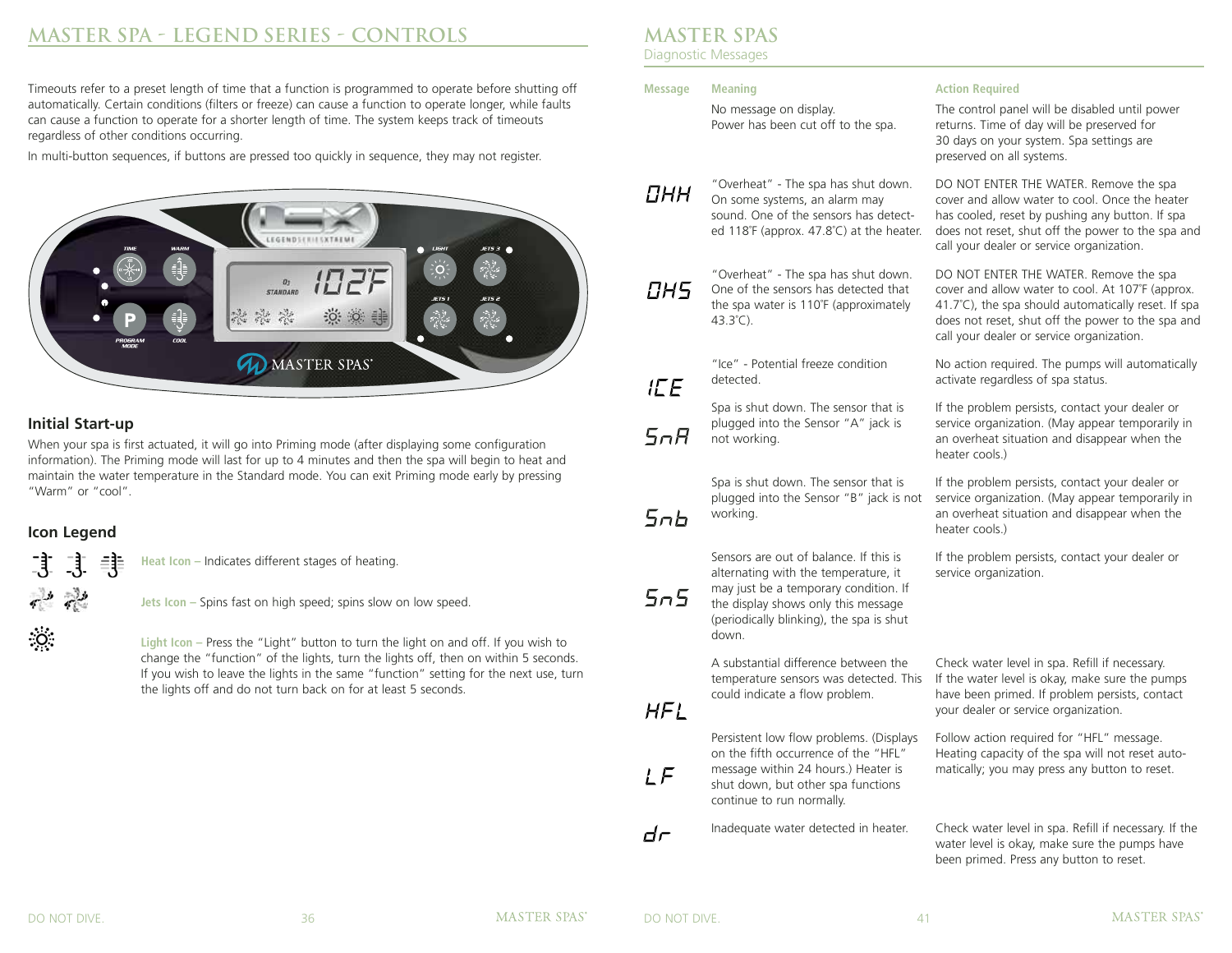#### **Preset Filter Cycles**

On your MS5000 system, the circ pump, low speed of pump 1, and the ozone generator will run during filtration. At the start of each filter cycle, the lowest speed of all pumps will run for 5 minutes.

#### **(The following is specific to all systems that are programmed according to time)**

There are two filter cycles per day. The start/end times of each cycle are programmable. To program, set time as instructed above, then press "Program/Mode" to advance to the next setting (or to exit after the last setting). The default filter cycles are as follows:

The first filter cycle is automatically activated at 8:00 AM and operates the pump until 10:00 AM. The filter 1 indicator icon will light when filter 1 is running.

The second filter cycle is automatically activated at 8:00 PM and operates the pump until 10:00 PM. The filter 2 indicator icon will light when filter 2 is running.

#### **Clean-up Cycle (optional)**

When the pump is turned on by a button press, a clean-up cycle begins 30 minutes after the pump is turned off or times out. The pump and the ozone generator will run for one hour.

#### **Ozone**

On most systems, the ozone generator (if installed) runs during filter cycles (except when pump 1 is operating at high speed on a a non-circ system) and during clean-up cycles.

On some systems, the ozone generator operates whenever the pump runs.

If your system is configured with the optional ozone suppress feature, the ozone generator will turn off for 1 hour any time a function button (Jets 1, Jets 2, etc.) is pressed. Ozone enabled is indicated by the  $O<sub>3</sub>$  icon on the display.

#### **Freeze Protection**

If the temperature sensors detect a drop to 44˚F (approximately 6.7˚C) within the heater, then the pump automatically activates to provide freeze protection. The equipment stays on until 4 minutes after the sensors detect that the spa temperature has risen to 45˚F (approximately 7.2˚C) or higher. In colder climates, an optional additional freeze sensor may be added to protect against freeze conditions that may not be sensed by the standard sensors. Aux freeze sensor protection acts similarly except with the temperature thresholds determined by the switch and without a 4-minute delay in turnoff. See your dealer for details.

#### **Locking the Panel (PL)**

Press "Time" "Jets 1" then "Warm" within 3 seconds. When locked, the PL indicator light will light. All buttons are frozen except the "Time" button. To unlock the panel, press "Time" "Jets 1" then "Cool."

#### **Locking the Set Temperature (TL)**

Press "Warm" or "Cool" then "Time," "Jets 1," and "Warm" within 3 seconds to activate the lock. The TL indicator light will light when the set temperature is locked.

To unlock the set temperature, press "Warm" or "Cool" then "Time", "Jets 1" and "Cool."

#### **Setting the Time**

Once the spa has been properly connected the first time, notice the "Time" icon appearing on the screen.



#### **Optional Filter Cycle Programming**

- You are not required to set filter cycle; however, it is an option available to you. To change the filter cycle settings:
- Press "Time" "Program/Mode" "Program/Mode" "Program/Mode" within 3 seconds. You will see the "Program," "Filter 1" and "Start Time" icons appear on the display.
- Press "Warm" or "Cool" to choose the filter start time hour. Enter the hour by pressing "Program/ Mode". Press "Warm" or "Cool" to choose the filter start time minutes. Each press changes the start time by 5 minutes.
- Enter the minutes by pressing "Program/Mode."
- Press "Program/Mode" to see the "PROGRAM," "FILTER 1" and "END TIME" icons. Adjust the time as done above.
- Press "Program/Mode" to see the "PROGRAM," "FILTER 2" and "START TIME" icons. Adjust the time as done above.
- Press "Program/Mode" to see the "PROGRAM," "FILTER 2" and "END TIME" icons. Adjust the time as done above.
- Pressing "Program/Mode" will enter the new filter cycle times into the system and display the current water temperature.
- Pressing "Time" at any time during this programming sequence will save the values entered up to that point and exit programming.
- If you would like to select continuous filtration, set the filter 1 start and end times to be the exact same time.

*Continued on page 38.*

```
DO NOT DIVE. A 1999 ST.
```